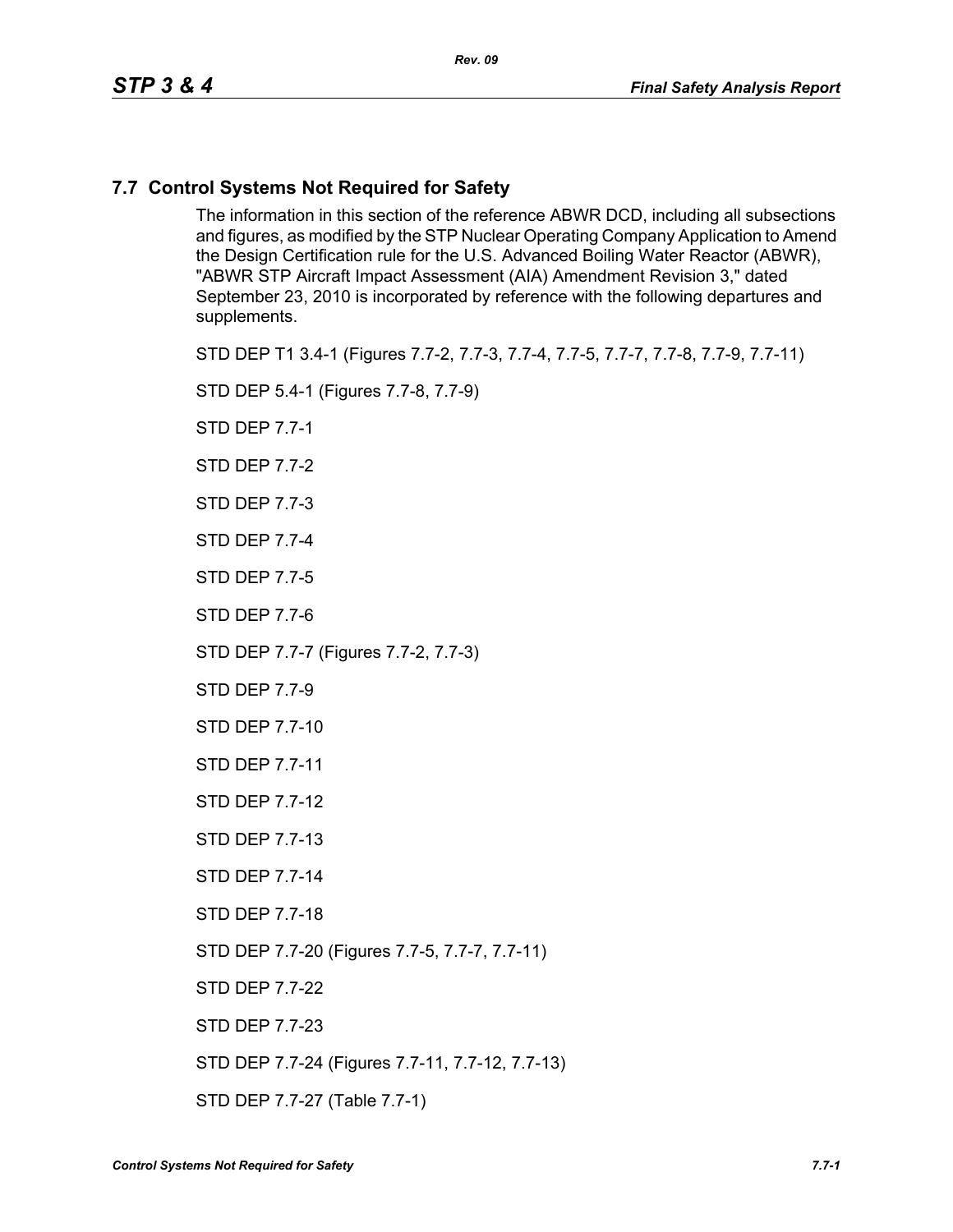STD DEP 8.3-1

STD DEP 9.5-3

STD DEP 10.4-5 (Figures 7.7-7, 7.7-8, 7.7-9)

STD DEP 1.8-1

STD DEP Admin

# **7.7.1 Description**

STD DEP T1 3.4-1

STD DEP Admin

- *Process Computer System* Plant Computer Function
- *Neutron Monitoring System—ATIP* and MRBM *Subsystem*s

*Rev. 09*

*Non Essential Multiplexing System* Plant Data Network

#### **7.7.1.1 Nuclear Boiler System—Reactor Vessel Instrumentation**

STD DEP 7.7-1

STD DEP 7.7-2

STD DEP 7.7-3

STD DEP Admin

- *(6) Reactor Vessel Water Level*
	- *(e) Reactor Well Water Level Range*

*This range uses the RPV tap below the top of the active fuel. The zero of the instrument is the top of the active fuel. The temperature and pressure condition that is used for the calibration is 0 MPaG and 48.9°C water in the vessel. The water level measurement design is the pressure device which measures static water pressure inside the vessel and converts to a water level indication. This range is used to monitor the reactor water level when the reactor vessel head is removed and the reactor system is flooded during the refueling outage.*

*The condensate reference chamber for the narrow range and wide range water level range is common as discussed in Section 7.3*.

*The concern that non-condensable gasses may build-up in the water column in the reactor vessel reference leg water level instrument lines, i.e., the reactor vessel instrument lines at the elevation near the main steam line*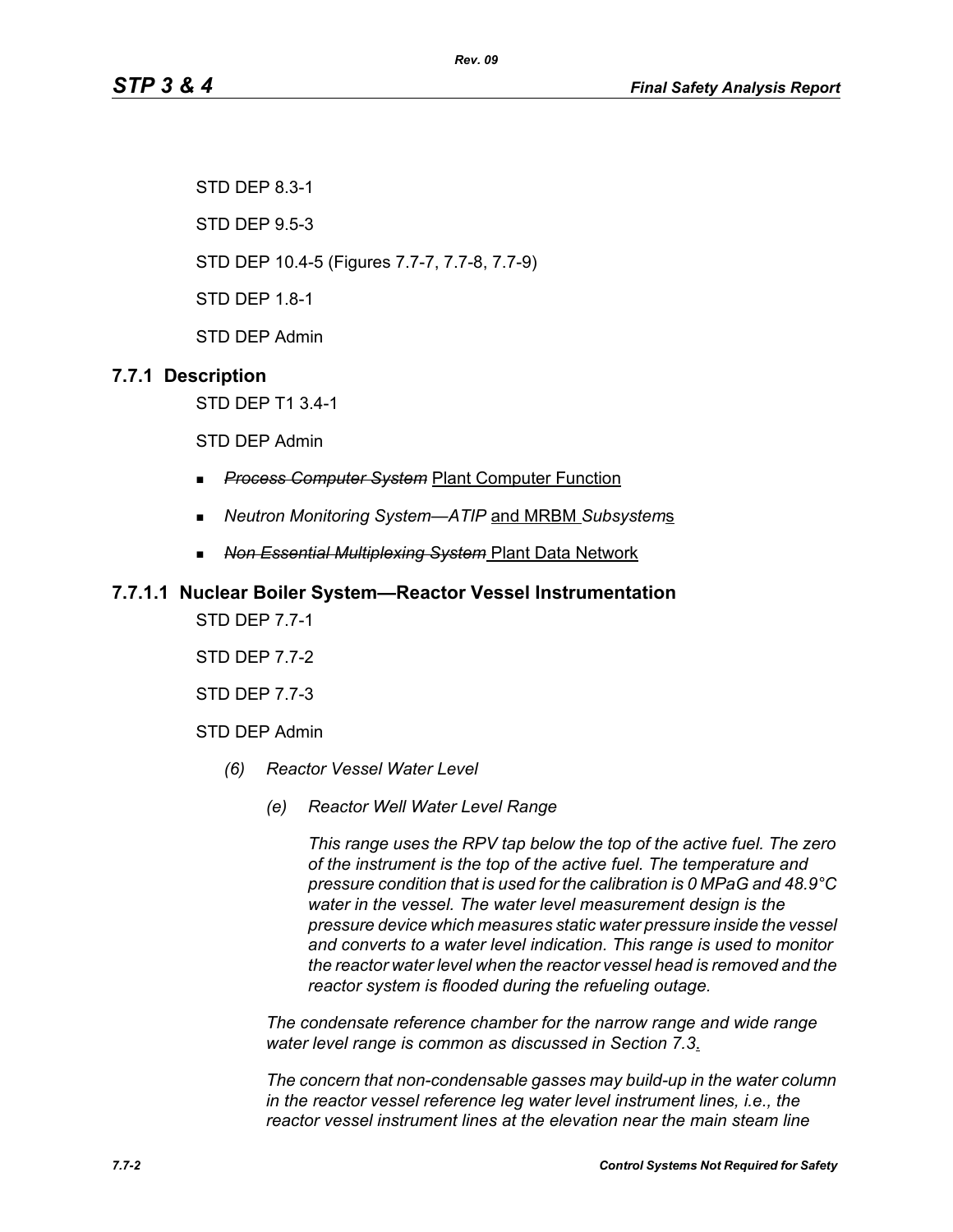*nozzles, has been addressed by continually flushing these instrument lines with water supplied by the Control Rod Drive (CRD) System* for those instrument lines with a condensing chamber. This applies to (a) through (d) above.

*Reactor water level instrumentation that initiates safety systems and engineered safeguards systems is discussed in Subsections 7.2.1 and 7.3.1. Reactor water level instrumentation that is used as part of the Feedwater Control System is discussed in Subsection 7.7.1.4.*

*The concern that non-condensable gasses may build-up in the water column in the reactor vessel reference leg water level instrument lines, i.e., the reactor vessel instrument lines at the elevation near the main steam line nozzles, has been addressed by continually flushing these instrument lines with water supplied by the Control Rod Drive (CRD) System.*

- *(8) Reactor Vessel Pressure*
	- *(c) Pressure transmitters and recorders used for feedwater control are discussed in Subsection 7.7.1.4.*
- *(10) Safety/Relief Valve Seal Leak Detection*

*Thermocouples are located in the discharge exhaust pipe of the safety/relief valve. The temperature signal goes to a multipoint recorder with an* historian function. An *alarm and will be activated by any temperature in excess of a set temperature signaling that one of the SRV seats has started to leak.*

*(11)* Other Instruments

*The feedwater temperature is measured and transmitted to the main control room.*

*The feedwater turbidity is monitored and the signal is transmitted to the main control room for recording.*

*(15) Reactor Operator Information*

*The information that the operator has at his disposal from the instrumentation discussed in this subsection is discussed below:*

- *(b) The core plate differential pressure provides a signal to the process computer* historian function*.*
- *(f) The discharge temperatures of all the safety/relief valves are shown on a multipoint recorder* historian function *in the control room. Any temperature point that has exceeded the trip setting will turn on an annunciator, indicating that a SRV seat has started to leak.*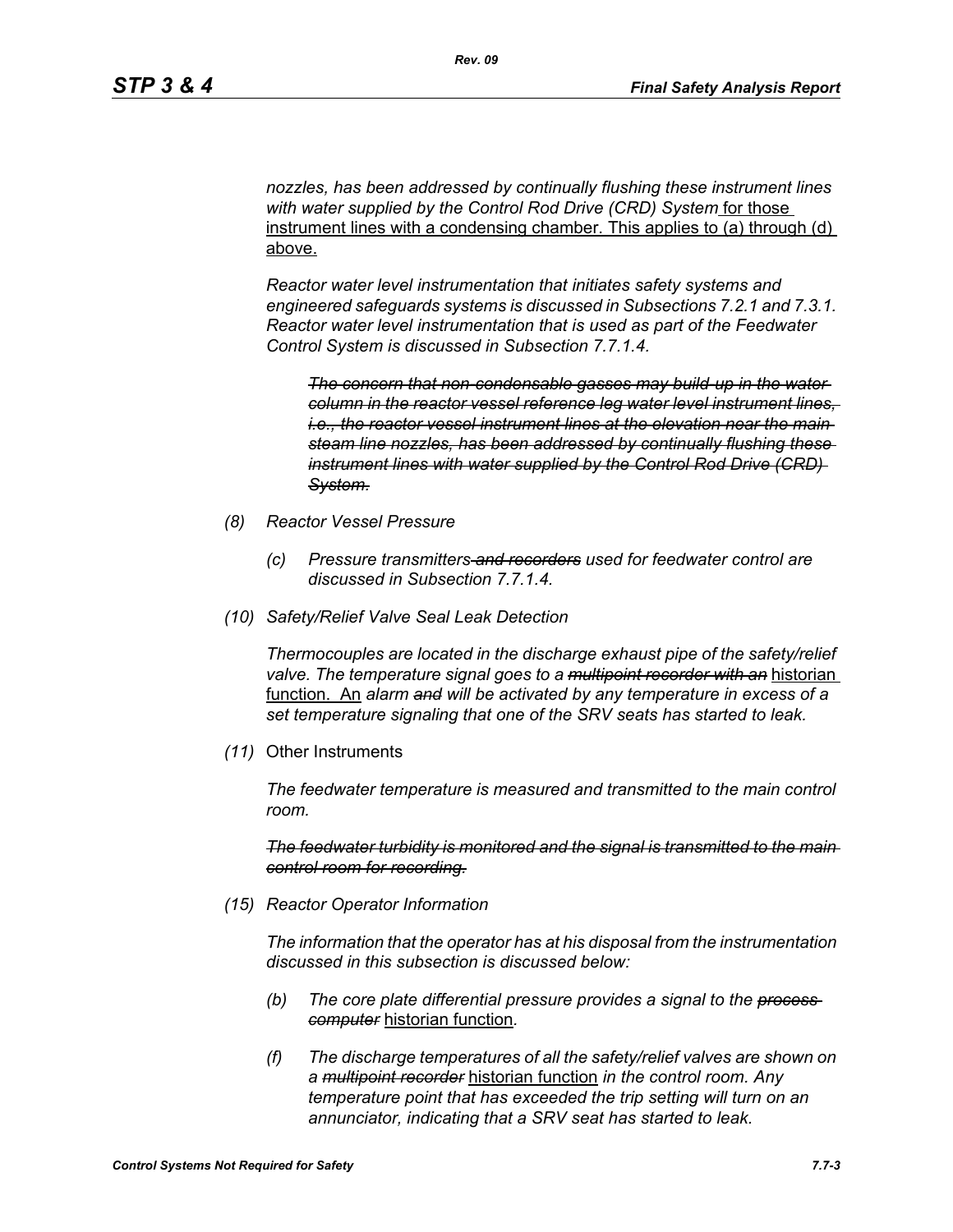- *(g) Feedwater turbidity is recorded in the main control room. The recorder will turn on an annunciator in the main control room for either a high or low signal.*Not Used
- *(16) Setpoints*

The annunciator alarm setpoints for the reactor head seal leak detection and *SRV seat leak detection, and feedwater corrosion product (turbidity) monitor are set so the sensitivity to the variable being measured will provide adequate information.*

*(b) Level transmitters and trip actuators for initiating containment or vessel isolation are discussed in Subsection 7.3.1.2* 7.3.1.1.2*.*

# **7.7.1.2 Rod Control and Information System—Instrumentation and Controls**

STD DEP T1 3.4-1

STD DEP 7.7-4

STD DEP 7.7-5

STD DEP 7.7-6

STD DEP 7.7-7

STD DEP 7.7-9

*(1) System Identification*

*The main objective of the Rod Control and Information System (RCIS) is to provide the capability to control the fine motion control rod drive (FMCRD) motors of the Control Rod Drive (CRD) System (explained in Sections 4.6.1 and 4.6.2) to permit changes in core reactivity so that reactor power level and power distribution can be controlled.* 

*The RCIS performs the following functions:*

- *(a) Controls changes to the core reactivity, and thereby reactor power, by moving neutron absorbing control rods within the reactor core as initiated by:*
	- *(i) The plant operator, when the RCIS is placed in manual or semiautomatic mode of operation*
	- *(ii) The Power Generation and Control System (PGCS) when the PGCS, automatic power regulator (APR), and RCIS are in automatic mode* The automatic rod movement mode of the automatic power regulator (APR), when RCIS is placed in the automatic mode of operation.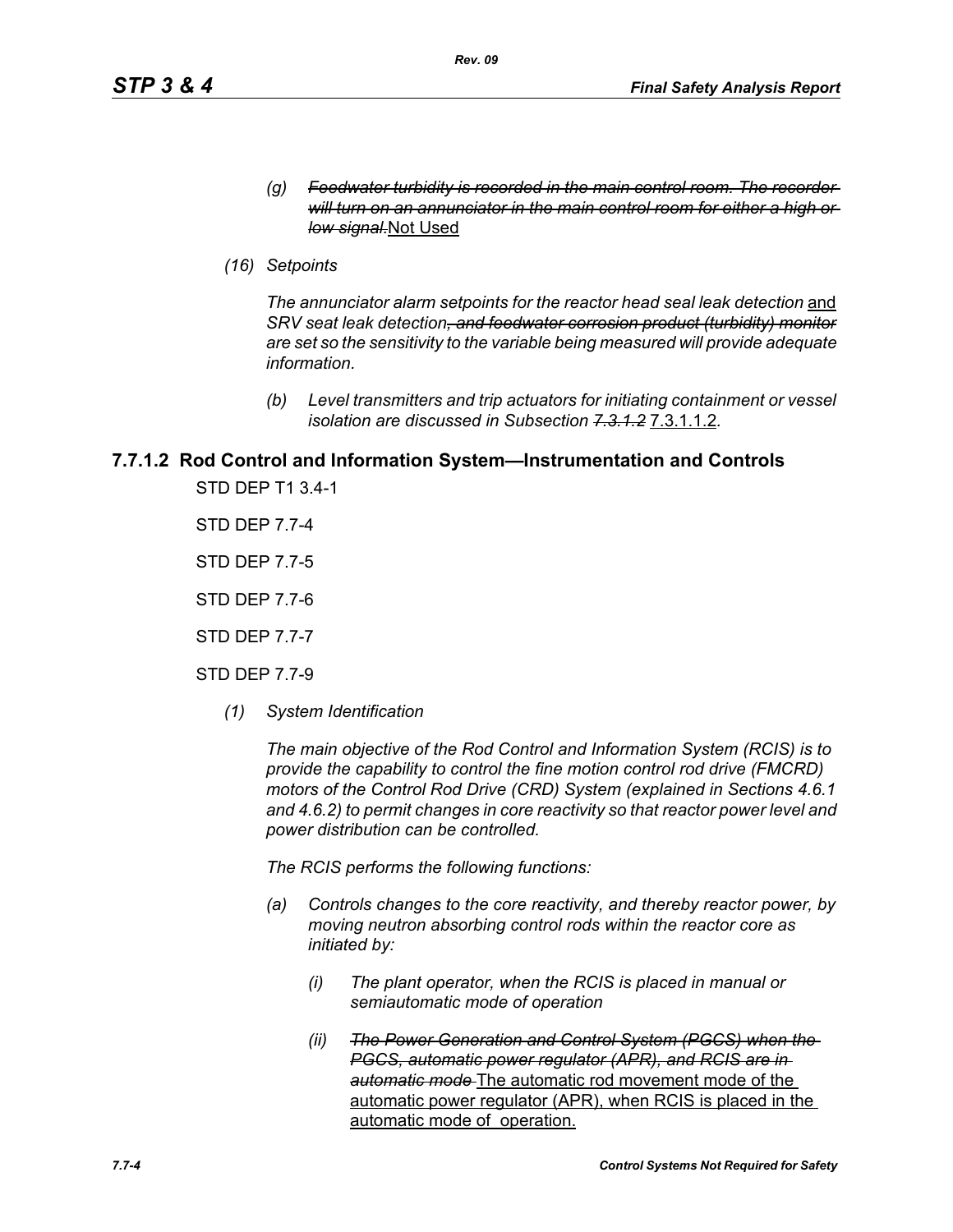- *(b) Provides summary display information for the plant operator, indicative of aggregated control rod positions, status of the control rods, and the FMCRDs on the RCIS dedicated operator interface (DOI).* Displays summary information for the plant operator about positions of the control rods in the core and status of the FMCRDs and RCIS. This summary information is provided by a RCIS dedicated operator interface (DOI) on the main control panel.
- *(c) Provides FMCRD status and control rod position and status data to other plant systems which require such data (e.g., the* Plant Computer Function *plant process computer system).*
- *(f) Provides the capability for insertion of all rods by an alternate and diverse method, based on receiving a command* signals *from the Recirculation Flow Control System (RFCS). This function is called the alternate rod insertion (ARI) function.*
- *(g) Provides for insertion of selected control rods for core thermal-hydraulic stability control or for mitigation of a loss of feedwater heating event; called the selected control rod run-in (SCRRI) function, based on receiving SCRRI command* signals *from the RFCS.*
- *(2) System Description*

*The RCIS is a dual redundant system consisting of two independent channels for normal monitoring of control rod positions and executing control rod movement commands. Each channel receives separate input signals and both channels perform the same function. Disagreement between the two channels results in rod motion inhibit.* Under normal conditions, each channel receives separate input signals and both channels perform the same functions. The outputs of the two channels are continuously compared. For normal functions of enforcing and monitoring control rod positions and emergency rod insertion, the outputs of the two channels must be in agreement. Any sustained disagreement between the two channels would result in a rod block. However, when the conditions for generating a rod block signal in a single channel are satisfied, that channel alone can issue a rod block signal. For the FMCRD emergency insertion functions (scram-follow, ARI, SCRRI), 3-out-of-3 logic is used in the inverter control logic with the additional input signal coming from the associated emergency rod insertion panels. An automatic single channel bypass feature (only activated when an emergency insertion function is activated) is also provided to assure high availability for the emergency insertion functions when a single channel failure condition exists.

Failure or malfunction of RCIS has no impact on the hydraulic scram function of CRD. The circuitry for normal insertion and withdrawal of control rods in RCIS is completely independent of the Reactor Trip and Isolation System (RTIS) circuitry controlling the scram valves. This separation of the RPS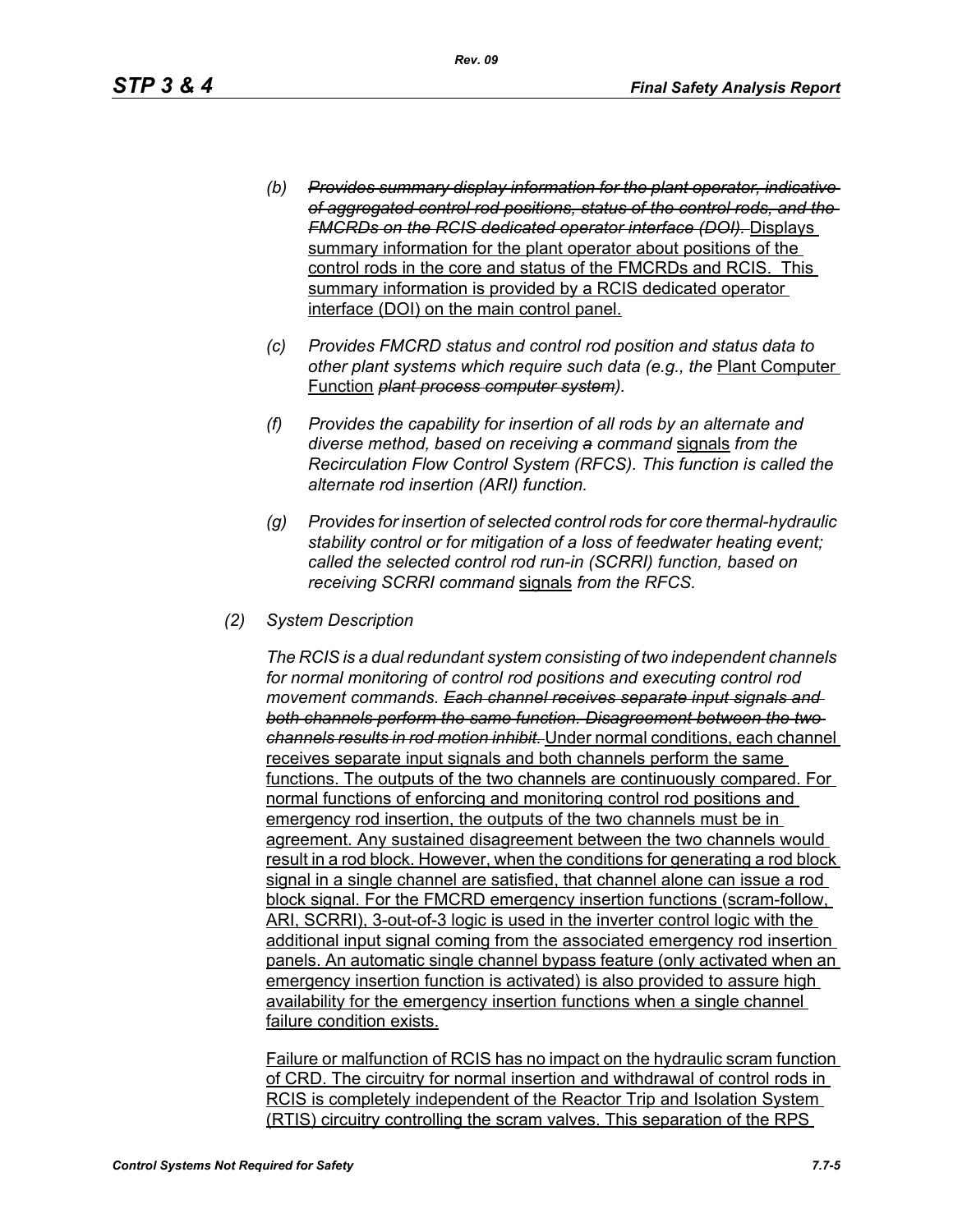scram function of the RTIS and RCIS normal rod control functions prevents failure in the RCIS circuitry from affecting the scram circuitry.

*Rev. 09*

*The RCIS consists of several different types of cabinets (or panels), which contain special electronic/electrical equipment modules* for performing RCIS logic located in the Reactor Building and Control Building and a dedicated operator interface (DOI) on the Main Control Panel in the Main Control Room (MCR). The RCIS DOI provides summary information to the plant operator with respect to control rod positions, FMCRD and RCIS status and hydraulic control unit (HCU) status. Controls are also provided for performing normal rod movement functions, bypassing of major RCIS subsystems, performing CRD surveillance tests, and resetting RCIS trips and most abnormal status conditions*and a dedicated operator interface on the main control panel in the control room. There are four* nine *types of electronic/electrical cabinets that make up the RCIS:*

*(a) Rods Action Control Cabinet (RACC)* Subsystem (RACS) Cabinets

*There are two RACCs consisting of RACC-Channel A and RACC-Channel B, that provide for a dual redundant architecture. Each RACC subsystem consists of three main functional subsystems, as follows:*

- *(i) Automated Thermal Limit Monitor (ATLM)*
- *(ii) Rod Worth Minimizer (RWM)*
- *(iii) Rod Action and Position Information (RAPI)*

There are two types of cabinets in the back-panel area referred to as the RACS, consisting of a rod action and positioning information (RAPI) panel and an ATLM/RWM panel, which provide for a dual-redundant architecture. The RAPI panel consists of RAPI-A with the channel A logic and RAPI-B with the channel B logic. In addition, the RAPI panel includes the RAPI DOI, which displays the same information that is available on the RCIS DOI in the MCR. The RAPI DOI also serves as a backup for the RCIS DOI control capabilities, should the RCIS DOI become unavailable. A hard switch located in the RAPI panel is used to change the selection of DOI control operation capability between the RCIS DOI and the RAPI DOI (i.e. only one of these DOIs can be selected for control capability at any given time).

There is also a dedicated RCIS data communication network monitoring feature located in the RAPI panels for providing direct hardwired outputs to RFCS for RIP runback initiation upon detection of an all FMCRD run-in (i.e. scram-follow or ARI function) command condition.

The ATLM/RWM panel contains two channels of logic for the automatic thermal limit monitor (ATLM) and the rod worth minimizer (RWM).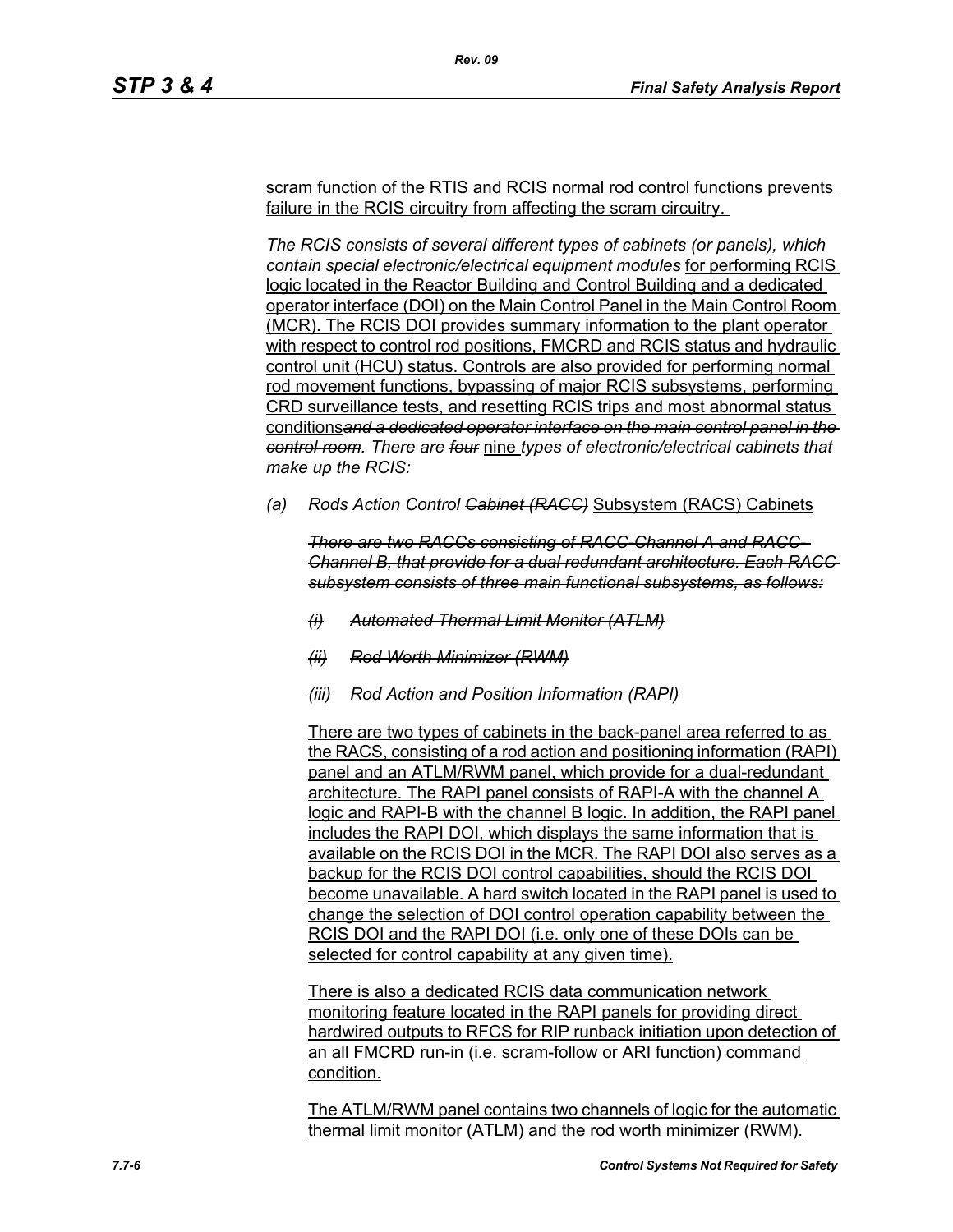# *(b) Remote Communication Cabinets (RCC)*

*The RCCs contain a dual channel file control module (FCM) that interfaces with the rod server modules (RSMs) that are contained in the same cabinets, and RAPI in the control room.* The RCCs contains a rod server module (RSM). The RSM interfaces with the RAPI subsystems in the MCR, via the dedicated RCIS multiplexing network. Each RSM is composed of two Rod Server Processing Channels (RSPC A and B) so that there is a dual-redundant logic design for each RSM and associated Synchro-to-Digital Converters (SDCs A and B) that provide for conversion of the Synchro A and Synchro B analog signals into a two independent digital representations of the absolute position of the corresponding FMCRD. Both RSPCs receive the digital representations from both SDCs for use in the RSPC control and monitoring logic.

*(c) Fine Motion Driver Cabinets (FMDC)* 

*The FMDCs consist of several inverter controllers (ICs) and stepping motor driver modules (SMDM*s*). Each SMDM contains an electronic converter/inverter to convert incoming three-phase AC power into DC and inverts the DC power to variable voltage/frequency* output *power pulses for* provided to *the FMCRD stepping motor* to accomplish rod movement*.* The IC includes logic to process rod movement commands received from the associated RSPCs in a RCC. Also, IC and SMDM status signals are also provided to the associated RSPCs. Each IC also receives a separate discrete input signal from an Emergency Rod Insertion Panel that is used in the IC logic for providing the emergency rod insertion movement functions (i.e. scram-follow, ARI or SCRRI).

*(d) Rod Brake Controller Cabinets (RBCC)*

*The RBCCs contain electrical and/or electronic logic and other associated electrical equipment for the proper operation of the FMCRD brakes. Signals for brake disengagement or engagement are received from the associated rod server module, and the brake controller logic provides two separate (channel A and channel B) brake status signals to its corresponding rod server module.*

(e) Emergency Rod Insertion Control Panel

The emergency rod insertion control panel is located in the back-panel area of the MCR. It serves as an additional logic panel to contain relays (or solid-state equivalent) hardware needed to transmit discrete output signals to the emergency rod insertion panels in the Reactor Building (RB). The discrete output signals are activated based upon input signals received from the RPS related portion of the RTIS panels that indicate a scram-follow function is active or based upon input signals received from the RFCS that indicate a ARI function or SCRRI function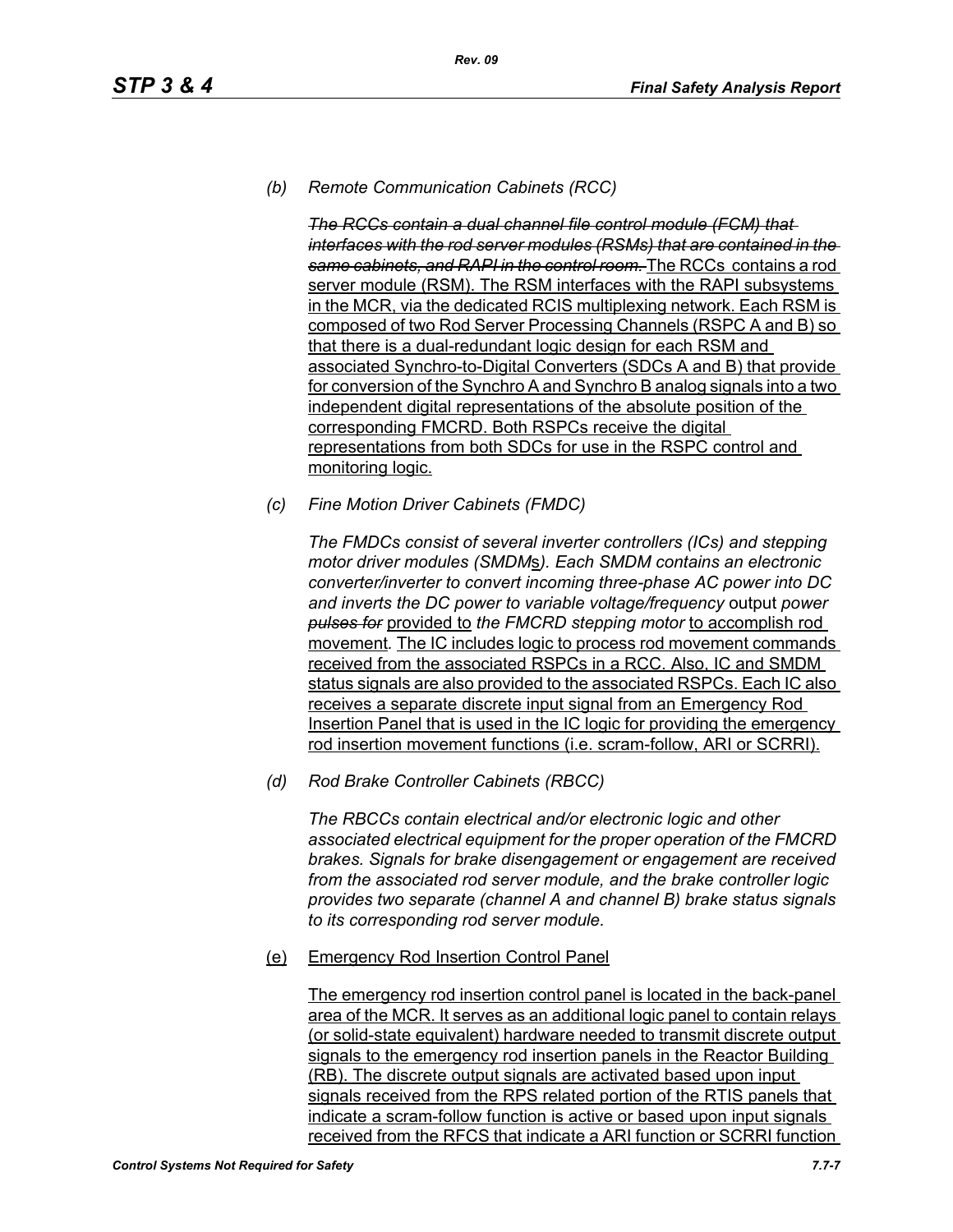is active or by input signals from the two manual SCRRI pushbuttons on the main control panel.

(f) Emergency Rod Insertion Panels

*Rev. 09*

The emergency rod insertion panels are located in the reactor building and provide discrete output signals to the inverter controllers in the FMDCs. The discrete output signals are activated based upon input signals received from the emergency rod insertion control panel in the MCR and indicate a scram-follow function, an ARI function or SCRRI function is active. The emergency insertion condition is considered active if any one of these three rod insertion functions is active.

(g) Scram Time Recording Panels (STRPs)

The scram time recording panels (STRPs), located in the RB, monitor the FMCRD position reed switch status using reed switch sensor modules (RSSMs) and communicate this information to the RAPI. Also, the STRPs automatically record and time tag FMCRD scram timing position reed switch status changes by RCIS clock either: 1) after initiation of an individual HCU scram test at the RPS Scram Time Test Panel, or 2) after a full-core reactor scram has been initiated. The recorded scram timing data can be transmitted to the STRAP in the MCR back-panel

(h) Scram Time Recording and Analysis Panel (STRAP)

The STRAP, located in the MCR back-panel area, receives scram timing position information from the STRPs which can be used for comparing the recorded scram timing performance results to the applicable Technical Specification requirements. This information can also be transmitted to the Plant Computer Function (PCF) for further data analysis and archiving.

(i) Rod Action and Position Information (RAPI) Auxiliary Panels

RAPI Auxiliary Panels, located in the Reactor Building, provide output signals to open a purge water valve whenever either FMCRD associated with the corresponding HCU receives an insertion command from RAPI subsystem. These panels also monitor scram valve position status as well as HCU accumulator water pressure and level status (i.e. normal or abnormal).

*(3) RCIS Multiplexing Network*

*The* dedicated *RCIS multiplexing network consists of two independent channels (A and B) of fiber-optic communication links between the RACCs (channels A and B), and the dual channel file control modules located in the remote communication cabinets.* separate channels. Fiber-optic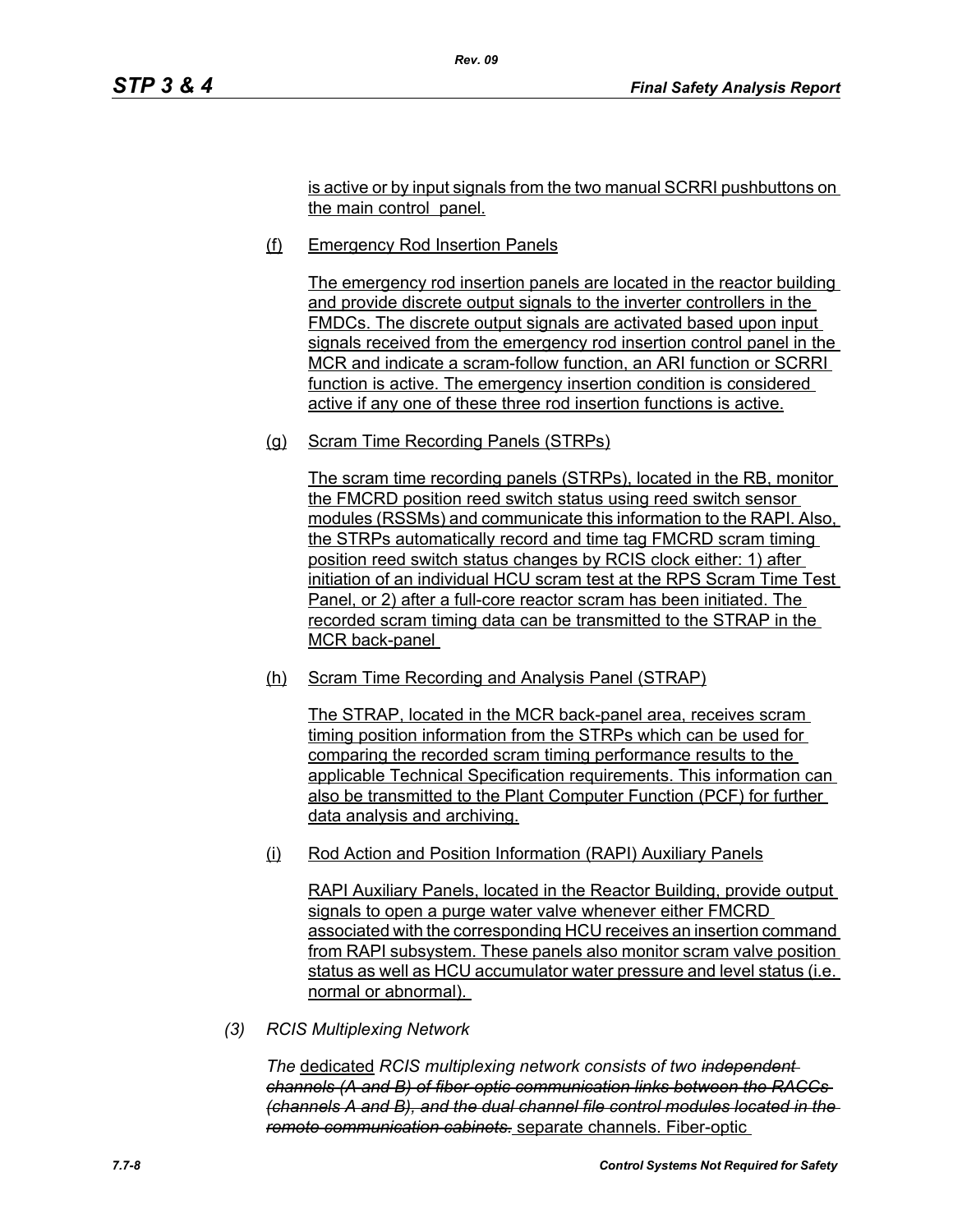communication links are used in this dedicated multiplexing network to handle communication between the RACS and the RSPCs in the RCCs. communication between the STRPs and the RACS, and communication between the RAPI auxiliary panels (for HCU purge water valve control and HCU status monitoring) and the RACS.

*The plant essential multiplexing network interfaces with FMCRD dual redundant separation switches (A/B) and provides the appropriate status signals to the RACCs to be used in the RCIS logic for initiating rod block signals if a separation occurs. The essential multiplexing network is not part of the RCIS.*

The FMCRD dual redundant separation switches (A and B) provide the appropriate status signals to the RACS Cabinets to be used in the RCIS logic for initiating rod block signals for the appropriate FMCRD if a separation occurs. The CRD system provides these signals to the RAPI signal interface units (SIUs) of the RCIS. Each RAPI SIU transmits these status signals to the associated RAPI channel for use in the RAPI rod block logic.

- *(5) Power Sources*
	- *(a) Normal*

*The RCC contains the necessary redundant power supplies for channels A and B of the rod server modules, file control modules, electrical equipment, and cooling fans (if required).*

*(6) RCIS Scope*

*The RCIS scope includes the following equipment:*

- *(a) All the electrical/electronic equipment contained in the* RACS cabinets *RACCs, the RCCs, the FMDCs, and the RBCCs*, the STRPs, the STRAP, the emergency rod insertion panels and the emergency rod insertion control panel*.*
- *(b) The* dedicated *RCIS multiplexing network equipment.*
- *(7) Integral Functional Design*

*The Control Rod Drive (CRD) System performs the following functions:*

*(d) Provides for electromechanical insertion of selected control rods for core thermal/hydraulic stability control* or for mitigation of a loss of feedwater heating event*.*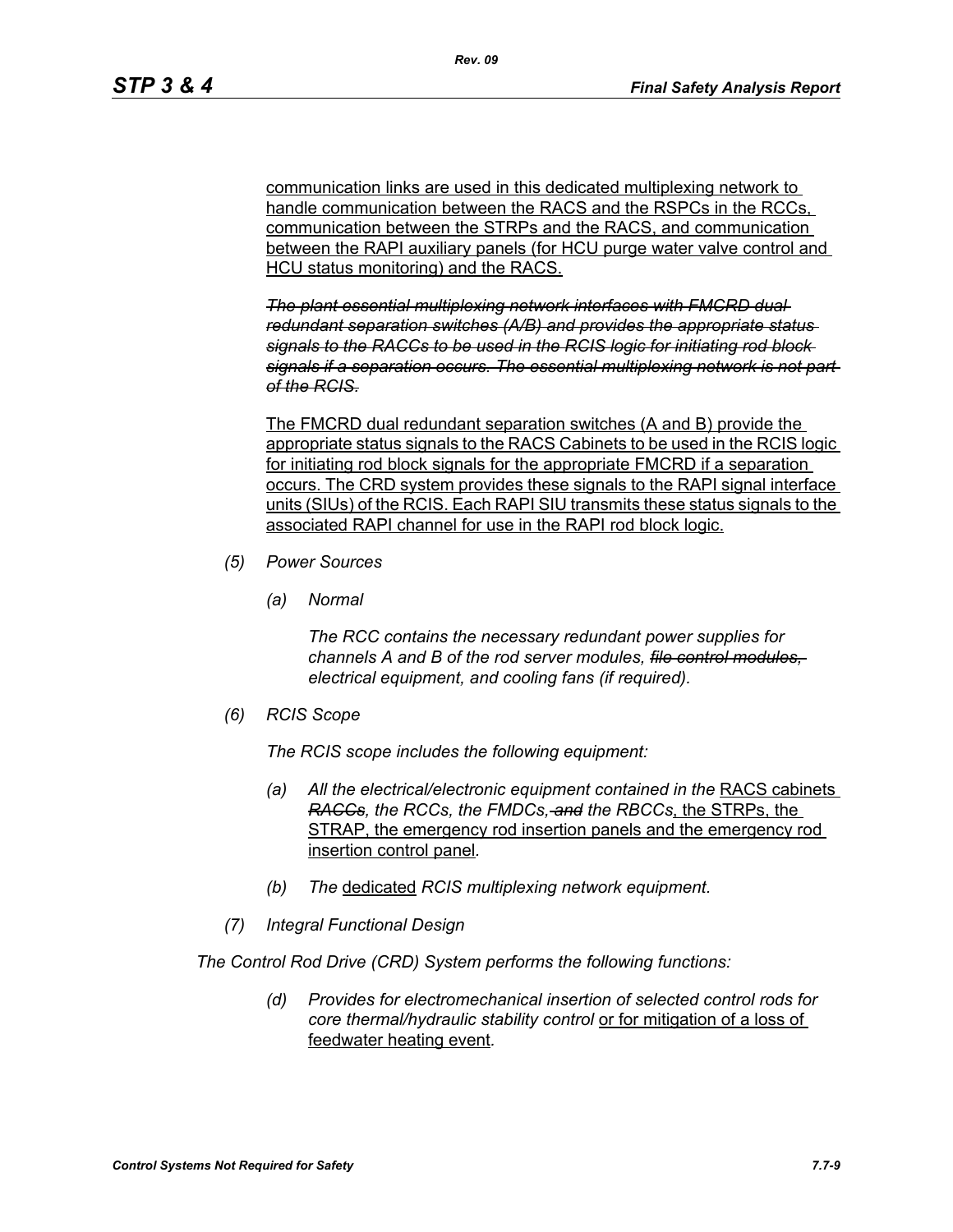# **7.7.1.2.1 Control Rod Drive Control System Interfaces**

STD DEP T1 3.4-1

STD DEP 7.7-7

STD DEP 7.7-10

STD DEP 7.7-11

STD DEP 7.7-12

STD DEP 7.7-13

STD DEP 7.7-14

#### STD DEP Admin

#### *(1) Introduction* Single Rod Movement

*When an operator selects a control rod for motion (Figure 7.7-3), the operator first selects the manual rod movement mode at the dedicated RCIS operator panel, by depressing the manual mode switch to place the RCIS in manual mode. Then the operator depresses the select pushbutton for either single rod movement or for ganged rod movement. The operator must then select a specific rod (or a gang) to be moved at the normal operational manual mode CRT display under the control of the Performance Monitoring and Control System (PMCS).* using the RCIS DOI on the main control room panel.

*A CRT display generated by PMC presents to the operator a full core array of all 205 control rods in addition to 52 local power range monitors (LPRMs) schematically as a group of boxes.*

*Each box represents a control rod containing the core coordinates and vertical rod position of that rod in white numbers on a black background. The vertical rod position information is normally not visible but becomes visible in response to actuation of various rod status and position requestor poke points. The core coordinates are always visible to the operator.*

*The CRT display* The RCIS DOI *provides the operator with a capability to*  move a single rod or a ganged selection. For this discussion, the operator*selects a single rod for withdrawal. Four* Three *rod movement commands (poke points) serve as a means to initiate all rod movements controlled from this display. They are identified as "SINGLE ROD", "ROD GANG", "STEP"*, "NOTCH", and *or "CONTINUOUS", and "IN" or "OUT".*

*The operator first identifies the rod status from the rod status requestor information display, then makes a decision for either a withdrawal or an insertion of a control rod and sets up the display. The operator can request rod status information by actuating poke points on the CRT for the required*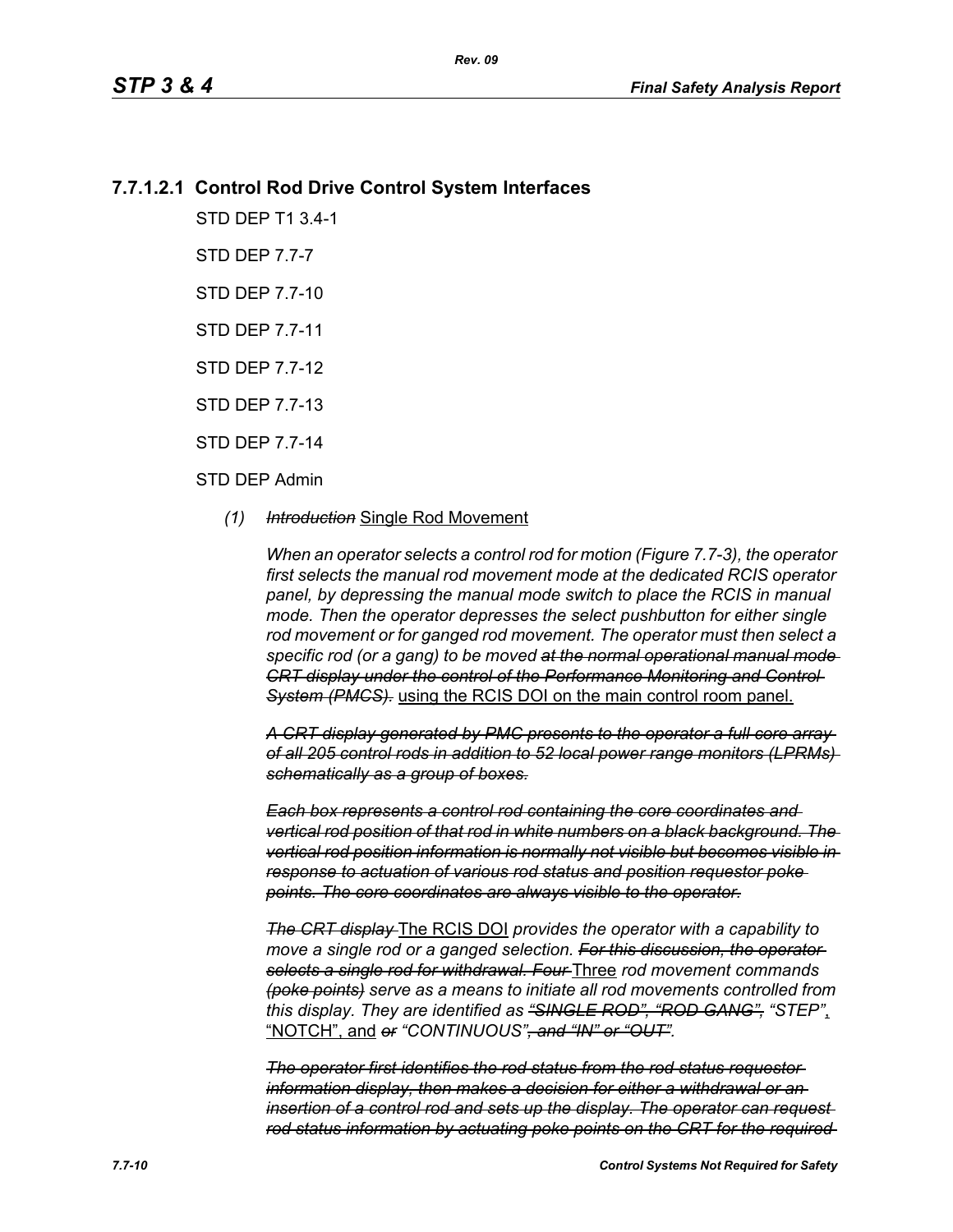*rod.* Then, to request the desired movement in the selected movement mode, the operator then activates "withdraw" (or "insert") movement command by activating associated hard pushbutton switches located adjacent to the RCIS DOI on the main control panel.

*(2) Withdrawal Cycle* 

Following is a description of the selected rod withdrawal movement in the manual mode.

After operator selection of a rod and rod movement mode, which are "STEP," NOTCH," or "CONTINUOUS," on the RCIS DOI on the main control panel, then the operator depresses the "withdraw" hard pushbutton switch. If a STEP" movement is initiated by the operator for a selected single rod, the rod moves a nominal distance of 18.3 mm, with the associated rod step position value displayed on the RCIS DOI corresponding to the number of "STEP" withdrawal movements from the normal full-in position value. A rod at normal full-in position has an associated rod step position value of "0" steps withdrawn. A rod at normal full-out position has an associated rod step position value of "200" steps withdrawn, as the normal full-out position value is 3660 mm below the normal full-in position value of 0 mm.

If a "NOTCH" movement is initiated by the operator for a selected single rod, the rod moves a nominal distance of 73.2 mm (i.e., four times the nominal step movement distance), with the restriction that the nominal stopping position for the "NOTCH" movement in terms of the distance withdrawn from the normal full-in position is an integer multiple of 73.2 mm. for example, if the selected rod were initially at a step position value of "6" steps withdrawn and one "NOTCH" withdrawal movement is selected and performed, the selected rod would stop at a step position value of "8" steps withdrawn. If a "NOTCH" insert movement was then performed, the selected rod would stop at a step position value of "4" steps.

If a "CONTINUOUS" movement is initiated by the operator for a selected single rod, the rod target stopping position value is continuously updated to an integer multiple of 18.3 mm as long as the operator continuously depresses the "withdraw" (or "insert") movement pushbutton. For example, if the selected rod were initially at a step position value of "8" steps withdrawn and a "CONTINUOUS" withdrawal movement is performed, the rod target stopping position value would be updated initially to "12" steps and then would be updated at a position which adds 4 steps to the current position. When the operator ceases to continuously depress the "withdraw" movement pushbutton in this case, the rod target stopping position value then no longer changes and the rod then moves to and stops upon reaching the applicable rod target stopping position value.

Manual gang movements in the "STEP," NOTCH," and "CONTINUOUS" movement modes would be accomplished in a similar manner to that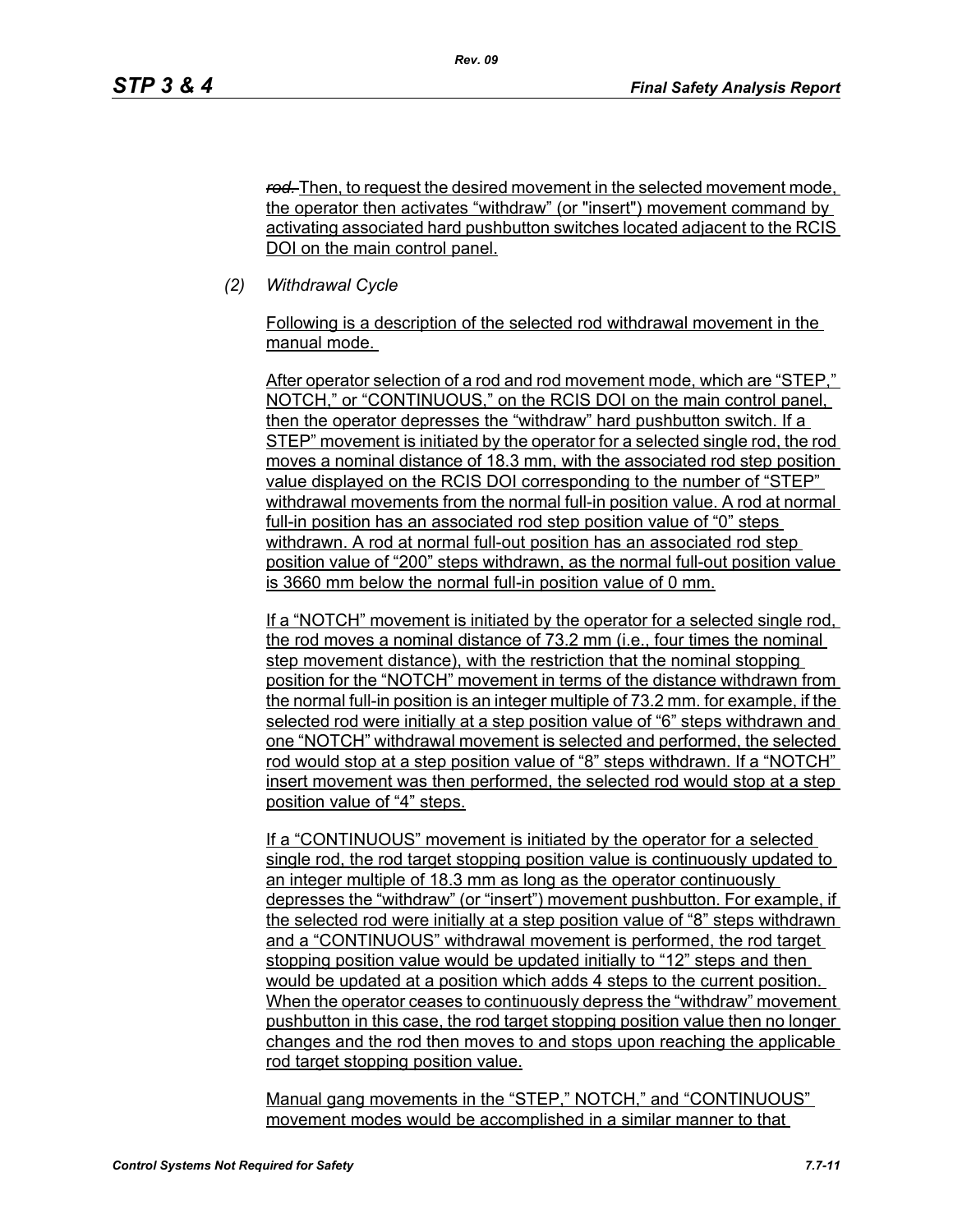described above; however, all operable rods of the selected gang move simultaneously during movement operation. Also, normal manual rod movements are limited such that rod movement beyond normal full-in or full-out position is not allow unless RCIS is placed in a special test mode used for performing the CRD coupling check surveillance test.

During all of these operator selections for rod withdrawals there is continuous monitoring of the selection and movement by the Rod Action and Position Information (RAPI) function. The RAPI of the RCIS enforces the rod block function based upon signals internal or external to the system. If a rod block is activated while normal rod movements are underway, it can prevent desired rod movements or stop rod movements. This rod block function applies in both single rod movement and ganged rod movement modes.

The RAPI internal signals include those signals from the Automated Thermal Limit Monitor (ATLM) and Rod Worth Minimizer (RWM) subsystems of the RCIS. During normal RCIS operating conditions with no single channel bypass condition active, if there is any disagreement between the two channel logic of the subsystems of the RCIS, rod block signals are transmitted to the rod server module. Examples of external input signals which could cause rod withdrawal blocks include rod block signals from the Startup Range Neutron Monitor (SRNM) and the Average Power Range Monitor (APRM) subsystems of the Neutron Monitoring System (NMS) and Fine Motion Control Rod Drive (FMCRD) separation status signals from the CRD system to the RCIS. A complete list of the rod block conditions is provided later in this section.

When normal rod movements are performed, the RAPI of the RCIS transmits the appropriate rod movement command signals to rod server processing channel (RSPC) A and RSPC B of the rod server module (RSM) of the selected rod in the Remote Communication Cabinets (RCCs). The RSPCs transmit signals other corresponding inverter controller and transmit brake energization signals to the associated rod brake controller (RBC). The inverter controller then performs two-out-of-two voting on the command signals received and activates the proper power control signals to the stepping motor driver module (SMDM) to accomplish the FMCRD motor movement desired. The rod brake controller similarly performs two-out-of-two voting and mechanically releases the FMCRD brake just prior to start of FMCRD motor movement and then reengages the FMCRD brake after the normal rod movement is complete.

The Synchro-to-Digital Converters (SDCs) of the RSM also interfaces with instrumentation of the FMCRD (a subsystem of the CRD), collect absolute rod position for the corresponding FMCRD by converting the Synchro A and Synchro B analog signals into digital data representing the FMCRD rod position for use in the associated RSPCs' logic and transmission (via the RCIS dedicated multiplexing network) to the RAPI logic and for the RAPI to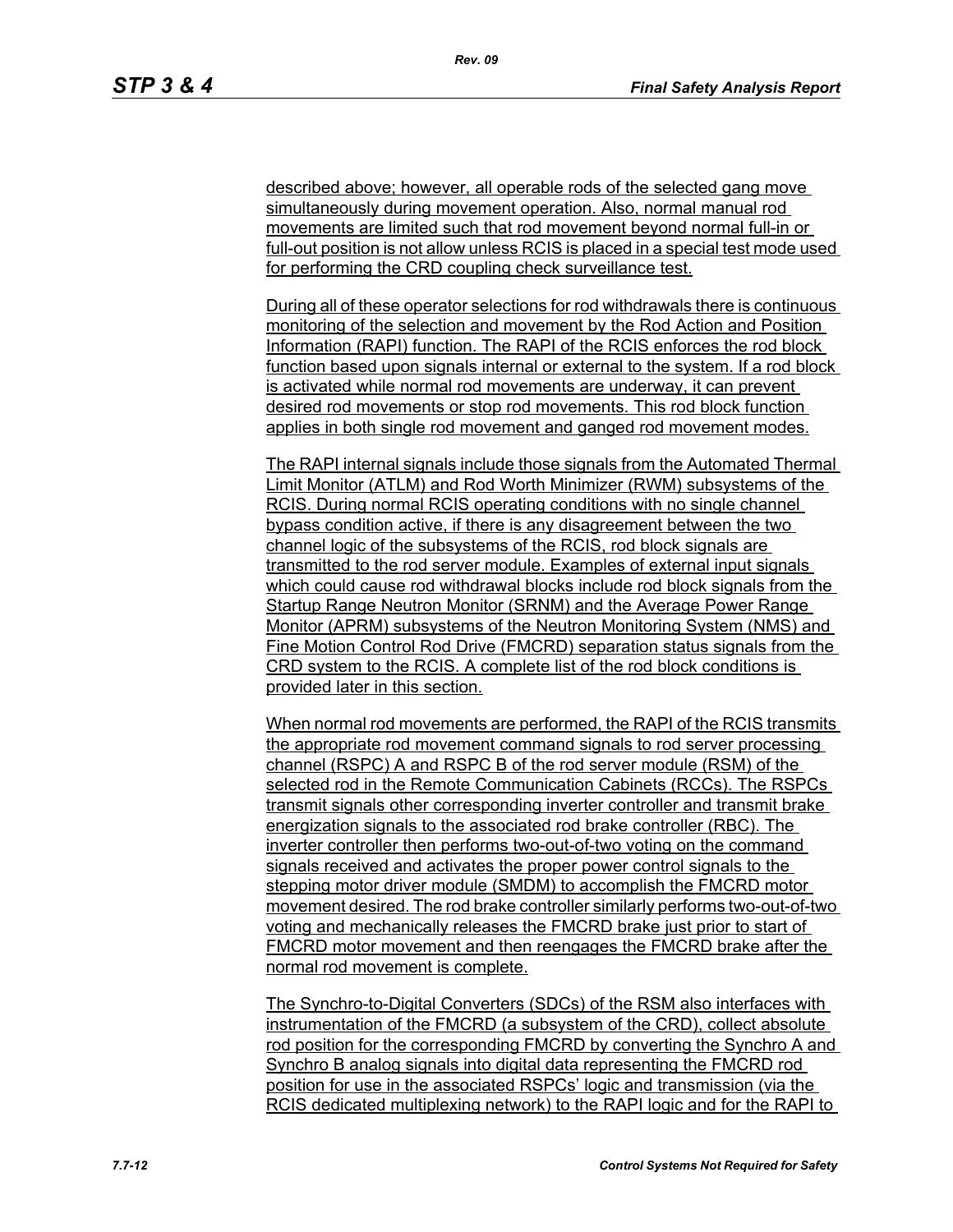transmit rod position data to other systems and subsystems and to the RCIS DOI.

*Following is a description of steps the operator performs at the RCIS dedicated operator's interface panel in selecting a rod for movement in the manual mode. The operator depresses the manual rod movement mode switch, which enables the RCIS for manual mode. The operator then verifies indicator/alarm status at the control panel for the following conditions:*

- *(a) Reactor power level is below low power setpoint (LPSP).*
- *(b) Manual rod movement indicator is illuminated.*
- *(c) Verifies status of channel bypass conditions for RWM, RACS, and ATLM.*
- *(d) RCIS trouble indicator is not illuminated.*
- *(e) RCIS rod block status indicator is not illuminated.*
- *(f) No audible alarms are present.*
- *(g) Verify status of FMCRDs, for number rods, in "Full In" or "Full Out", "Latched Full In", or in an "Inoperable Bypass" condition.*

*Following is a description of steps an operator performs at the PMCS CRT display in selecting a single rod for continuous withdrawal with RCIS initially in manual mode. The detailed operations between the RCIS and the CRD System with specific response when various commands are transmitted are discussed.*

*The setup at the CRT display for continuous withdrawal of a single control rod is as follows:*

- *–With top level CRT display, the operator requests the display of rod position data by actuating the rod position data poke points. The screen display changes to the RCIS normal operation/manual mode screen and shows all control rods and their positions. The screen display has other poke points for operating in the manual mode.*
- *–Under rod command display, if it shows "IN" and "STEP", the operator can change the setup. A touch of "IN" poke point changes it to "OUT" and a touch of the "STEP" poke point changes it to "NOTCH" or to "CONTINUOUS" if "NOTCH" is touched. After proper selections are verified, the operator can then select the single rod by actuating the poke points for a "SINGLE ROD". The operator verifies the selections by observing the status indicators. The operator then follows up by touching the display array box representing the rod (ROD SELECTED) to be moved.*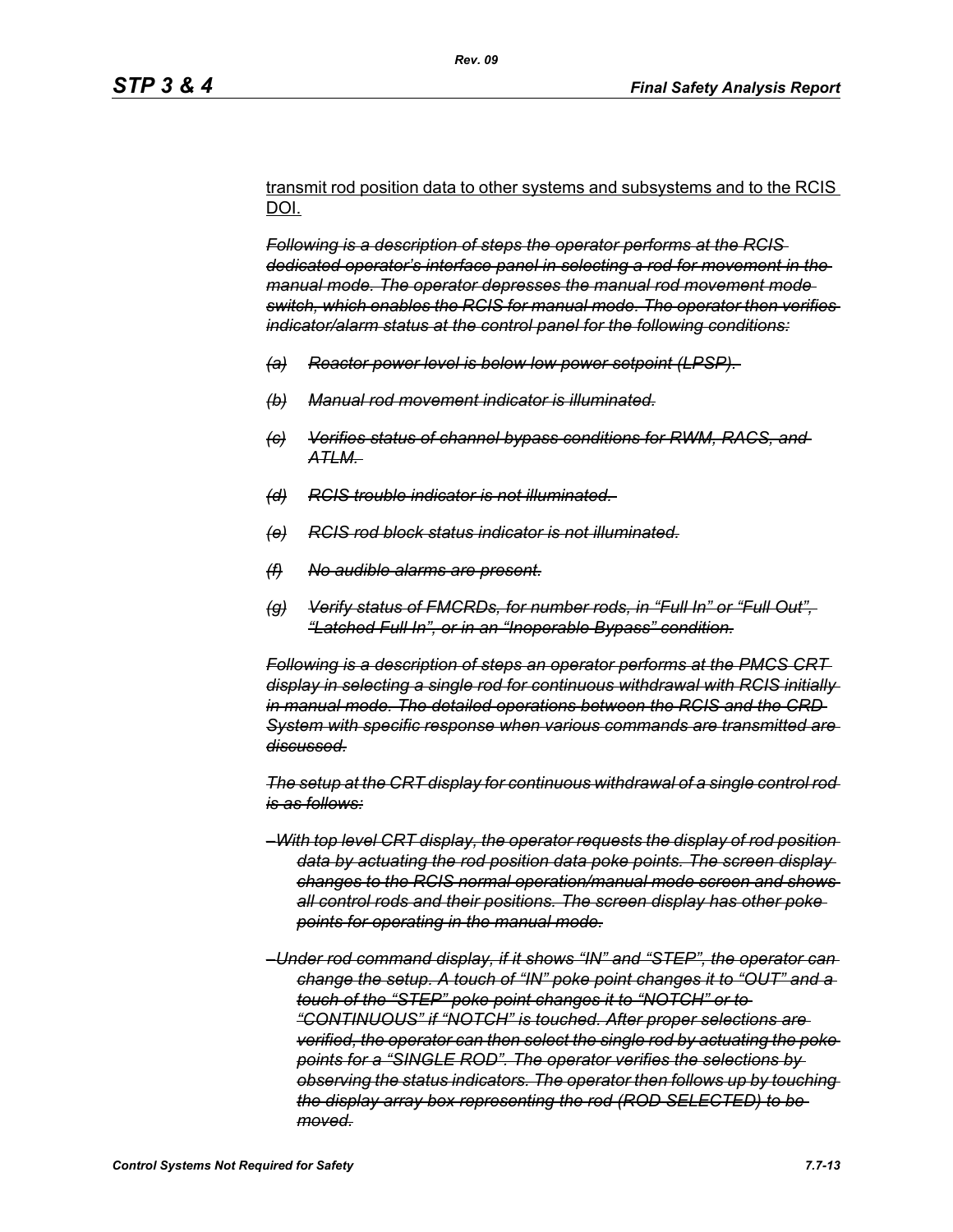*This setup and action by the operator sends rod coordinates and other setup data to the PMCS. The data representing a single rod to be withdrawn is coded and stored in PMCS memory. The PMCS addresses the RCIS and sends the coded messages. The coded messages are received at the RCIS and stored in the Rod Position and Information Subsystem memory. The operator has an option to stop the rod movement by using the light pen. Touching the "SINGLE ROD" poke point a second time causes rod motion stop signals to be sent to the RCIS interface.*

*The information displayed to the operator at this time is the vertical position of the rod selected and it remains displayed until a new selection is made or the rod is deselected. The display array boxes representing all other rods in the core at this time dim to approximately half brightness.*

*The CRT display stores information in memory during the initial setup and transmits the information to the PMCS. When the operator initializes the last poke point (ROD SELECTED), the information stored in memory addressing the manual rod movement command signals in the PMCS are downloaded, as two independent signals, into channels A and B of the RCIS Rod Action and Position Information (RAPI) Subsystems.*

*The RCIS receives the two independent streams of data signals transmitted from the PMCS. The data are received and loaded into memory at the RAPI Subsystems (channel A/B). Both channel A/B are identical and perform the same functions. If there is a disagreement between A and B, the logic issues a rod motion inhibit signal. The operator has the capability to bypass certain functions in the manual mode.*

*The PMCS also sends data to the Automated Thermal Limit Monitor (ATLM) of the RCIS on the calculated fuel thermal operating limits and corresponding initial LPRM values when an ATLM setpoint update is requested.* 

*The logic of the ATLM subsystem issues a rod block signal that is used in the RAPI System logic to enforce a rod block that prevents violation of the fuel thermal operating limits. The ATLM interfaces with and receives signals from the RAPI Subsystem control logic for rod position data, other plant data and control signals.* 

*The ATLM interfaces with Recirculation Flow Control (RFC) System and when it trips, a signal is sent to the RFCS which would cause a flow increase block.*

*The ATLM also receives input signals, based upon the LPRMs and APRMs of the Neutron Monitoring System (NMS). The RAPI Subsystem logic enforces ATLM rod block signals to the RCIS rod server modules located in the remote communication cabinets. Either channel of an ATLM subsystem can independently cause a rod withdrawal block.*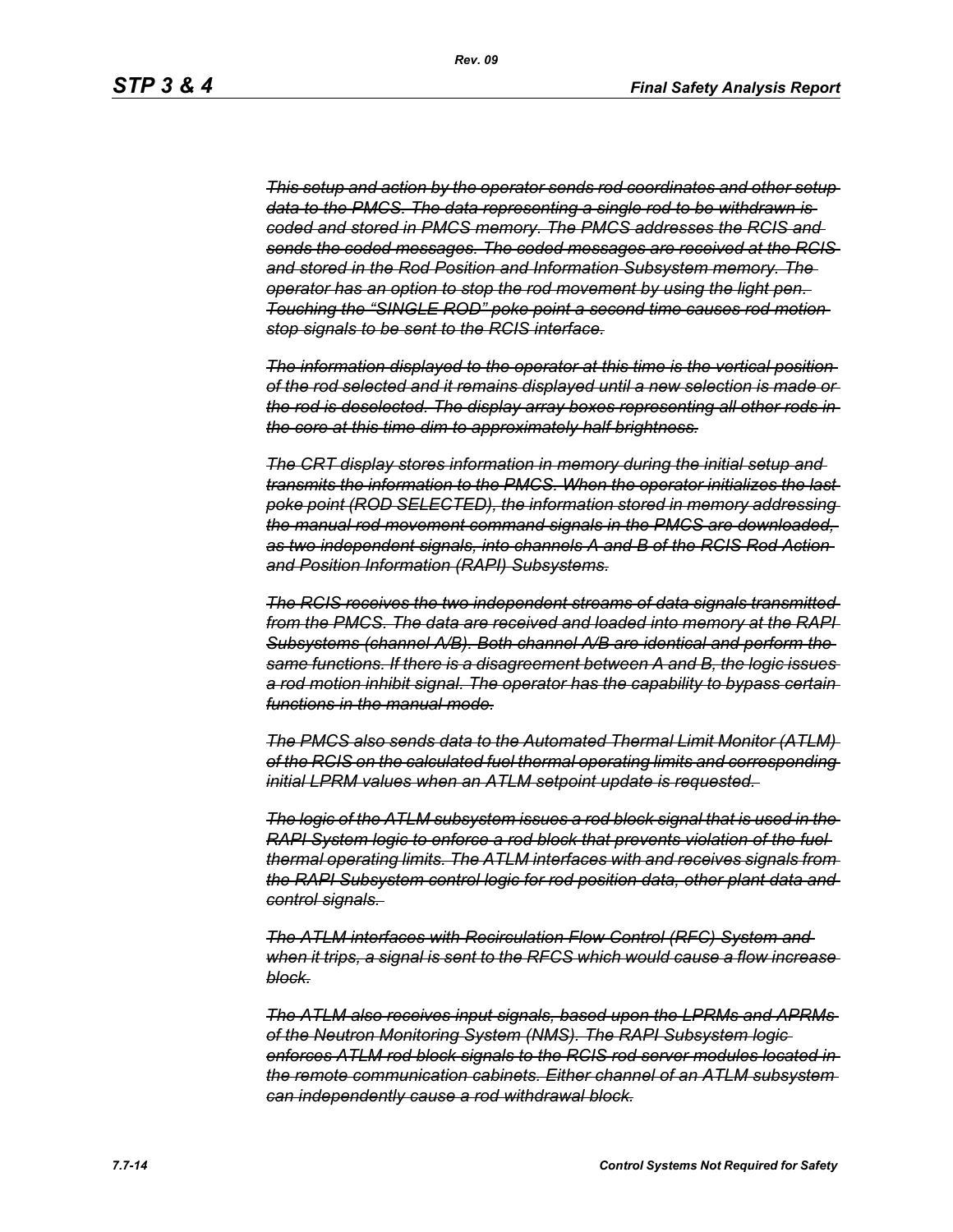*The Rod Worth Minimizer (RWM) Subsystem logic issues rod block signals that are used in the Rod Action Control Subsystem rod block logic to assure that absolute rod pattern restrictions are not violated (e.g., the ganged withdrawal sequence restrictions). The logic of the RWM also receives rod position data and control status signals from the logic of the RAPI Subsystem and feeds back RWM status signals.*

*The RCIS responds to data signals originating from the CRT displays of the PMCS for operator requested rod withdrawal or insertion commands.*

*The RAPI Subsystem of the RCIS enforces rod blocks based upon signals internal or external to the system.*

*The internal signals include those signals from any of the above MRBM, ARBM, RWM. If there is any disagreement between the two channel logic of the RAC and/or the RAPI subsystems of the RCIS, rod block signals are transmitted to the rod server module and sent to the PMCS.*

*External input signals which could cause rod blocks originate from the SRNM and PRNM Subsystems or from the four divisions of the essential multiplexing system, reflecting the status of separation switches of the FMCRDs.*

*After performing the required validity checks within each subsystem and verifying that there are no rod block conditions existing, the RAPI Subsystem of the RCIS transmits command data signals (representing the selection of a single rod for withdrawal via the RCIS multiplexing system channel A and channel B) to a dual channel file control module (FCM) located in a remote communication cabinet. The selected rod command withdrawal signals are received at the dual channel FCM and routed via channel A and channel B of the dual channel rod server modules (RSMs) and then are loaded into data buffers A and B of the inverter controller.*

*The FCM also interfaces with instrumentation of the FMCRD (a subsystem of the control rod drive system), collects data associated with the position reed switches and converts the synchro A and synchro B analog data into digital data for use in the RSM logic and transmission (via the RCIS multiplexing system) to the RAPI Subsystem logic.*

*The RSM, which consists of two rod server processing channels and one inverter controller, interfaces with the rod position instrumentation through its two processing channels and with the associated stepper motor driver module of the FMCRD System via the inverter controller. After receiving the proper command signals for a single rod to be withdrawn continuously, the inverter controller sends the proper motor power control information to the stepper motor driver module. In turn, the stepper motor driver module sends power pulses to the FMCRD motor.*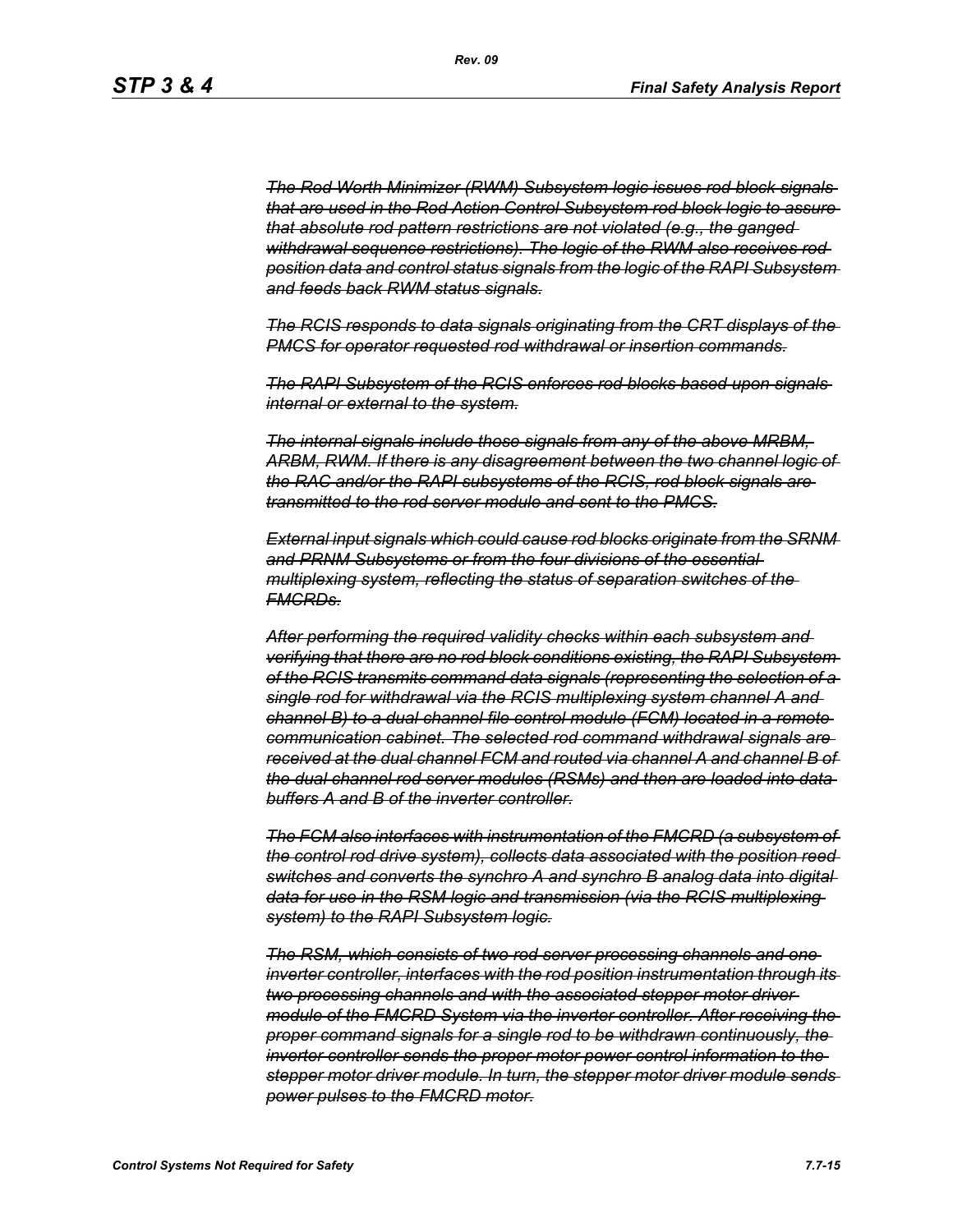*Each of the rod server processing channels A and B also interfaces with the rod brake controller to provide brake disengagement and/or engagement signals required for normal rod movement. This is based on two-out-of-two logic where both channels A and B of the RSM should agree, and on one-outof-two logic for ARI and scram following functions.*

*Each rod server processing channel of the RCIS obtains rod position status information signals via hardwired interfaces with its associated FMCRD synchro and obtains additional rod position and status information via hardwired interfaces with the reed switches included in the FMCRD. The reed switch based position signals are mainly used for recording FMCRD scram timing analysis data. Each rod server processing channel exchanges the continuous synchro position information and transmits the data to the RAPI Subsystem of the RCIS for usage in its logic. This data is also used to provide position status signals to the PMCS and to the RCIS dedicated interface panel.*

*(3) Insert Cycle*

*An operator action to insert a rod while in the manual mode would be processed in a similar manner as above. except that signals for an insertion of the rod would be decoded at the rod server module (RSM). On receiving the correct signals from the RSM, the stepper motor driver module would provide power pulses to the FMCRD motor such that control rod insertion would result.*

The control room operator uses the same controls for insertion of the control rods, except the "insert" hard pushbutton switch on the RCIS DOI is depressed. When a "STEP" insertion movement is selected and performed, the selected rod is inserted and stops at the next step position. When a "NOTCH" insertion movement is selected and performed, the selected rod is inserted and stops at the next notch position. A "CONTINUOUS" insertion movement is similar to "CONTINUOUS" withdrawal movement, except upon selection the nominal target position value decreases instead of increasing, while the "insert" movement pushbutton remains depressed.

#### *(4) Ganged Rod Motion* Movement

*There are three means of controlling ganged rod motion* movement*. The RCIS provides for automatic mode, semi-automatic, and manual mode. When in the automatic mode of operation, commands for reactivity insertion or withdrawal are received from the Automatic Power Regulator (APR) System.*

*The RCIS dedicated operator interface provides switches for an* controls for activating the *automatic, semi-automatic, or manual rod movement mode of operation. When the system is in semi-automatic mode, all rod movements are controlled by the operator. However, the RCIS, by using a database called reference rod pull sequence (RRPS) and keeping track of the current*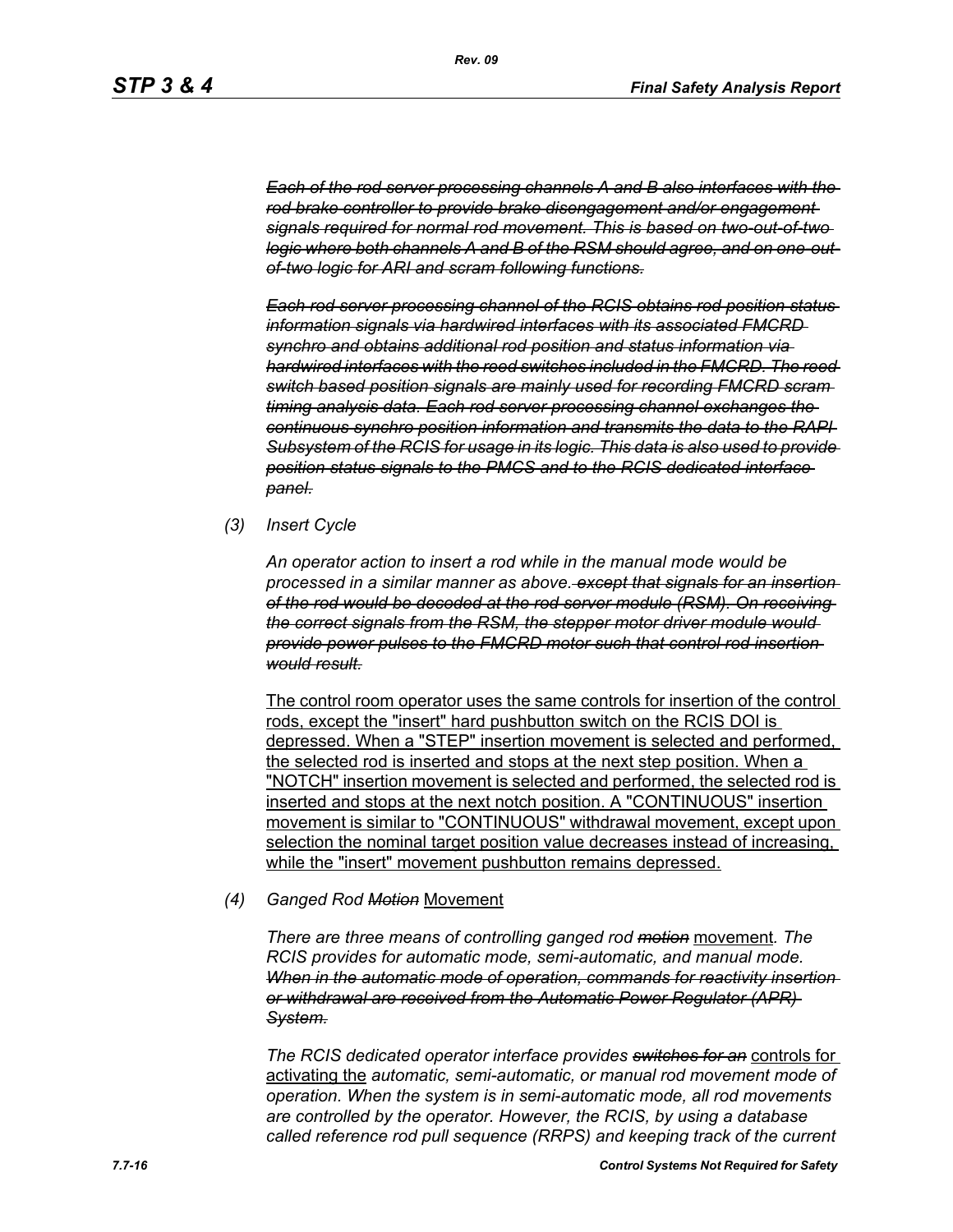*control rods' positions, prompts the operator to the selection of the next gang*selects the gang automatically*.*

*When the RCIS is in manual mode and ganged rod movement mode has also*  been chosen, if the operator selects a specific rod in a gang, the logic will *automatically select all associated rods in that gang.*

*When the automatic mode is active, the RCIS responds to signals for rod movement request from the APR System. In this mode, the APR simply requests either reactivity insertion or withdrawal* and either "step" or "continuous"*. The RCIS responds to this request by using the RRPS and the current rods positions and automatically selects and executes the withdrawal/insert commands for the next gang.*

*In order for the automatic rod movement feature of the RCIS to be active, the power generation control system must be in the automatic mode , the automatic power regulator system must be in the automatic mode* associated with CR operation*, and the switch on the RCIS dedicated operator interface for automatic rod movement mode must be depressed. The operator has an option of discontinuing the automatic operation by placing either the PGCS/APR or RCIS mode switches back to manual mode,* the switch for automatic rod movement mode must have been activated, and there must be no abnormal conditions that prevent operation in the RCIS automatic mode. The operator has an option of discontinuing the automatic operation by placing either the RCIS mode switches back to manual mode or back to the semi-automatic mode.

*(5) Ganged Withdrawal Sequence Restrictions*

*The RWM of the RCIS ensures adherence to certain ganged withdrawal sequence restrictions by generating a rod block signal for out-of-sequence rod withdrawals. These types of restrictions are specified as follows:*

- *(a) The ganged rod mode consists of one or two sets of fixed control rod gang assignments. The two sets of rod gang assignments correspond to sequences A and B of the ABWR ganged withdrawal sequence, as specified in the reactivity control document.* For either sequence, when all of groups 1 through 4 control rods only have been withdrawn, there is a checkerboard pattern in the reactor core of the rods fully withdrawn as opposed to the rods still fully-inserted. For Sequence A, the center control rod in the core would still be fully-inserted. For Sequence B, the center control rod in the core would be fully-withdrawn.
- *(b) The system allows up to 26-rod gangs, for control rods in rod groups 1, 2, 3, and 4, to be withdrawn simultaneously when the reactor is in the startup* or run *mode. These withdrawals are permitted only under the following conditions:*
	- *(i) Reactor power level is below the low power setpoint (LPSP).*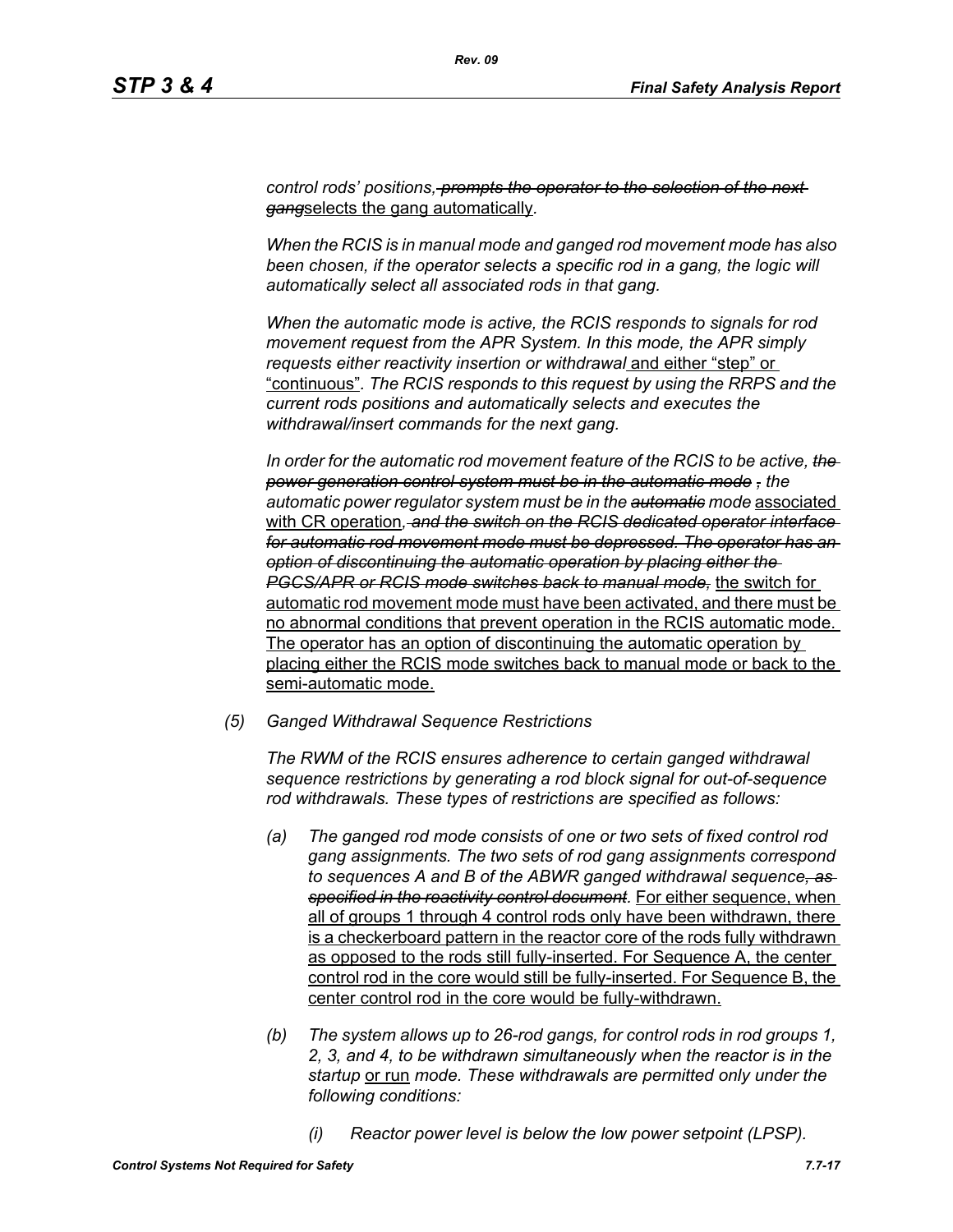- *(ii) A group 1, 2, 3, or 4 gang of rods is selected. Only one group at a time is allowed for normal rod movement.*
- *(iii) Groups 1-4 may only be withdrawn before*if *groups 5-10 are in the full-in position.*
- *(iv) The other three groups (of groups 1-4) that are not selected must be either full-in or full-out. Groups 1-4 are withdrawn from the fullin position to the full-out position before another group is moved.*
- *(v) The chosen alternative sequence for withdrawing the first four groups is consistent with one of the following allowable alternate sequences:*
	- *(a) (1, 2, 3, 4) (b) (1, 2, 4, 3) (c) (2, 1, 3, 4) (d) (2, 1, 4, 3) (e) (3, 4, 1, 2) (f) (3, 4, 2, 1) (g) (4, 3, 1, 2) (h) (4, 3, 2, 1)*

*No sequences other that those indicated above are allowed within the logic of the RCIS*RWM*. The logic of the RCIS*RWM *also ensures that, when single rod movements of rods in groups 1-4 are made, they are in accordance with the above restrictions (e.g., if one of the rods from group 1 is withdrawn, all the other group 1 rods are to be withdrawn before withdrawal of rods in another group is permitted).*

- *(vi) The RCIS*RWM *logic enforces additional ganged withdrawal sequence restrictions when the reactor power level is below the low power level setpoint* and the reactor mode switch is in STARTUP or RUN mode *as follows:*
	- *(a) The RCIS*RWM *logic prevents two groups of rods from being withdrawn simultaneously.*
	- *(b) Allows only groups 1-6 to be withdrawn as one single gang.*
	- (c) *Assures that the maximum allowable difference between the leading and trailing operable control rods in each of groups*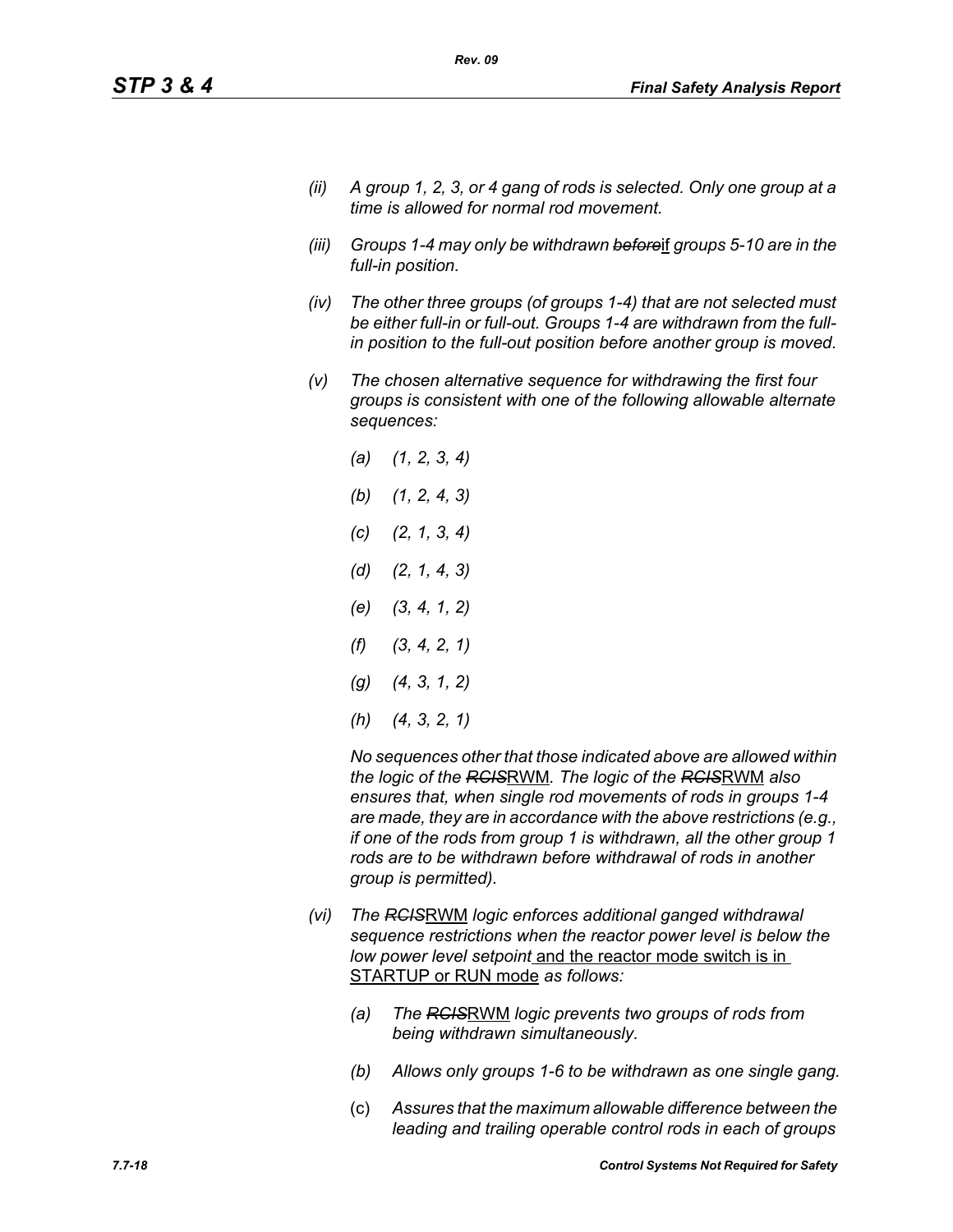*3, 4, 7, 8, 9, and 10 to be within* 152 *146 mm when any operable rod in the group is less than or equal to 0.914m* 48 steps *withdrawn* from the normal full-in position*. This restriction is not applied to groups 1, 2, 5, and 6 or to any group when all operable rods in that group are greater than*  or equal to 48 steps *0.914m withdrawn* from the normal fullin position*. This restriction applies to rod pull sequence (5)*(b)(v)*a through (5)*(b)(v)*d above.*

- (d) *Assures that the maximum allowable difference between the leading and trailing operable control rods in each of groups 1, 2, 7, 8, 9, and 10 to be within* 152 *146.4 mm when any operable rod in the group is less than or equal to 0.914m* 48 steps *withdrawn* from the normal full-in position*. This restriction is not applied to groups 3, 4, 5, and 6 or to any group when all operable rods in that group are greater than*  or equal to 48 steps *0.914m withdrawn* from the normal fullin position*.The restriction applies to rod pull sequence (5)*(b)(v)*e through (5)*(b)(v)*h above.*
- (e) *Enforces restrictions on withdrawal of rods in groups 5-10 if rods in group 7 or 8 are moved first. Movement of rod gangs in groups 9 and 10 are then blocked until all operable rods in groups 5, 6 and 7 or 8 are greater or equal to 0.914m withdrawn. The RCIS also enforces rod restrictions if rods in group 9 or 10 are moved first. Movement of rod gangs in groups 7 and 8 is blocked until all operable rods in group 5, 6 and 9 or 10 are greater than or equal to 0.914m withdrawn.*  5 or 6 are greater than or equal to 48 steps withdrawn from the full-in position AND Group 7 or 8 are greater than or equal to 48 steps withdrawn from the full-in position.
- (f) Enforces restrictions on withdrawal of rods in groups 5-10 if rods in group 9 or 10 are moved first. Movement of rod gangs in groups 7 and 8 are then blocked until all operable rods in groups 5 or 6 are greater than or equal to 48 steps withdrawn from the full-in position AND Group 9 or 10 are greater than or equal to 48 steps withdrawn from the full-in position.
- *(6) Establishment of Reference Rod Pull Sequence (RRPS)*

*The reference rod pull sequence is normally established before plant startup and stored in memory at the Performance Monitoring and Control System (PMCS)* associated with the Plant Computer Function (PCF)*. The PMCS* PCF *allows modifications to be made to the RRPS through operator actions. The PMCS* PCF *provides compliance verification of the changes to the RRPS, with the ganged withdrawal sequence requirements.*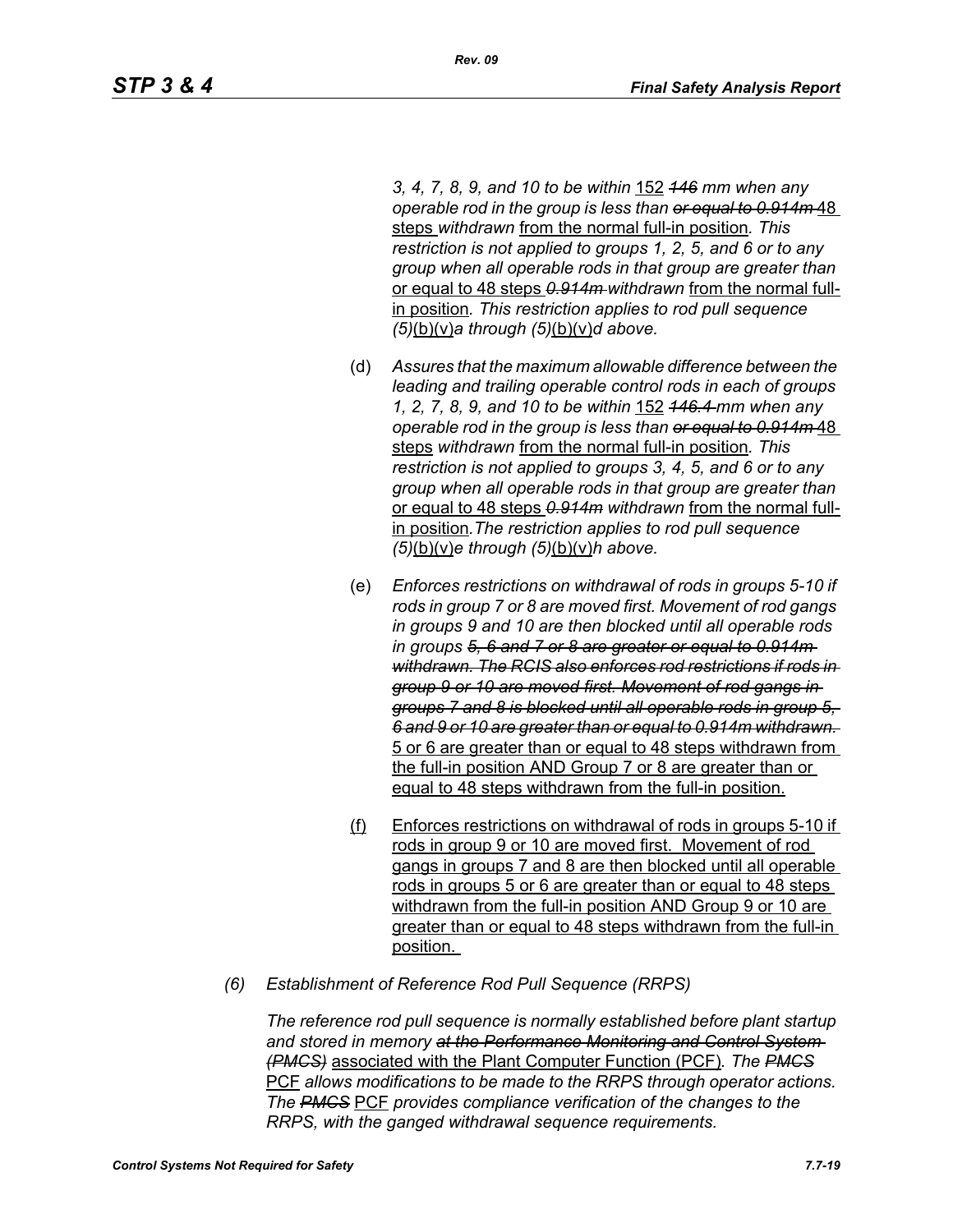*The RCIS provides a capability for an operator to request a download of the RRPS from the PMCS, a subsystem of the Process Computer System* PCF*. The new RRPS data is loaded into the RAPI System* Subsystem*. Download of the new RRPS data can only be completed when the RCIS is in manual rod movement mode and when both keylock permissive switches located at each rod action control cabinet are activated* a permissive switch located at the RAPI panel is activated*.*

*The RCIS provides feedback signals to the PMCS* PCF *for successful completion of downloaded RRPS data for displaying on the CRT* nonsafety *display.*

A rod *Rod withdrawal block signals are* signal is *generated whenever selected single or ganged rod movements differ from those allowed by the RRPS, when the RCIS is in automatic or semi-automatic rod movement mode.*

*The RCIS sounds* activates *an audible alarm at the operators panel for a RRPS violation.*

*(7) Rod Block Function*

*The rod block logic of the RCIS, upon receipt of input signals from other systems and internal subsystems, inhibits movement of control rods.*

*All Class 1E systems rod block signals to the RCIS are optically isolated. The rod block signals change the state of the light emitting diode at the external interface of an isolator. The light crosses the boundary of the isolator to the interface of the RCIS where a photo transistor changes state, thereby communicating the information to the logic within the RCIS. This provides complete isolation while keeping electrical failures from propagating into the RCIS and vice versa.*

*The presence of any rod block signal, in either channel or both channels of the RCIS logic, causes the automatic changeover from automatic mode to manual mode. The automatic rod movement mode can be restored by taking the appropriate action to clear the rod block and by using the selector switch to restore the automatic rod movement mode.*

*If either channel or both channels of the RCIS logic receive(s) a signal from any of the following type of conditions, a rod block is initiated:*

- *(a) Rod separation, only for those rod(s) for which separation is detected.*
- *(b) Reactor in SHUTDOWN mode (all control rods).* Reactor mode switch in SHUTDOWN (rod withdrawal block for all control rods, applicable when the RPS reactor mode switch is in SHUTDOWN).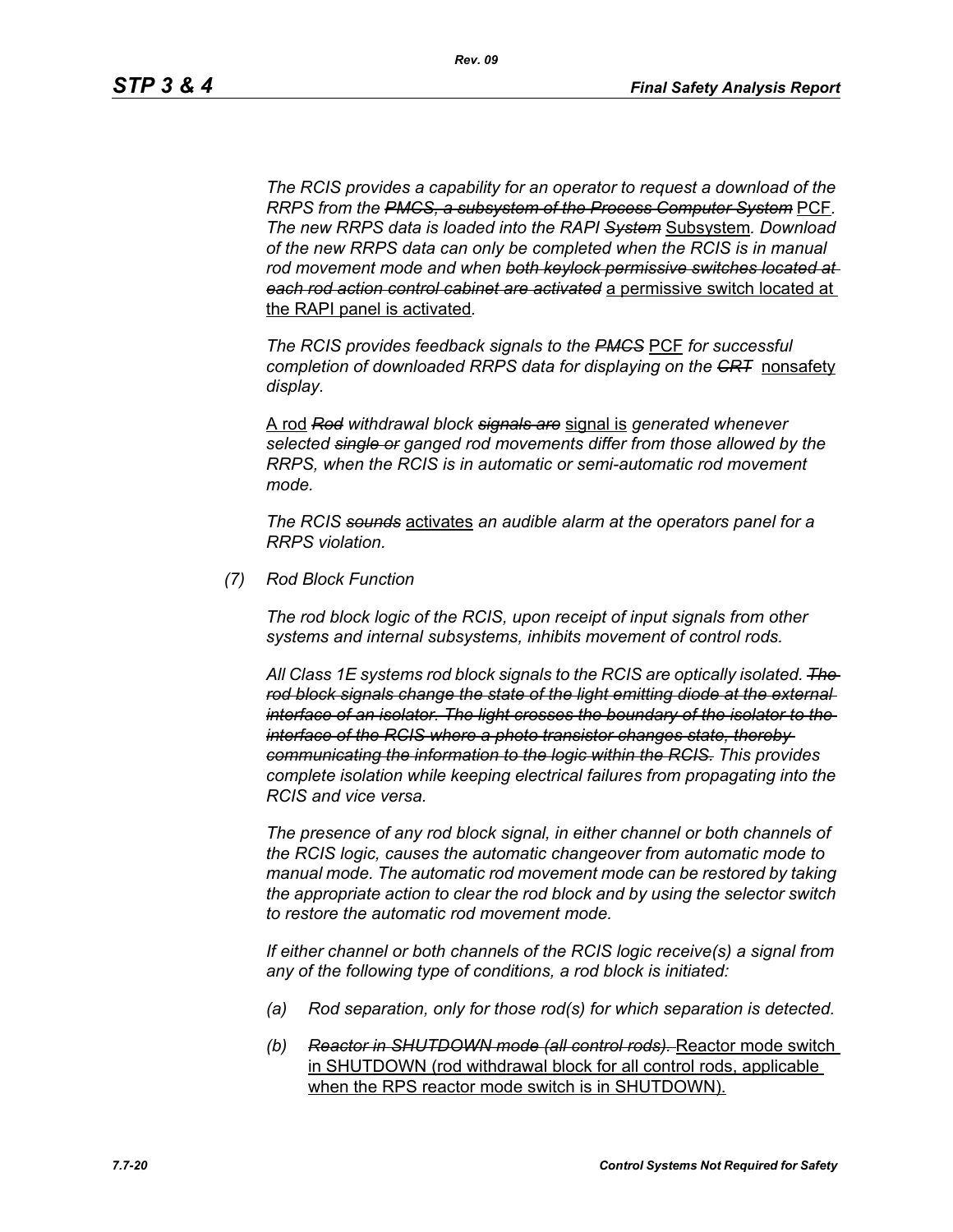- *(c) SRNM period alarm (all control rods, but not applicable when reactor in RUN mode).* Startup Range Neutron Monitor (SRNM) withdrawal block (rod withdrawal block for all control rods, not applicable when the RPS reactor mode switch is in RUN).
- *(d) SRNM downscale alarm or SRNM upscale alarm or APRM set down upscale alarm (all control rods, but not applicable when in RUN mode).* Average Power Range Monitor (APRM) withdrawal block (rod withdrawal block for all control rods).
- *(e) SRNM inoperative (all control rods, but not applicable when reactor is in RUN mode).* CRD charging water low pressure (rod withdrawal block for all control rods).
- *(f) APRM downscale (all control rods, only applicable when reactor in RUN mode).* CRD charging water low-pressure trip bypass (rod withdrawal block for all control rods).
- *(g) Flow-biased APRM rod block (all control rods, only applicable when reactor in RUN mode).* RWM withdrawal block (rod withdrawal block for all control rods, applicable below the Low Power Setpoint).
- *(h) APRM inoperative (all control rods, only applicable when reactor in RUN mode).* RWM insert block (rod insertion block for all control rods, applicable below the Low Power Setpoint).
- *(i) Low CRD charging header pressure (all control rods).* ATLM withdrawal block (rod withdrawal block for all control rods, not applicable below the Low Power Setpoint).
- *(j) Low CRD charging header pressure trip function bypass switches of the reactor protection system are in a bypass position (all control rods).*  Multi-channel Rod Block Monitor (MRBM) withdrawal block (rod withdrawal block for all control rods, not applicable below the Low Power Setpoint).
- *(k) Violation of ganged withdrawal sequence restrictions (all control rods in the selected gang or the selected control rod if the single rod movement mode is being used; applicable below the low power setpoint).* RFCS withdrawal block (rod withdrawal block for all control rods).
- *(l) Automated Thermal Limit Monitor (ATLM) rod block (all control rods, only applicable above the low power setpoint).* Gang large deviation (i.e., gang misalignment) withdrawal block (rod withdrawal block for all operable control rods of the selected gang, applicable when RCIS GANG mode selection is active).
- *(m) Multi-channel Rod Block Monitor (MRBM) rod block (all control rods, only applicable above the low power setpoint).* REFUEL mode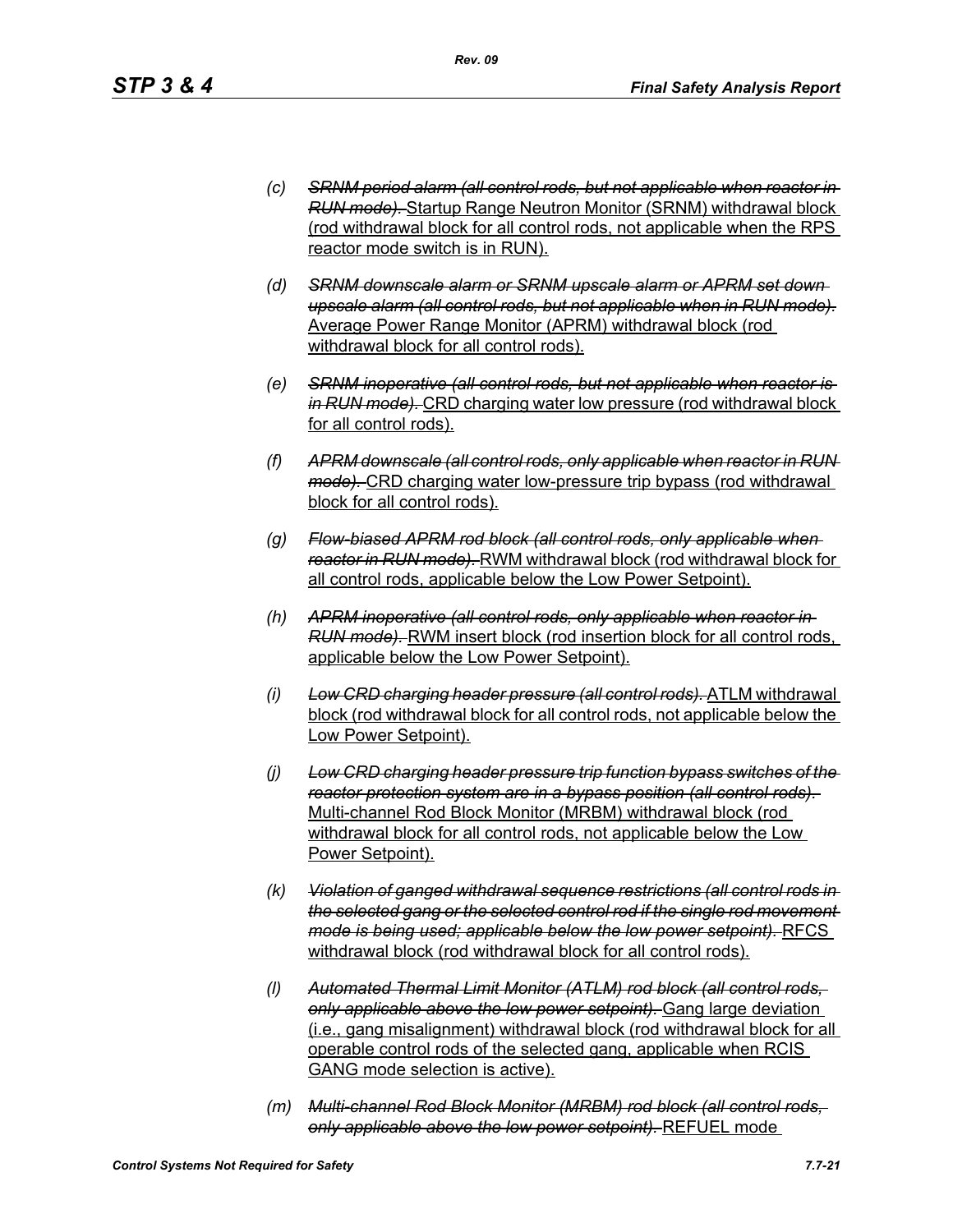withdrawal block (rod withdrawal block for all control rods, applicable when the RPS reactor mode switch is in REFUEL).

- *(n) ATLM trouble (all control rods, only applicable above the low power setpoint).* Not Used
- *(o) RWM trouble (all control rods, applicable below the low power setpoint).* Rod Action and Position Information (RAPI) trouble (rod withdrawal block and rod insertion block for all control rods).
- *(p) MRBM inoperative (all control rods, only applicable above the low power setpoint).* Not Used
- *(q) Rod action position information trouble (all control rods).* Not Used
- *(r) Two or more recirculation pump trips when reactor power is above approximately 25% of rated and core flow is below approximately 36% or rated. The logic to generate this rod block resides in the RFCS and the discrete rod block signal is sent to the RCIS from the RFCS.*Not Used
- *(s) Refueling platform control computer interlock rod block (all control rods, only applicable when the reactor is in the refuel mode).*Not Used
- *(t) Reactor SCRAM* follow *condition exists (*rod withdrawal block for *all control rods).*
- *(u) Existence of ARI or SCRRI condition (*rod withdrawal block for *all control rods).*
- *(v) Gang misalignment [i.e. position difference between any two gang members of more than 38.1 mm (all control rods)].*Not Used

*The RCIS enforces all rod blocks until the rod block condition is cleared. The bypass capabilities of the RCIS permit clearing certain rod block conditions that are caused by failures or problems that exist in only one channel of the logic.*

#### *(9) RCIS Bypass Capabilities*

*The RCIS provides the capability to bypass synchro A* (or synchro B)*, if it is bad, and select synchro B* (or synchro A) *for providing rod position data to both channels of the RCIS. The number and distribution of bypassed synchros are procedurally controlled by applicable plant Technical Specifications.* The RCIS logic prevents the simultaneous bypassing of both synchro signals for an individual FMCRD.

*The RCIS allows the operator to completely bypass up to eight control rods by declaring them "Inoperable" and placing them in a bypass condition.*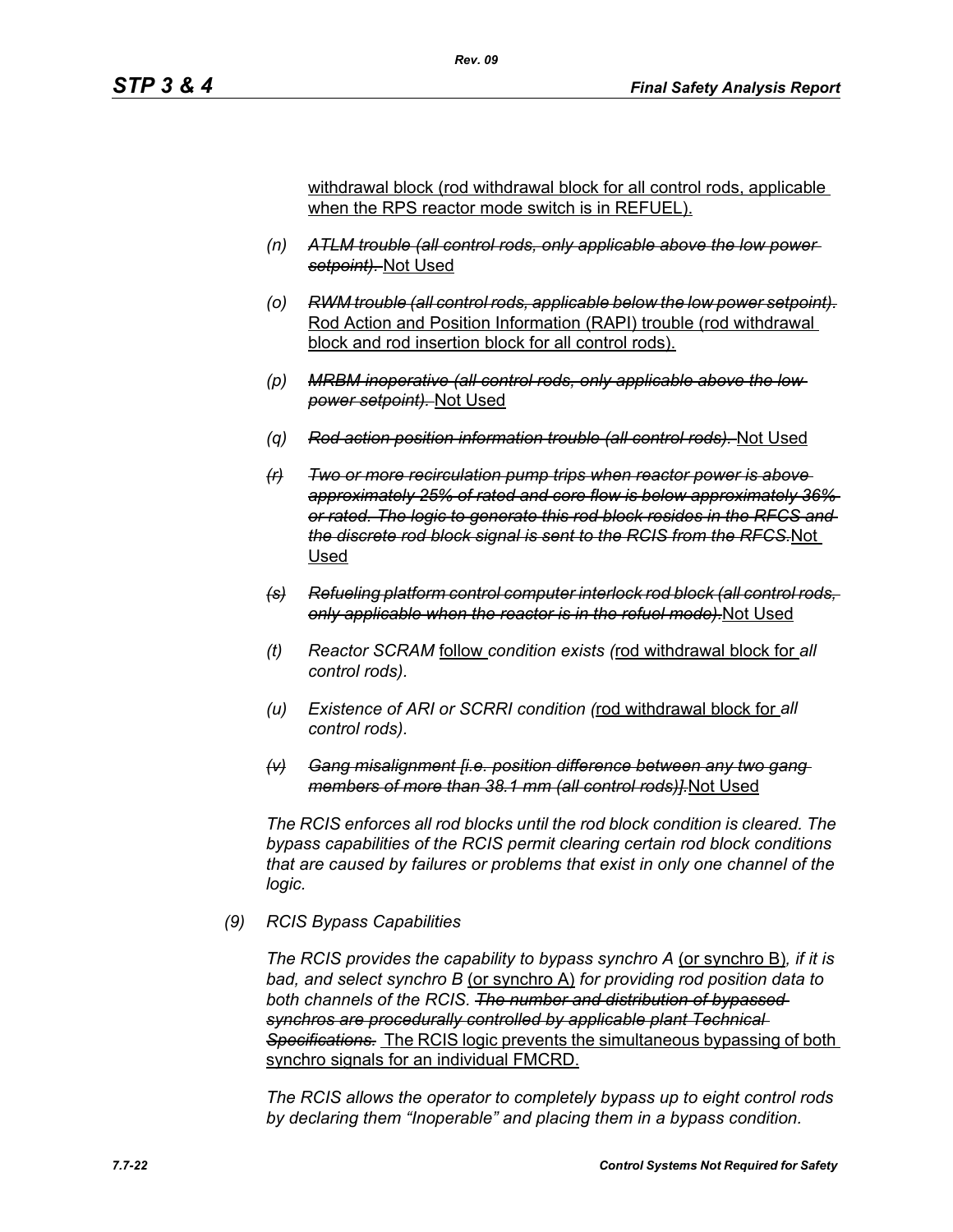*Through operator action, an update in the status of the control rods placed into "inoperable" bypassed condition is available at the CRT display. At the display, the operator can request the data to be downloaded into the memory of the RAPI Subsystem logic with confirmation of a successful download completion signal being sent back to the CRT display.* can be performed at the RCIS DOI.

*Download of a new RCIS "Inoperable Bypass Status" to the RAPI Subsystem is only allowed when the RCIS is in a manual rod movement mode and when both keylock permissive switches are activated at the RCIS panels* the bypass permissive switch located near the RCIS DOI is activated*.*

*The operator can substitute a position for the rod that has been placed in a bypass state into both channels of the RCIS, if the substitute position feature is used. The substituted rod position value entered by the operator is used as the effective measured rod position that is stored in both rod action control*  RAPI *channels and sent to other* subsystems of the RCIS and to other plant *systems (e.g., the Process Computer* Plant Information and Control *System).*

*For purposes of conducting periodical* periodic *inspections on FMCRD components, RCIS allows placing up to 21* 35 *control rods in "inoperable" bypass condition, only when the reactor mode switch is in REFUEL mode.*

*The RCIS enforces rod movement blocks when the control rod has been placed in an inoperative bypass status. This is accomplished by the RCIS logic by not sending any rod movement pulses to the FMCRD.*

*In response to activation of special insertion functions, such as ARI, control rods in bypass condition do not receive movement pulses* commands*.*

*(10) Single/Dual Rod Sequence Restriction Override (S/DRSRO) Bypass*

*The RCIS single/dual rod sequence restriction override bypass feature allows the operator to perform special dual or single rod scram time surveillance testing at any power level of the reactor. In order to perform this test, it is often necessary to perform single rod movements that are not allowed normally by the sequence restrictions of the RCIS.*

*When a control rod is placed in a S/DRSRO bypass condition* exists*, that* the *control rod* positions are *is no longer used in determining compliance to the RCIS sequence restrictions (e.g., the ganged withdrawal sequence and RRPS).*

*The operator can only perform manual rod movements of control rods in the S/DRSRO bypass condition. The logic of the RCIS allows this manual single/dual rod withdrawals for special scram time surveillance testing.*

*The operator can place up to two control rods associated with the same hydraulic control unit (HCU) in the S/DRSRO bypass condition.*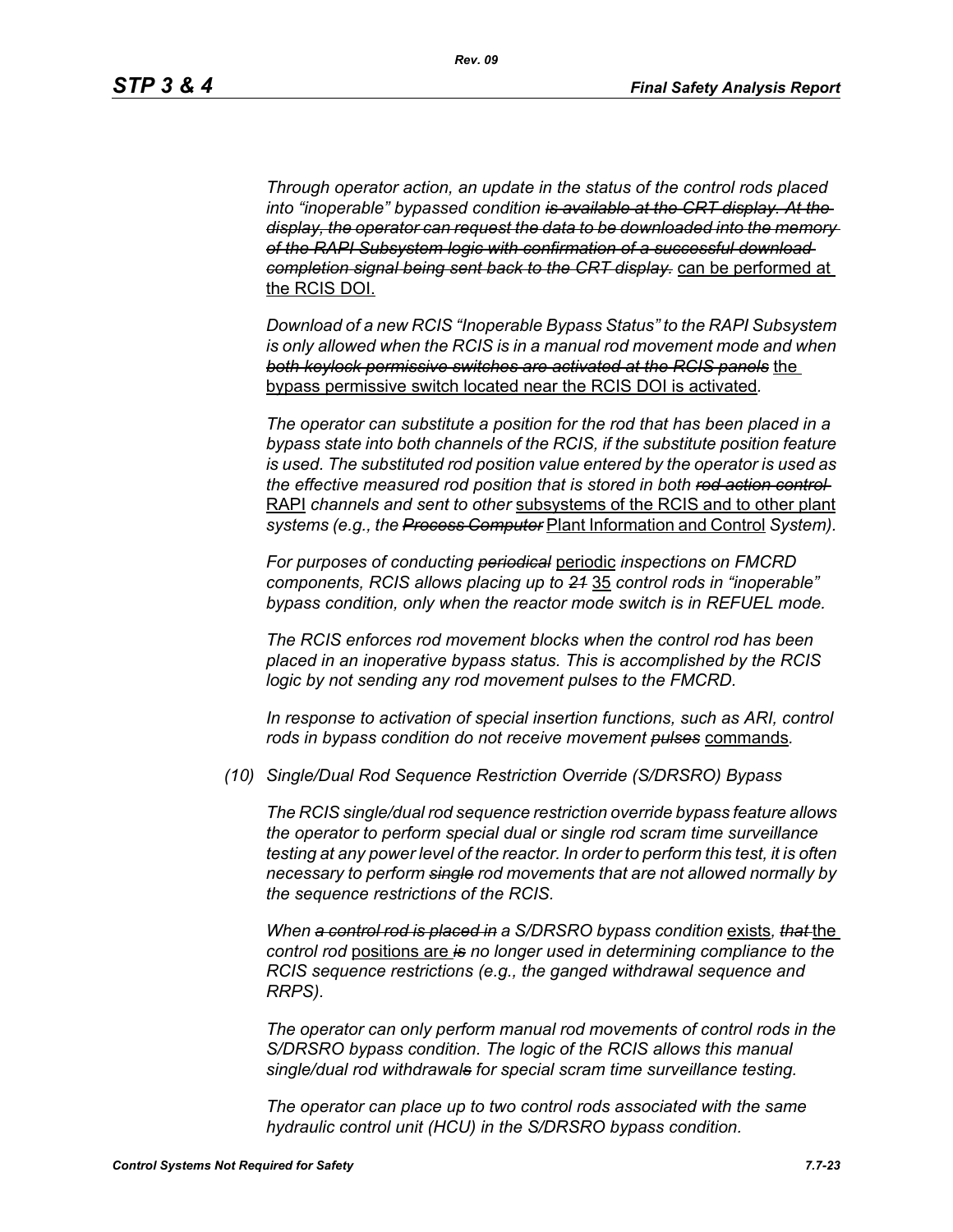*The dedicated RCIS operator interface panel contains status indication of control rods in a S/DRSRO bypass condition.*

*The RCIS ensures that S/DRSRO bypass logic conditions have no effect on special insertion functions for an ARI or SCRAM following condition and also no effect on other rod block functions, such as MRBM, APRM, or SRNM period* rod blocks*.*

*The drive insertion following a dual/single rod scram test occurs automatically. The operator makes the necessary adjustment of control rods in the system prior to the start of test for insertions, and restores the control rod to the desired positions after test completion.*

#### (11) Single RCIS Channel Bypass Features

*The RCIS is a dual channel system and the logic of the system provides a capability for the operator to invoke bypass conditions that affect only one channel of the RCIS. The interlock logic prevents the operator from placing both channels in bypass. Logic enforces bypass conditions to ensure that the capability to perform any special function (such as an ARI, scram following, and SCRRI) is not prevented.*

*The RCIS logic ensures that any special restrictions that are placed on the plant operation are enforced as specified in the applicable plant Technical Specifications for invoked bypass conditions.*

*The status and extent of the bypass functions are identified on the RCIS dedicated operator interface panel and the PMCS CRT displays at the main control panel.*

*Bypass conditions allow continuation of normal rod movement capability by bypassing failed equipment in one RCIS channel. After repair or replacement of the failed equipment is completed, the operator can restore the system or subsystem to a full two-channel operability. The operator has the capability to invoke bypass conditions within the following system or subsystems:*

- *(a) Synchro A or B position bypass* Not Used
- *(b) Rod server* processing *module channel A or B bypass*
- *(c) Inoperable condition bypass* Not Used
- *(d) File control module channel A or B bypass*Not Used
- *(e) ATLM channel A or B bypass*
- *(f) RWM channel A or B bypass*
- *(g) RACS* RAPI *channel A or B bypass*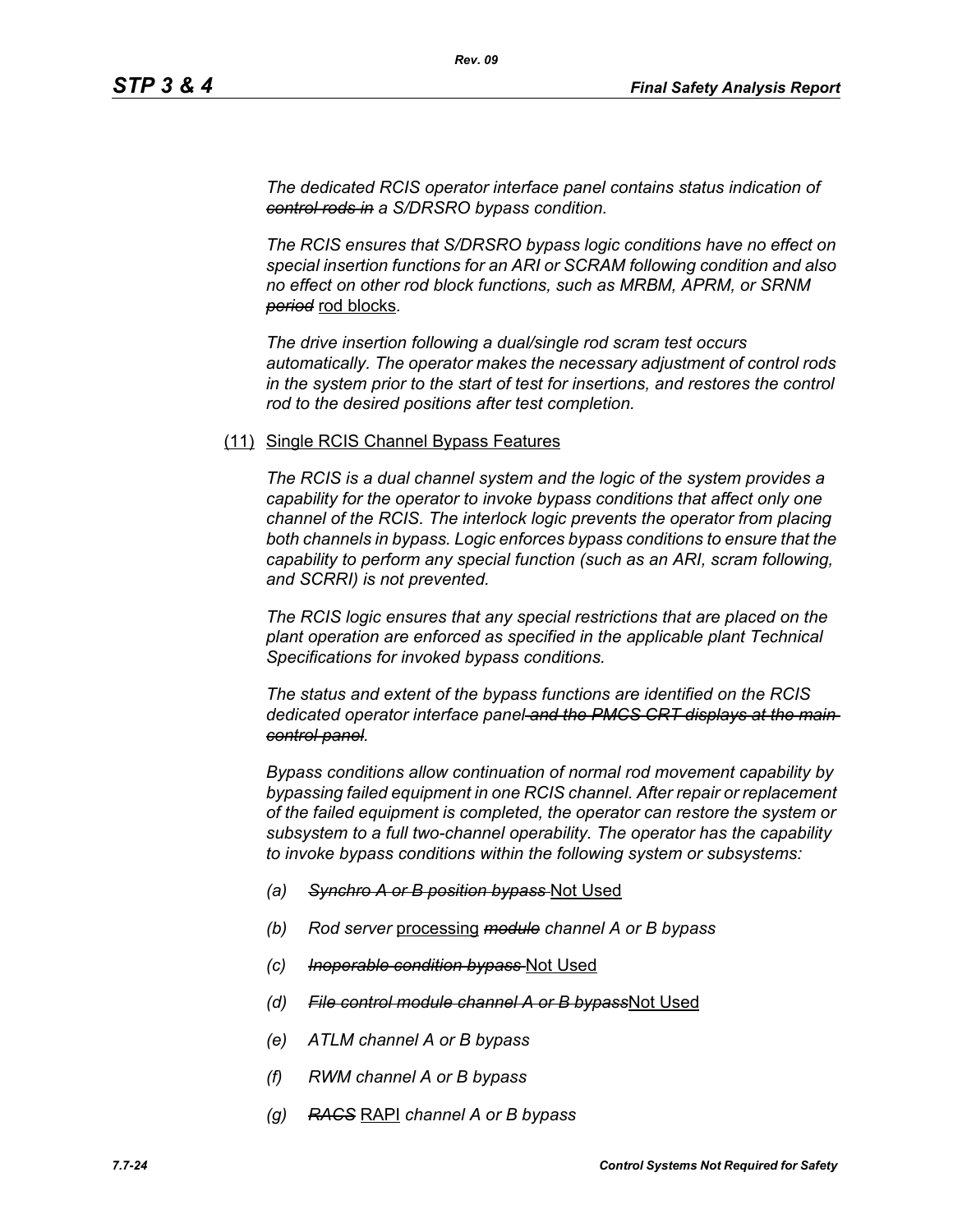## (12) *Scram Time Test Data Recording*

*The logic of the RCIS provides the capability to automatically record individual FMCRD scram timing data based upon scram timing reed switches. When a FMCRD scram timing switch is activated, the time of actuation is recorded by the RAPI System*scram time recording panel (STRP) *for time tagging of stored scram time test data in the RSPC*scram time recording and analysis panel (STRAP) *for that particular FMCRD. The timetagged data is stored in memory until the next actuation of that particular reed switch is detected again.*

*The RCIS also time tags the receipt of a reactor scram condition being activated based upon the scram-following function input signals from the Reactor Protection System.*

*The resolution of this time-tagging feature is less than 5 milliseconds. Contact bounce of the reed switch inputs are properly masked to support this function. The reference <del>real time</del> clock for time tagging is the real timeRCIS clock of the RCIS.*

*When the RCIS detects a reactor scram condition, the current positions of all control rods in the core are recorded, time tagged, and stored in memory. RCIS logic stores this data in memory until a request is received from the*  PCF for transfer of the stored scram timing performance data from the STRAP to the PCF. The transmitted data is used by the PCF to*PMCS. The transmitted data is used by the PMCS to calculate and summarize scram time performance based on the scram timing data received from the RCIS.*

*In an alternate design, the scram time recording and analysis functions are performed by two separate panels called scram time test panel (STTP) and scram time test recording/analysis panel (STR/AP). The STTP function is to directly interface with FMCRD reed switches and gather all FMCRD status and scram information. The function of STR/AP is to receive FMCRD information from STTP, process and analyze FMCRD scram time data, generate scram time test reports, and communicate FMCRD reed-switchbased status data to other plant systems.*

#### *(13) ATLM Algorithm Description*

*The ATLM is a microprocessor based subsystem of the RCIS that executes two different algorithms for enforcing fuel operating thermal limits. One algorithm enforces operating limit minimum critical power ratio (OLMCPR), and the other the operating limit minimum*maximum *linear heat generation rate (OLMLHGR). For the OLMCPR algorithm, the core is divided into 48 regions, each region consisting of 16 fuel bundles. For the OLMLHGR algorithm, each region is further vertically divided up into four segments. During a calculation cycle of ATL*M *(about 100 msec), rod block setpoints (RBS) are calculated for OLMCP*R *monitoring (48 values) and for OLMLHGR monitoring (48 x 4 values). Then the calculated setpoints are compared with*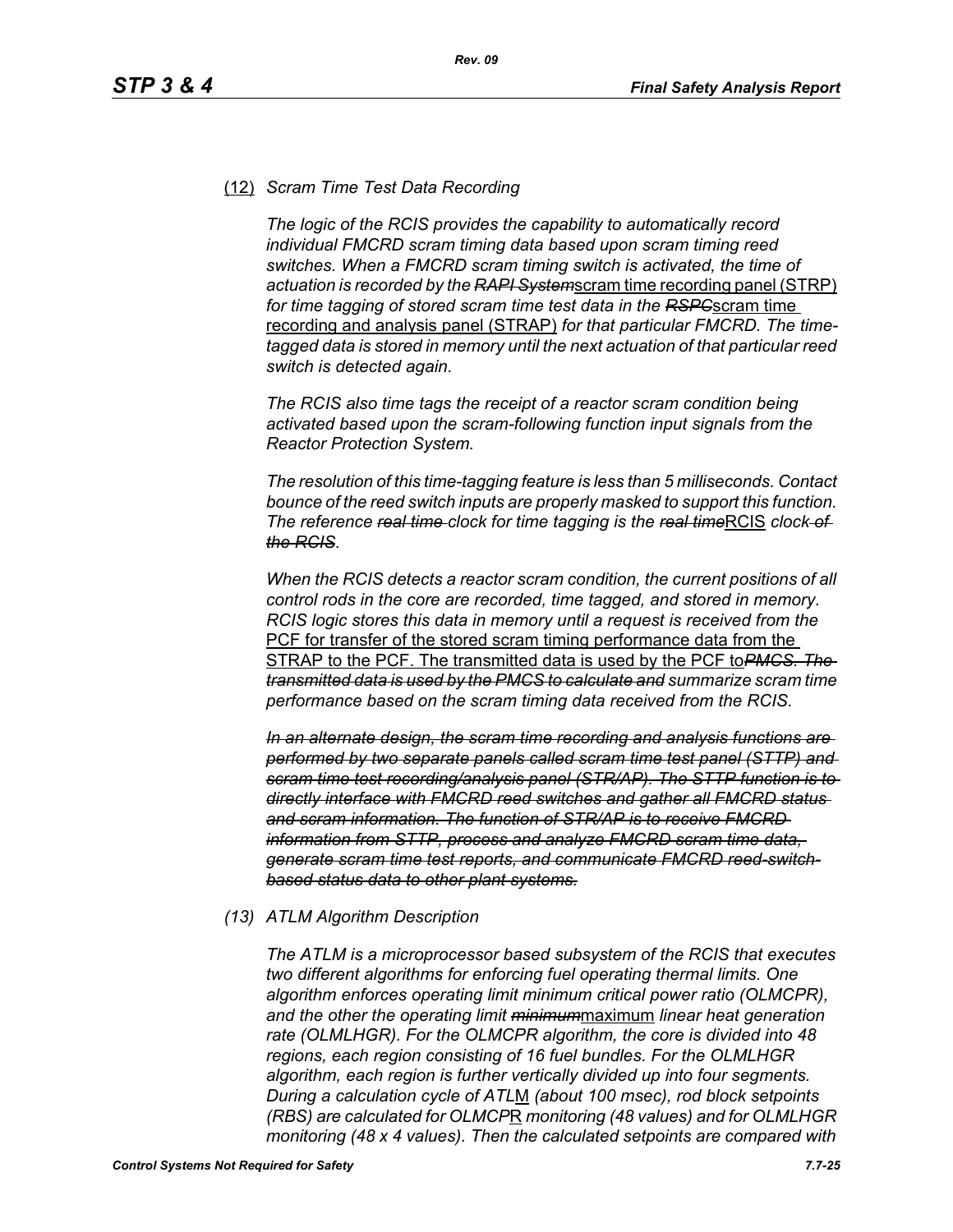*the real time averaged LPRM readings for each region/segment. The ATLM issues a trip signal if any regionally averaged LPRM reading exceeds the calculated RBS. This trip signal causes a rod block within the RCIS and also a flow change block in the Recirculation Flow Control System (RFCS).*

*RMCPRi = Regional initial MCPR (i.e., the minimum CPR of the 16 bundles in the region spanned by the four LPRM strings). Known input from predictor (process computer*PCF*).*

*In Equations 7.7-1 and 7.7-2 above, "initial" refers to values that are downloaded from the "3D Predictor Monitor" subsystem of the PMCS*PCF*. A download is requested by the ATLM whenever changes in reactor power and/or core flow exceed a preset limit. A download can also be manually requested by the operator.*

# **7.7.1.2.2 System Interfaces**

STD DEP T1 3.4-1

STD DEP 7.7-7

STD DEP Admin

*(1) Control Rod Drive (CRD) System*

*The RCIS interfaces with the CRD System are as follows:*

- *(e) Separation reed switches (A&B) through the plant essential multiplexing system* RAPI signal interface units (SIUs) *for each FMCRD*
- *(2) Recirculation Flow Control System (RFCS)*
	- *(c) RFCS Core Flow Signal to RCIS*

*The RFCS provides signals to both channels of the RCIS that represent validated total core flow. These signals are used for part of the validity checks when performing an ATLM operating limit setpoint update. The RCIS obtains these signals from the RFCS via the multiplexing system links* the nonsafety Plant Data Network (PDN) communication function and associated datalinks *to the RCIS channels.*

*(e) RFCS Hard-Wired Signals to RCIS*

*Each of the three channels of RFCS provides the status of six relay contacts (12 wires per RFCS channel) to the RCIS. These signals are used by RCIS logic* RFCS also provides redundant control signals for implementation of the FMCRD emergency rod insertion functions to the RCIS emergency insertion control panel. These signals are activated when either the ARI or SCRRI condition exists *to minimize the likelihood inadvertent FMCRD run-in.*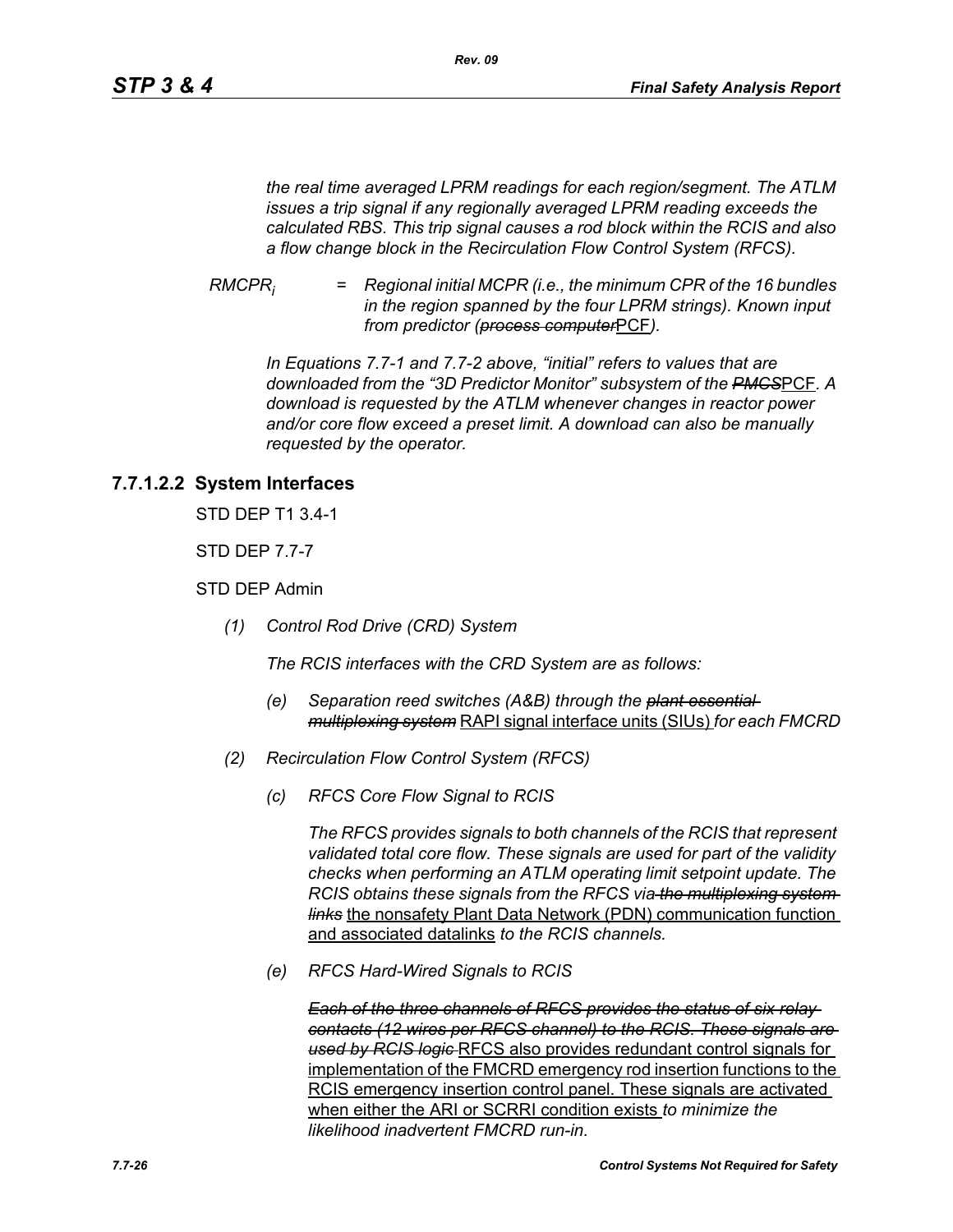*(3) Feedwater Control System (FWCS)*

*The Feedwater Control System provides signals to both channels of the logic of the RCIS that represents validated total feedwater flow to the vessel and validated feedwater temperature. These signals are used as part of the validity checks when performing an ATLM operating limit setpoint update.*

*The RCIS can obtain these signals from the FWCS via the multiplexing system communication links* the nonsafety PDN communication function and associated datalinks *to the RCIS channels.*

*(4) Neutron Monitoring System*

*Whether or not some of the signals result in a rod block depends on reactor mode switch status which is provided to the RCIS from the reactor protection system via the essential multiplexing system* using dedicated signal interfaces*.*

*(5) Reactor Protection System*

*The Essential Multiplexing System provides the above signals to the RCIS with complete isolation between the safety-related system and the non-safetyrelated system equipment.*

*Divisions II and III of the RPS each provide the two channels of RCIS with two separate isolated signals that indicate a scram condition. The signals remain active until the scram condition is cleared by the operator. In addition, Divisions II and III of RPS each provide the RCIS* emergency rod insertion panel *with hard-wired relay contact status*scram follow signals *to minimize the likelihood of inadvertent FMCRD run-in.*

#### *(6) Performance Monitoring and Control System* Plant Computer Function (PCF)

*The PMCS*PCF *provides the data update from the 3-D predictor function calculations associated with ATLM parameters based on actual measured values from the plant. This data is downloaded into the ATLM memory. This is to assure that rod blocks occur if the operating limits (e.g., MCPR and MLHGR) are approached. This feature allows the ATLM rod block setpoint calculation to be based on actual, measured plant conditions.*

*The RCIS provides the PMCS*PCF *with control rod position information along with other RCIS status information for use in other PMCS*PCF *functions and for the PMCS CRT*PCF *displays related to the RCIS.*

*The RCIS* STRAP*gathers, time tags, stores, and transmits scram timing data to the PMCS*PCF*. The PMCS*PCF *utilizes rod scram timing data to evaluate scram performance of the CRD System. The PMCS*PCF *provides for the capability of printing or displaying of scram time logs. The scram time data sent to the PMCS*PCF *provides the capability for comparing received data*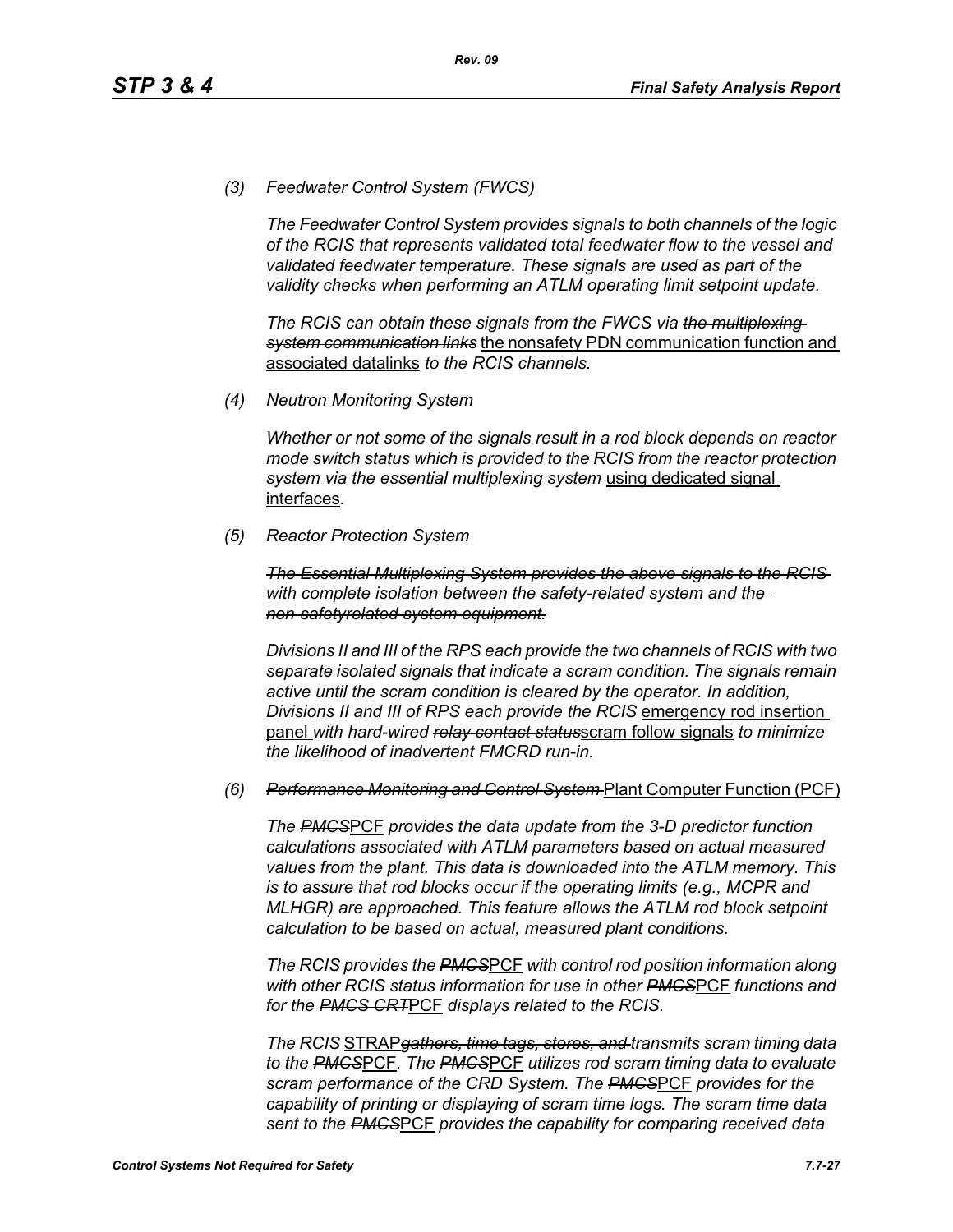*from the RCIS with the specification for control rod scram timing. Included in these comparisons are the averages and trends for data collected from past*  rod scrams or rod testing. The output for this function consists of, but is not *limited to, the following type of data:*

*Rev. 09*

- *(a) Scram time measurements of any selected rod or group of rods to a particular position.*
- *(b) A listing of INOPERABLE rods.*
- *(c) Statistical analysis and average calculations of insertion times.*
- *(d) List of rods which do not meet technical specification requirements.*

*In the alternate design, scram time recording and analysis functions are performed by separate panels.*

#### **7.7.1.2.3 Reactor Operator Information**

STD DEP 7.7-18

- *(1) The RCIS provides for the activation of the following annunciation at the main control panel.*
	- *(a) Rod withdrawal blocks.*
	- *(b) Rod Control & Information System trouble.*
	- *(c) Low power transient zone (i.e., reactor power above but nearing the LPSP).* Rod insert block.
	- *(d) Gang misalignment*Not Used*.*
	- *(e) Selected control rod run-in (SCRRI)*Not Used*.*
	- *(f) Alternate rod insertion initiated*Not Used*.*
	- *(g) CRD charging water header pressure low.* RWM trouble.
	- *(h) Reference rod pull sequence (RRPS) violation.*
	- *(i) ATLM trouble.*
- *(2) The RCIS provides status information indication on the RCIS dedicated operators interface on the main control panel as follows:*
	- *(a) Whether RCIS rod movement mode is automatic*, semi-automatic *or manual*; whether "step"; "notch", or "continuous" is selected; and whether "single rod" or "ganged rods" is selected*.*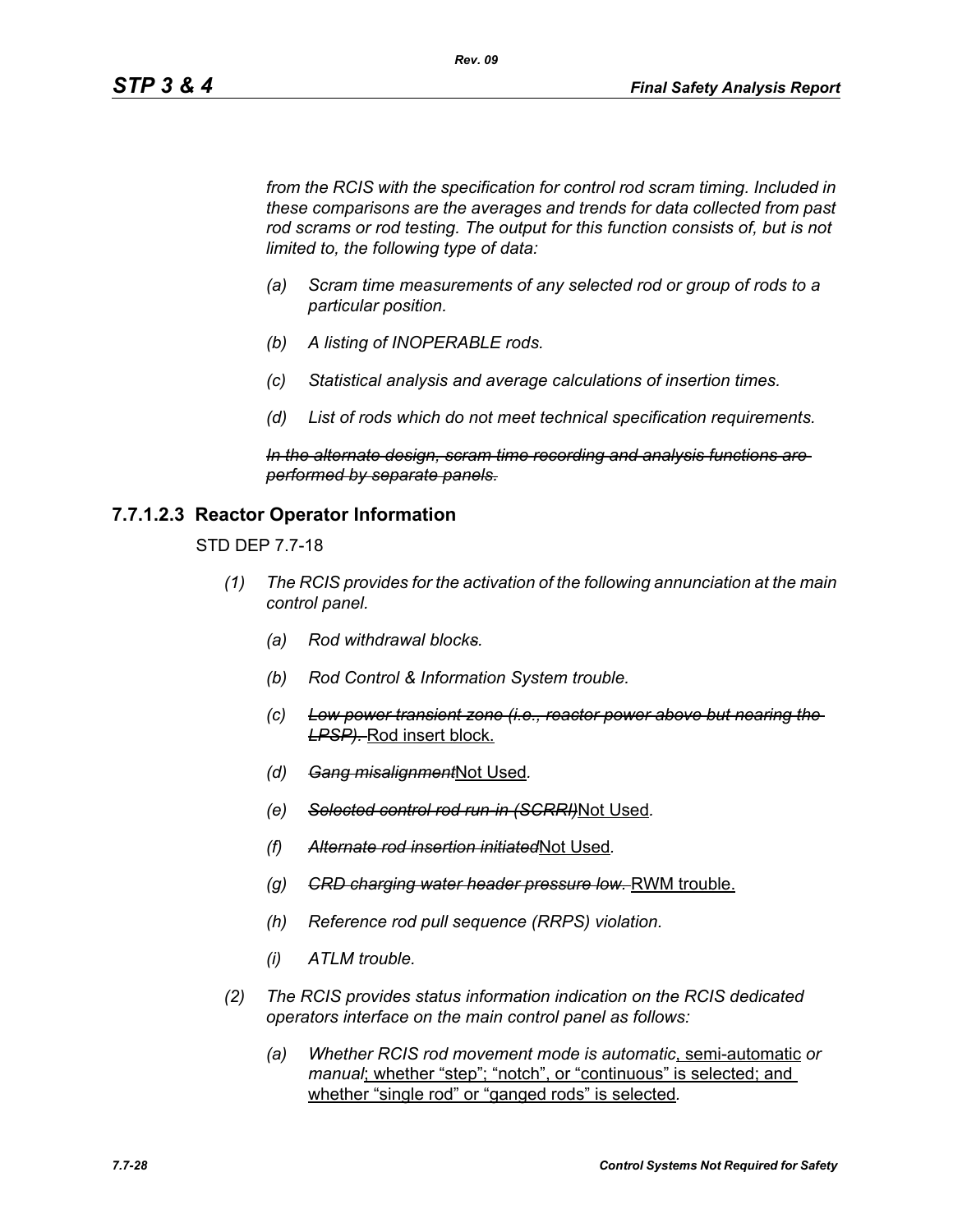- *(b) Number of FMCRDs in their* normal *full-in position* (based upon synchro signals)*.*
- *(c) Number of FMCRDs in* full-in/*latched full-in position* (based upon position reed switch signals)*.*
- *(d) Number of FMCRDs in full-out position.*
- *(e) Average percent insertion* Position *of all FMCRDs.*
- *(f) Identification of selected gang (or selected single rod).*
- *(g) Average percent insertion* Target position value *of selected gang (or selected single rod).*
- *(h) Number of FMCRDs in an inoperable bypass condition.*
- *(i) Existence of any rods withdrawal blocks.*
- *(j) Existence of any single channel bypass of the RACCS* RAPI *and/or any subsystem within the RACCS* RCIS*.*
- *(k) Whether reactor power is above the LPSP.*
- *(l) Existence of RCIS trouble.*
- *(m) Activation of scram following function.* Whether a control rod is at the over travel out position during the coupling check test.
- *(n) Activation of the ARI function.* Whether a control rod is uncoupled during a coupling check test.
- *(o) Status of SCRRI function.* Control rods with bypassed synchros.
- *(p) Successful completion of ATLM operating limit setpoint update.* Gang misalignment.
- *(q) Any control rod in* Existence of a *S/DRSRO bypass condition.*
- *(r) Activation of a rod block by MRBM condition.*
- *(3) The dedicated operators interface panel of the RCIS provides logic and operator controls, so that the operator can* and related RCIS displays, indications and associated controls provided on the main control room panel and on the RCIS cabinets and panels, allow the operator to *perform the following functions:*
	- *(a) Change the RCIS mode of operation from manual to semi-automatic or automatic rod movement modes*; select the "step", "notch", or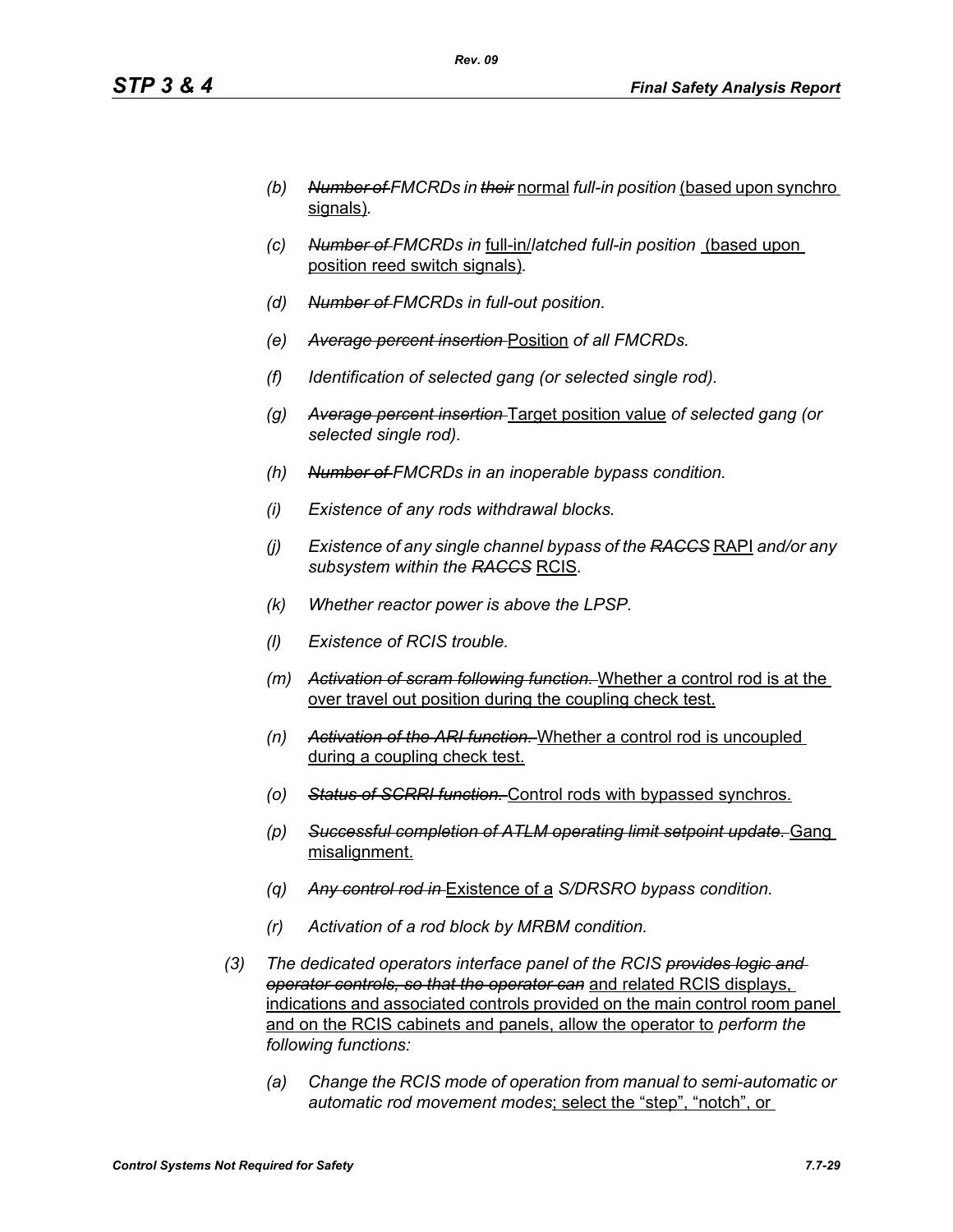"continuous" movement mode; and select movement for "single rod" or "ganged rods"*.*

- *(b) Manually initiate the SCRRI function.*
- *(c) Manually initiate the two CRD test functions.* CRD Scram Test mode.
- *(d) Request a bypass of RACCS* RAPI *channel A or B (normal position: no bypass).*
- *(e) Request a bypass of ATLM or RWM channel A or B. (Normal positions are not bypassed.)*
- *(f) Request an ATLM operating limit setpoint update be performed.*
- *(g) Perform a reset of any RCIS* abnormal condition*.*
- *(h) Manually initiate CRD brake test, CRD coupling check and CRD step* double notch *test functions.*
- (i) Perform withdraw or insert operation.
- *NOTE: Interlock logic may prevent certain combinations of bypasses from being activated even though the above bypass controls have been activated.*
	- *(4) The CRT displays, which are part of the PMCS, provide information to the operator on demand.* Main control room panel equipment other than the RCIS dedicated operator interface provides for display of the following RCIS related information for the operator.

*The following status and controls are available through the CRTs:*

- *(a) RCIS rod movement status (automatic/semi-automatic/manual).*
- *(b) Position of all rods, based on synchro signals.*
- *(c) Selected gang (or selected single rod). plus the four LPRM readings of the closest LPRM strings to the selected gang or selected single rod. If the closest LPRM reading at a given level is inoperable, as determined by the Neutron Monitoring System LPRM status information, an INOP status is displayed instead of actual LPRM reading*

#### *Identification of: (d through v)*

- *(d) All rods in rod* Rod *withdrawal block condition.*
- *(e) BYPASSED or INOPERABLE control rods.* Control rods that have been placed in the INOPERABLE bypass condition.
- *(f) Control rods with bypassed synchros.* Scram following function status.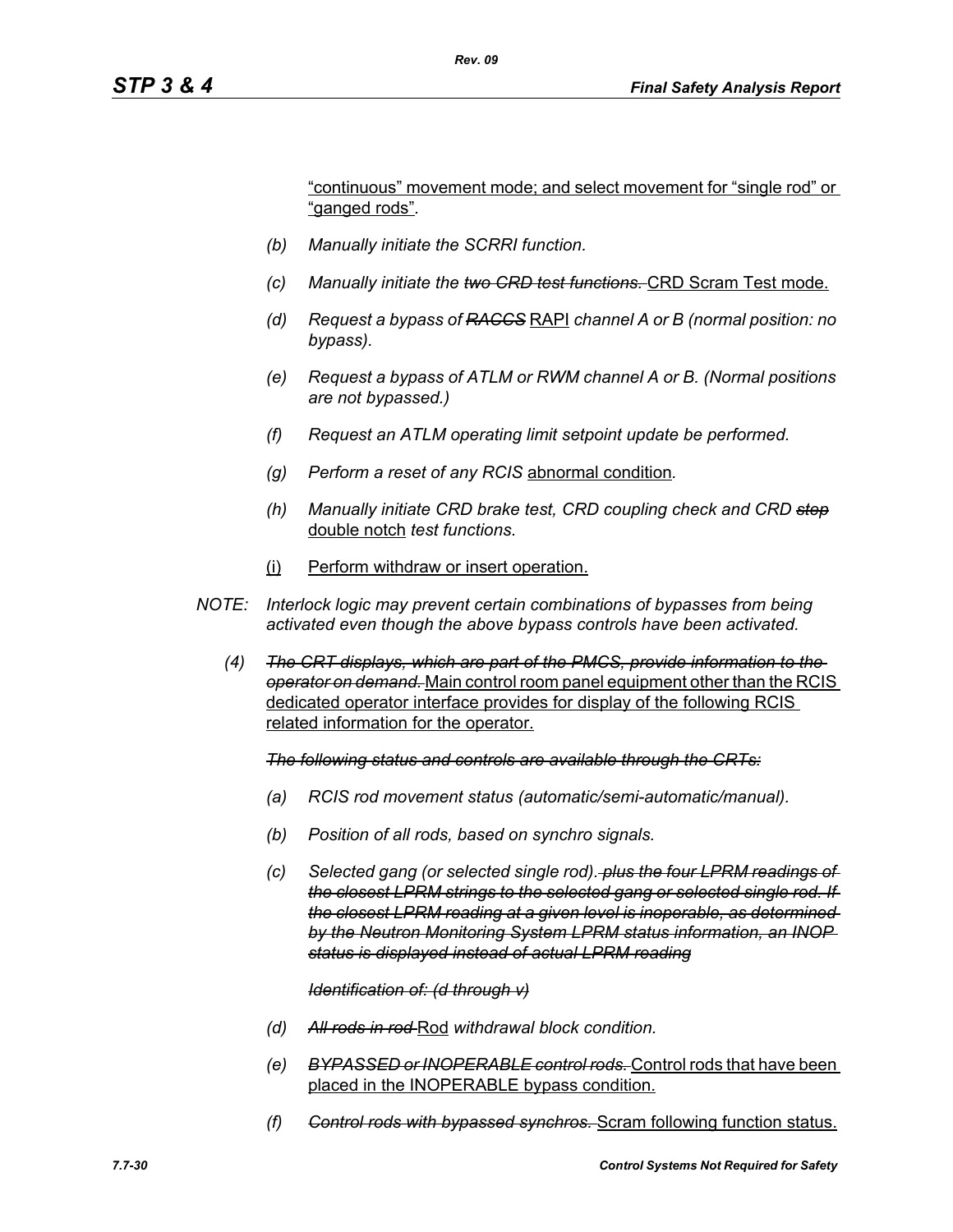- *(g) Control rods that separation has been detected.*
- *(h) Control rods full-in status.*
- *(i) Control rods in* full-in/*latched full-in* position *status* (based upon position reed switch signals)*.*
- *(j) Control rods in overtravel-out status.* ARI function status.
- *(k) Control rods full-out status.*
- *(l) Control rods in overtravel-out status.* SCRRI function status.
- *(m) Control rods for which uncoupled condition has been detected.* ATLM operating limit setpoint update status.
- *(n) Control rods for which drift condition has been detected*Not Used*.*
- *(o) Control rods for which abnormal movement (other than drift)* condition *has been detected.*
- *(p) Control rods that are SCRRI selected control rods.*The applicable SCRRI Target Position Value for each FMCRD.
- *(q) Control rods that can be inserted.* Not Used
- *(r) Control rods that can be withdrawn.* Not Used
- *(s) All RCIS bypasses in effect*Not Used*.*
- *(t) All detected conditions that have resulted in an RCIS trouble alarm being activated, when applicable.*
- *(u) All detected conditions that have resulted in rod withdrawal block conditions being active, when applicable.*
- *(v) Obtain ATLM operating limit setpoint update, when requested.*

# **7.7.1.3 Recirculation Flow Control System—Instrumentation and Controls**

STD DEP T1 3.4-1

STD DEP 7.7-20

STD DEP 8.3-1

STD DEP 9.5-3

STD DEP Admin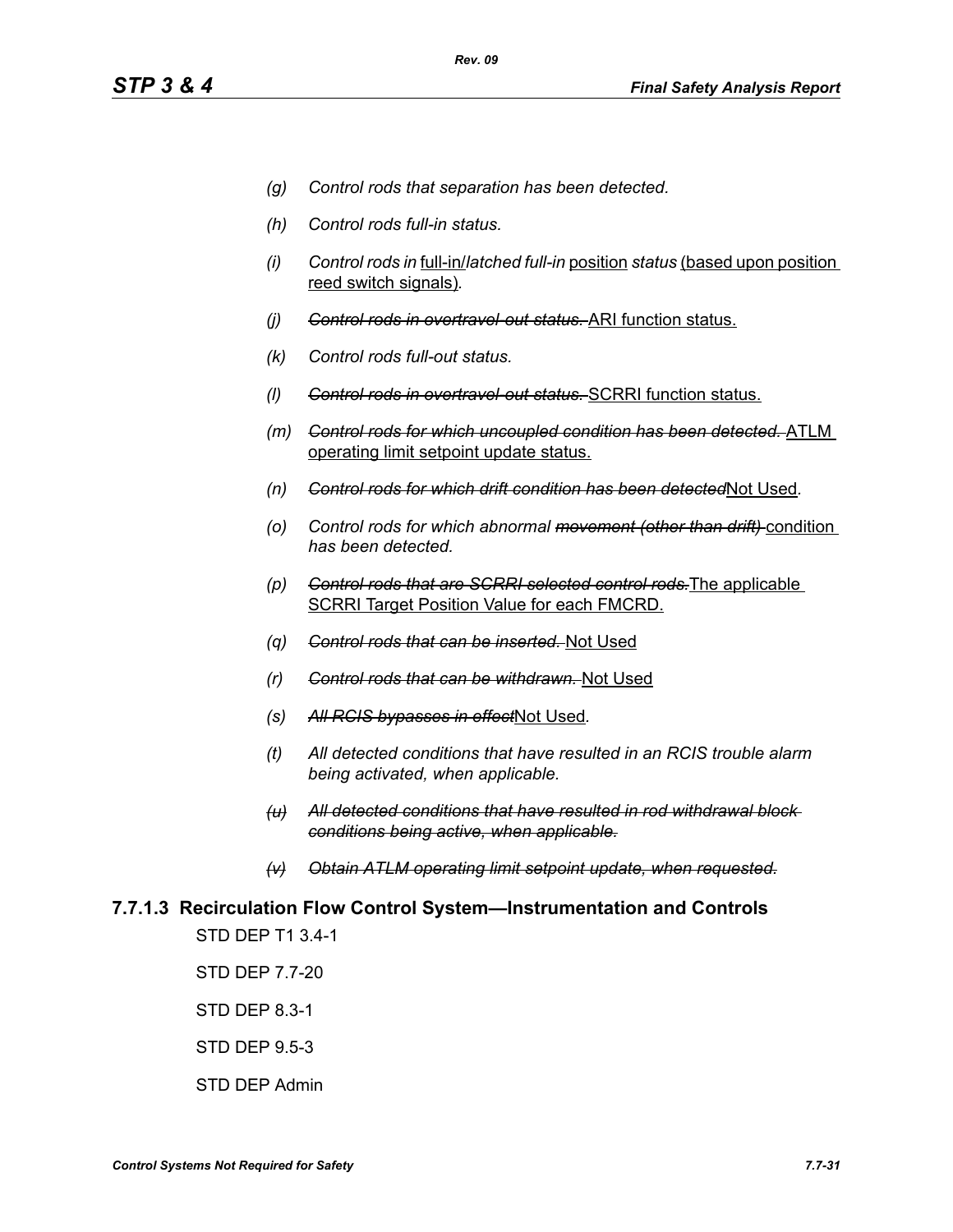#### *(1) Identification*

*The RFC System consists of three redundant process controllers, adjustable speed drives (ASDs), switches, sensors, and alarm devices provided for operational manipulation of the ten reactor internal pumps (RIPs) and the surveillance of associated equipment. Recirculation flow control is achieved either by manual operation or by automatic operation if the power level is above 70% of rated. The reactor internal pumps can be driven to operate anywhere between 30% to 100% of rated speed with the variable voltage, variable frequency power source supplied by the ASDs. 30% rated speed corresponds to the minimum operating speed to be used during initial pump startups. The instrument electrical diagram (IED) is provided in Figure 7.7-5 and the interlock block diagram (IBD) is provided in Figure 7.7-7.*

- *(3) Power Sources*
	- *(a) Normal*

*Each processing channel of the triply redundant digital processor receives its respective power input from an uninterruptible, independent source of the instrument and control power supply system. Other system equipments such as the transmitters, input conditioners, voters, output device drivers, control room displays, etc., will also derive their required power sources from the same redundant uninterruptible power supply system.*

*(4) Normal Operation*

*Reactor recirculation flow is varied by modulating the recirculation internal pump speeds through the voltage and frequency modulation of the adjustable speed drive output. By properly controlling the operating speed of the RIPs, the recirculation system can automatically change the reactor power level.*

*Control of core flow is such that, at various control rod patterns, different power level changes can be automatically accommodated. For a rod pattern where rated power accompanies 100% flow, power can be reduced to 70% of full power by full automatic or manual flow variation. At other rod patterns, automatic or manual power control is possible over a range of approximately 30% from the maximum operating power level for that rod pattern. Below 70% power level, only manual control of power (i.e., by means of manual flow setpoint control) is available* approximately 25% reactor power the speed of all RIPs is normally maintained at the normal minimum operating speed (in either manual or automatic speed control mode).

*An increase in recirculation flow temporarily reduces the void content of the moderator by increasing the flow of coolant through the core. The additional neutron moderation increases reactivity of the core, which causes reactor power level to increase. The increased steam generation rate increases the steam volume in the core with a consequent negative reactivity effect, and a*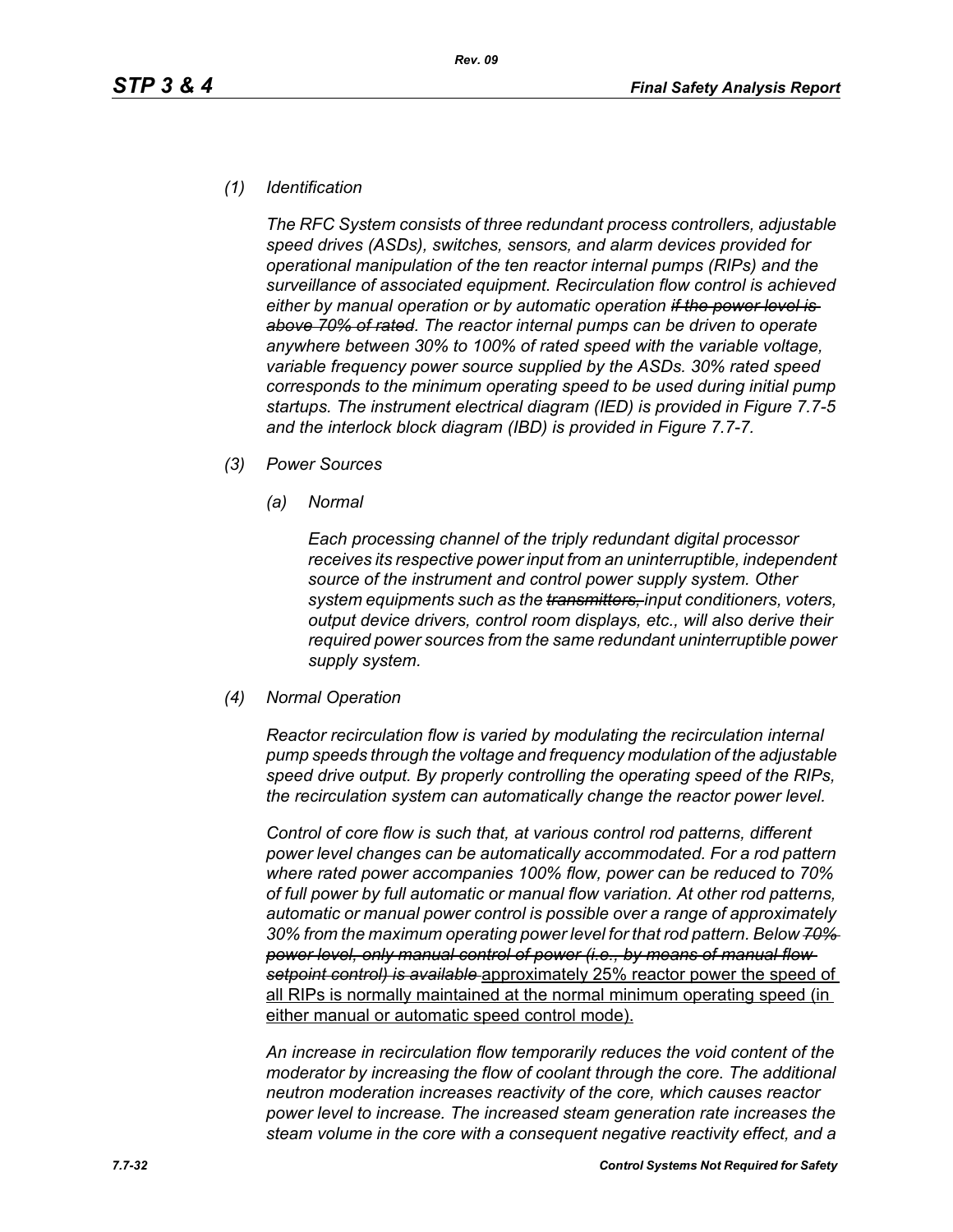*new (higher) steady-state power level is established. When recirculation flow is reduced, the power level is reduced in the reverse manner. The RFC System,* the Automatic Power Regulator System (APR), the Steam Bypass and Pressure Control System (SB&PC) and the main Turbine Electro-Hydraulic Control System (EHC) *operating in conjunction with the main turbine pressure regulator control, provides* provide for *fully automatic load following* operation*.* 

*The RFC System is designed to allow both automatic and manual operation. In the automatic mode, either total automatic or semi-automatic operation*  core flow mode *is possible. Fully automatic, called "Master Auto" mode, refers to the automatic load following (ALF) operation in which the master controller receives a load demand error signal from the main turbine pressure regulator* APR*. The load demand error signal is then applied to a cascade of lead/lag and proportional-integral (PI) dynamic elements in the master controller to generate a flow demand signal for balancing out the load demand error to zero. The flow demand signal is forwarded to the flow controller for comparing with the sensed core flow. The resulting flow demand error is used to generate a suitable gang speed demand to the ASDs. The speed demand to the individual ASDs causes adjustment of RIP motor power input, which changes the operating speed of the RIP and, hence, core flow and core power. This process continues until both the errors existing at the input of the flow controller and master controller are driven to zero. Fully automatic control is provided by the master controller when in the automatic mode. The flow controller can remain in automatic even though the master controller is in manual.*

*The reactor power change resulting from the change in recirculation flow causes the pressure regulator to reposition the turbine control valves. If the original demand signal was a load/speed error signal, the turbine responds to the change in reactor power level by adjusting the control valves, and hence its power output, until the load/speed error signal is reduced to zero.*

*In the semi-automatic* core flow *mode, the operator sets the total core flow demand and the RFC System responds to maintain a constant core flow. Core flow control is achieved by comparing the core flow feedback, which is calculated from the core plate differential pressure signals, with the operatorsupplied core flow setpoint.*

*(7) Recirculation Pump Trip (RPT)*

*In the event of either (a) turbine trip or generator load rejection when reactor power is above a predetermined level (EOC RPT), (b) reactor pressure exceeds the high dome pressure trip setpoint, or (c) reactor water level drops below the Level 3 setpoint, the RPT logic will automatically trip off a group of four RIPs. The group of the RIPs being tripped is the same group which derives its power source directly from the 6.9* 13.8 *kV buses (i.e., the group not having the M-G set interface).*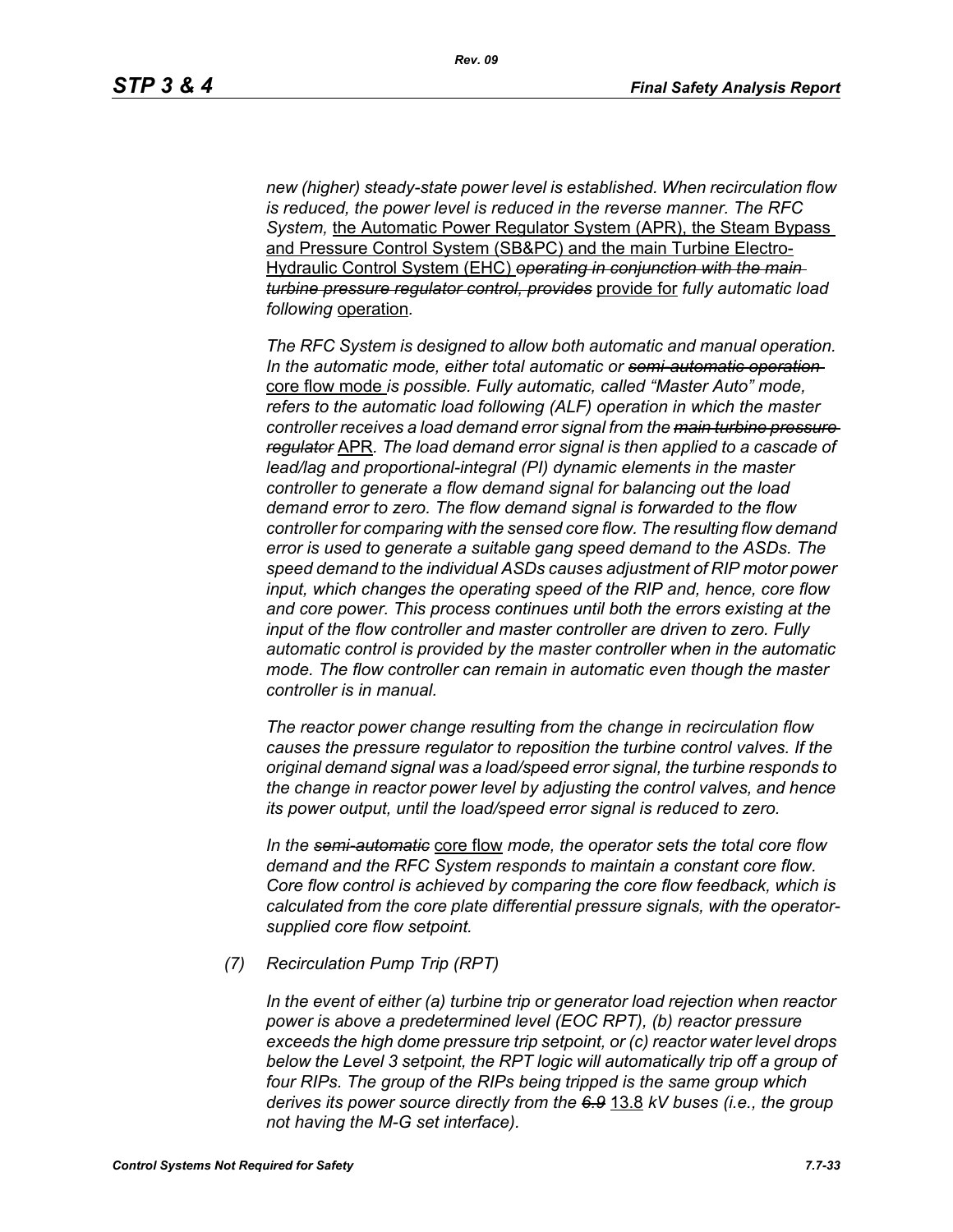*The three inputs required to determine the preceding three RPT conditions are provided by the Reactor Protection System, the Feedwater Control System, and the Steam Bypass and Pressure Control System. These inputs consist of three sets of discrete signals for each of the end-of-cycle (EOC), high pressure and low level (Level 3) trip conditions. Each set represents the status of four channel outputs. A two-out-of-four logic is used by the RFC System to confirm the validity of the EOC trip condition. Two-out-of-three logic is used for the high pressure and Level 3 trip conditions. Any one of the three trip conditions can initiate a RPT. All switching logics are performed by the triplicate RFC controller. RPT is implemented by tripping the gate-turn-off (GTO) inverters in the adjustable speed drives.*

- *(8) Equipments* Equipment
	- *(c) Adjustable Speed Drives (ASDs)*

*Each ASD consists of (1) an AC-to-DC rectifier section* circuitry; *(2) a solid state, variable frequency DC-to-AC inverter section* circuitry*, which includes gate-turn- off thyristers* provides the required circuitry *for implementation of the RPT function; (3) a control and regulation section; and (4) measurement and protection circuits.*

*(d) Fault-Tolerant Digital Controller*

*The FTDC performs many functions. It reads and validates inputs off the Non-Essential Multiplexing System (NEMS)* PDN *interface once every sampling period. It performs the specific recirculation flow control calculations and processes the pertinent alarm and interlock functions, then updates all RFC System outputs to the NEMS* PDN*. To prevent computational divergence among the three processing channels, each channel performs a comparison check of its calculated results with the other two redundant channels.*

*The internal FTDC architecture features three multiplexing (MUX)* redundant *interfacing units for communication between the NEMS* PDN *and the FTDC processing channels, and fiber optic communication links for interprocessor and channel communication, and for communication with the technician interface unit (TIU).*

*(e) Recirculation Flow Control System Algorithms*

*A function generator converts the speed demand output to frequency demand for the ASDs. A rate limiter on the output of the function generator limits the rate of change in speed demand to 1.5* +5*%/s for increasing speed changes and 5* -5*%/s for decreasing speed changes during normal operation. This prevents rapid changes in pump speed as a result of multiple processing channel failure.*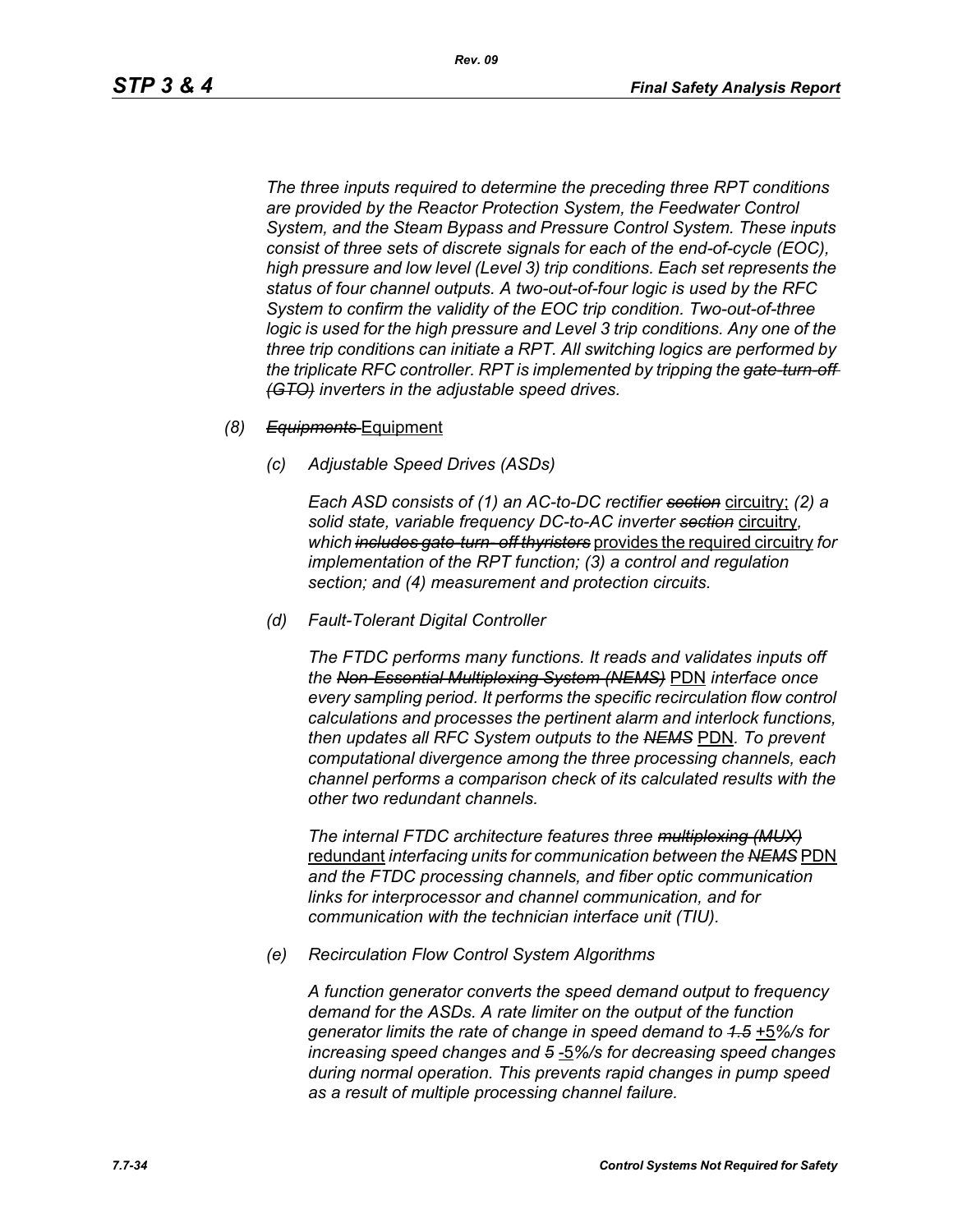In the ALF mode, the master controller receives a load demand error *signal from the Steam Bypass and Pressure Control (SB&PC)* APR *System in response to any combination of local operator load setpoint inputs, automatic generation control inputs, or grid load changes indicated by grid frequency variation.*

*(h) Core Flow Measurement Systems*

*Rev. 09*

*The PDdP measurement system consists of four differential pressure transmitters measuring the pump deck differential pressures common to all RIPs, and one set of redundant pump speed sensors unique for each RIP. Pump flows are calculated by the process computer*PCF *based on information from the measured delta Ps*differential pressures*, pump speed, and the vendorsupplied pump head curves. Total core flow is the sum of the individual pump flows. The PDdP core flow signal is used as a calibration source for CPdP core flow and as an input to the MCPR calculations.*

*(11) Operational Considerations*

*The FTDC, which commands RIP speed changes, is located in the main control room. Provisions are made to allow either automatic or manual operation for each control loop (master, flow and speed). All transfers between the manual and automatic operations are designed to be bumpless. RFCS control modes, as well as setpoint changes, can be initiated by either the operator or by the PMCS* APR*, depending on whether the "local" or the "auto" system control has been selected.*

*When in local control, the operator's control, panel provides the operator the capability to select the operating mode of the system and to initiate certain manual actions, and to increment/decrement switches which adjust setpoints at a preset rate of change.*

*(12) Reactor Operator Information*

*Control room indications include both dedicated displays and on-demand displays from the Process Monitoring and Control System. These indications include the digital recirculation flow controller process variables, the recirculation pump speed and POWER SUPPLY operating status, and the core flow measurement system outputs. Also, indicating lights are provided to indicate the control system configuration and the trip function status.*

#### **7.7.1.4 Feedwater Control System—Instrumentation and Controls**

#### STD DEP T1 3.4-1

*(5) Reactor Vessel Water Level Measurement* 

*Reactor vessel narrow range water level is measured by three identical, independent sensing systems which are a part of the Nuclear Boiler System*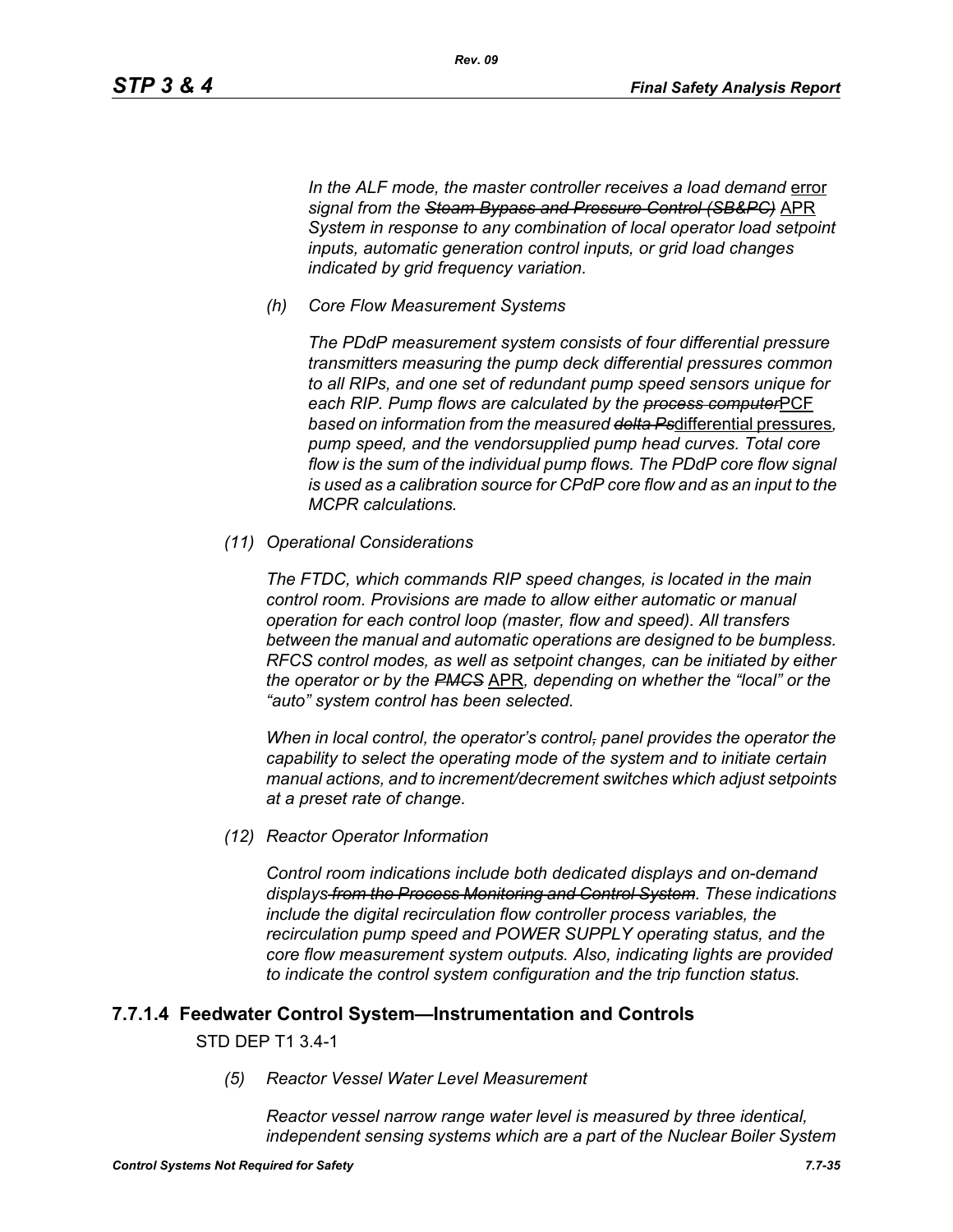*(NBS). For each level measurement channel, a differential pressure transmitter senses the difference between the pressure caused by a constant reference column of water and the pressure caused by the variable height of water in the reactor vessel. The differential pressure transmitter is installed on lines which are part of the Nuclear Boiler System (Subsection 7.7.1.1). The FWCS FTDCs will determine one validated narrow range level signal using the three level measurements, received from NBS via the Non-Essential Multiplexing System (NEMS), as inputs to a signal validation algorithm. The validated narrow range water level is indicated on the main control panel and continuously recorded in the main control room.*

*(6) Steam Flow Measurement*

*The steam flow in each of four main steamlines is sensed at the reactor pressure vessel nozzle venturis. Two transmitters per steamline sense the venturi differential pressure and send these signals to the FTDCs via the NEMS. The NEMS signal conditioning algorithms take the square root of the venturi differential pressures and provide steam flow rate signals to the FTDCs for validation into one steam flow measurement per line. These validated measurements are summed in the FTDCs to give the total steam flow rate out of the vessel. The total steam flow rate is indicated on the main control panel and recorded in the main control room.*

*(7) Feedwater Flow Measurement*

*Feedwater flow is sensed at a single flow element in each of the two feedwater lines. Two transmitters per feedwater line sense the differential pressure and send these signals to the FTDCs via the NEMS. The NEMS signal conditioning algorithms take the square root of the differential pressure and provide feedwater flow rate signals to the FTDCs for validation into one feedwater flow measurement per line. These validated measurements are summed in the FTDCs to give the total feedwater flow rate into the vessel. The total feedwater flow rate is indicated on the main control panel and recorded in the main control room.*

*Feedpump suction flow is sensed at a single flow element upstream of each feedpump. The suction line flow element differential pressure is sensed by a single transmitter and sent to the FTDCs via the NEMS. The NEMS signal conditioning algorithms take the square root of the differential pressure and provide the suction flow rate measurements to the FTDCs. The feedpump suction flow rate is compared to the demand flow for that pump, and the resulting error is used to adjust the actuator in the direction necessary to reduce that error. Feedpump speed change via adjustable speed drives and low flow control valve position control are the flow adjustment techniques involved.*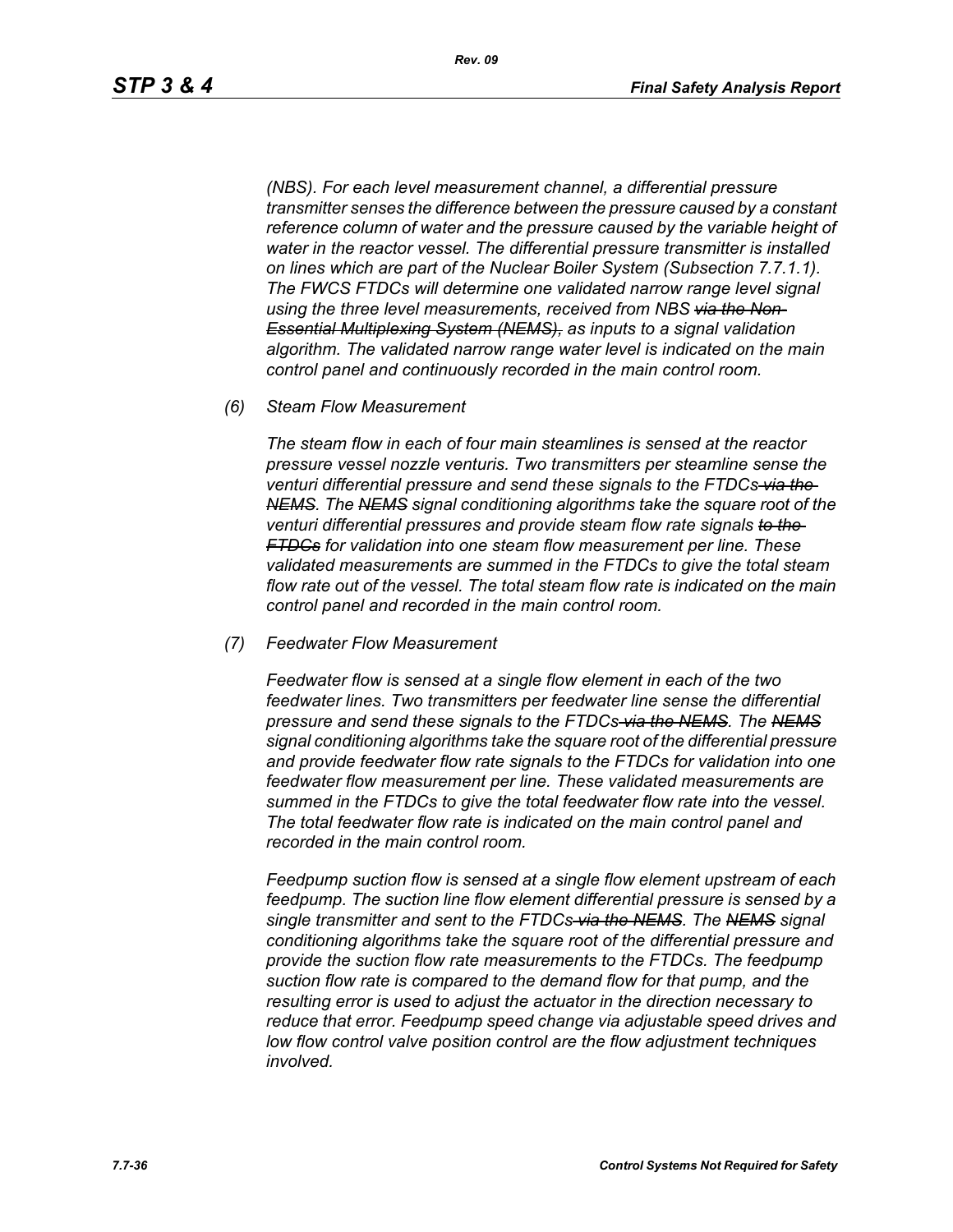#### *(8) Feedwater/Level Control*

*Each FTDC will execute the control software for all three of the control modes. Actuator demands from the triply redundant FTDCs will be sent over the NEMS to field voters which will determine a single demand to be sent to each actuator. Each feedpump speed or control valve demand may be controlled either automatically by the control algorithms in the FTDCs or else manually from the main control panel through the FTDCs.*

*(9) Interlocks*

*The level control system also provides interlocks and control functions to other systems. When the reactor water level reaches the Level 8 trip setpoint, the FWCS simultaneously annunciates a control room alarm, sends a trip signal to the Turbine Control System to trip the turbine generator, and sends trip signals to the Condensate, Feedwater and Condensate Air Extraction (CF&CAE) System to trip all feed pumps and to close the main feedwater discharge valves and feedpump bypass valves. This interlock is enacted to protect the turbine from damage from high moisture content in the steam caused by excessive carryover while preventing water level from rising any higher. This interlock also prevents overpressurization of the vessel by isolating the condensate pumps from the vessel* and it is implemented by an independent FTDC from the FTDC that performs level control function*.*

*(10) Feedwater Flow Control*

*Feedwater flow is delivered to the reactor vessel through a combination of three adjustable speed motor-driven feedpumps which are arranged in parallel. During planned operation, the feedpump speed demand signal from the FTDCs is sent to a field voter which sends a single demand signal to the feed pump speed control systems. Each adjustable speed drive can also be controlled by its manual/automatic transfer station which is part of the Feedwater and Condensate System. A low flow control valve (LFCV) is also provided in parallel to a common discharge line from the feedpumps. During low flow operation, the LFCV demand signal from the FTDCs are sent to a field voter which sends a single demand signal to the LFCV control system. The LFCV can also be controlled by the manual/automatic transfer station which is part of the feedwater and condensate system.*

#### **7.7.1.5** *Process Computer System (PCS)* **Plant Computer Function (PCF) —Instrumentation and Controls**

STD DEP T1 3.4-1

STD DEP 7.7-22

STD DEP Admin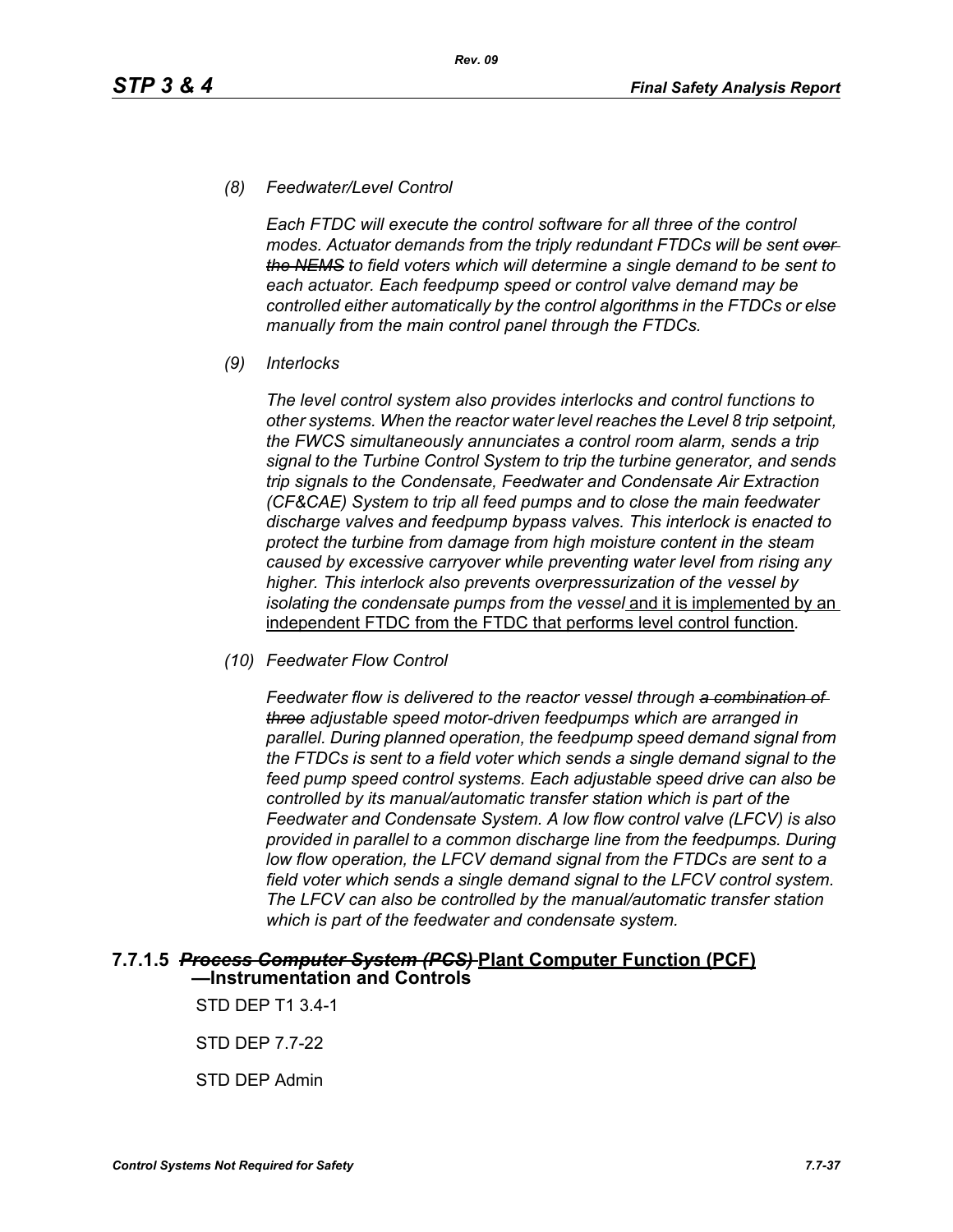# *(1) System Identification*

The Plant Computer Functions (PCF) are a set of control, monitoring, and data calculation functions that are implemented on digital central processing units and associated peripheral equipment provided by the Plant Information and Control System (PICS). Redundant processors are used for functions that are important to plant operations. The PCF are classified as nonsafetyrelated.

The PCF perform local power range monitor (LPRM) calibrations and calculations of fuel operating thermal limits data, which is provided to the automated thermal limit monitor (ATLM) function of the Rod Control and Information System (RCIS) for the purpose of updating rod block setpoints.

The PCF also include top-level controller functions which monitor the overall plant conditions, issue supervisory commands, and adjust setpoints of lower level controllers to support automation of normal plant startup, shutdown, and power range operations. In the event that abnormal conditions develop in the plant during operations in the automatic mode, these functions automatically revert to the manual mode of operation.

*The PCS* PCF *includes two subsystems, the Performance Monitoring and Control Subsystem (PMCS) and the Power Generation Control Subsystem (PGCS). Between them, the two subsystems perform the process monitoring and control and the calculations that are necessary for the effective evaluation of normal and emergency power plant operation. The PCS* PCF *is designed for high reliability utilizing redundant, network combined processing equipment which is capable of processing data, servicing subsystems, providing supervisory control over digital control systems and presenting data to the user.*

*The purpose of the PCS* PCF *is to increase the efficiency of plant performance by:*

- *(a) performing the functions and calculations defined as being necessary for the effective evaluation of nuclear power plant operation;*
- *(c) Pproviding a permanent record and historical perspective for plant operating activities and abnormal events* via the historian function*;*
- *(e) providing capability to monitor plant performance through presentation of video displays in the main control room and elsewhere throughout the plant; providing the ability to directly control certain non-safety-related plant equipment through on-screen technology; and*

*The calculations performed by the process plant computer*PCF *include process validation and conversion, combination of points, nuclear system supply performance calculations, and balance-of-plant performance calculations.*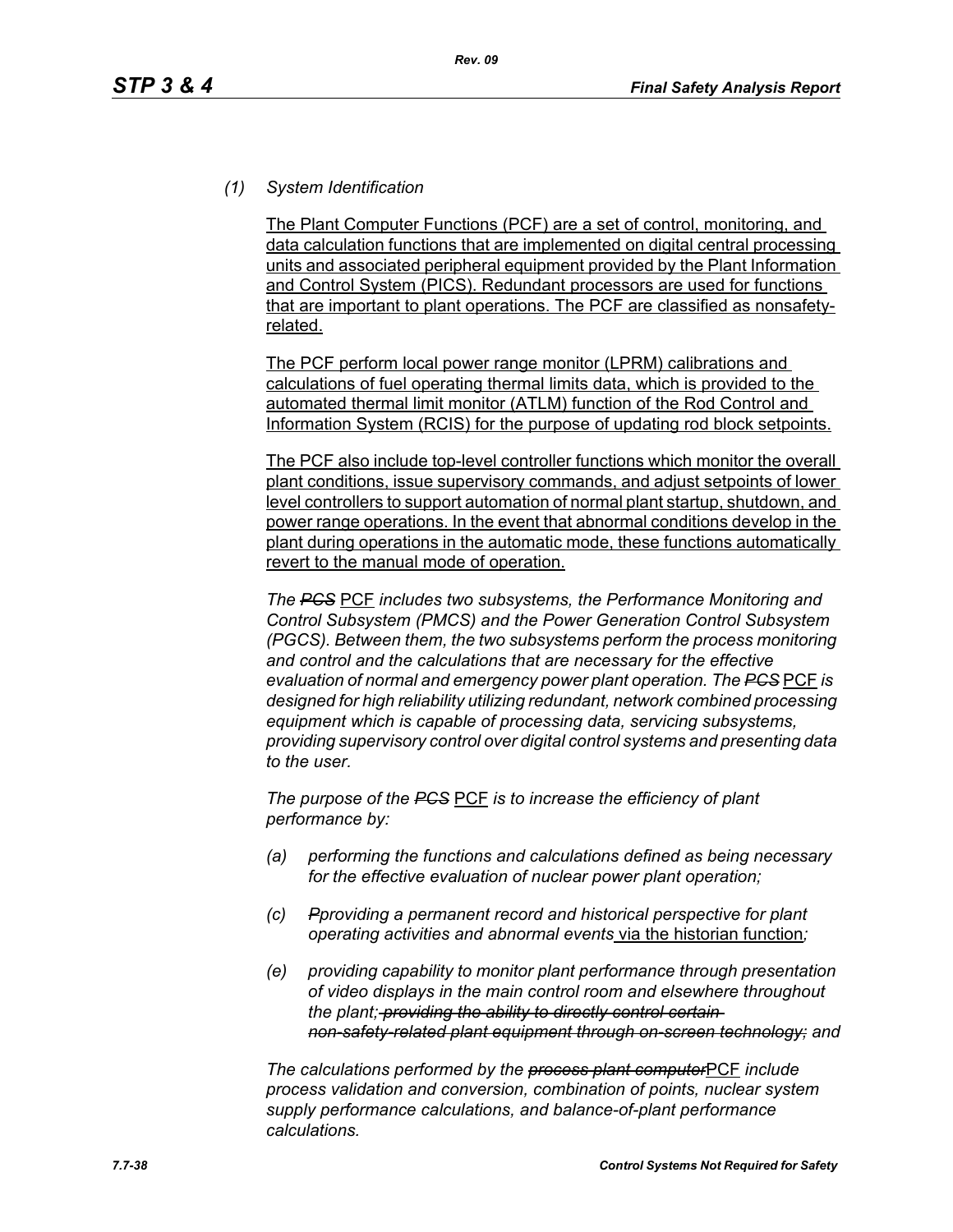## *(2) Classification*

*The Process Computer System (PCS)* Plant Computer Function (PCF) *is classified as a non-safety-related* nonsafety-related *system and has no safety-related design basis. However, it is designed so that the functional capabilities of safety-related systems are not affected by it.*

*(3) Power Sources*

*The power for the PCS* PCF *is supplied from two vital ac power supplies. These are redundant, uninterruptible non-Class 1E 120 Vac power supplies. No single power failure will cause the loss of any PCS* PCF *function.*

*(4) Equipment*

*The PCS* PCF *is composed of the following features and components:*

- *(a) The central processing units, which perform various calculations, make necessary interpretations and provide for general input/output device control between I/O devices and memory.*
- *(5) Testability*

*The PCS* PCF *has self-checking provisions. It performs diagnostic checks to determine the operability of certain portions of the system hardware and performs internal programming checks to verify that input signals and selected program computations are either within specific limits or within reasonable bounds.*

*(7) NSS Performance Calculation Programs*

*The NSS programs provide the reactor core performance information. The functions performed are as follows:*

*(c) After* When an ATLM setpoint update is requested and after *calculating the power distribution within the core, the computer* sends data to the ATLM of the RCIS on the calculated fuel thermal operating limits and corresponding initial LPRM values. The ATLM monitors LPRM, APRM, control rod position, and other plant readings (refer to 7.7.1.2.1 Control Rod Drive Control System Interfaces) and issues rod block signals to prevent violation of the fuel thermal operating limits. *uses appropriate reactor operating limit criteria to establish alarm trip settings (ATS) for each LPRM channel. These settings are expressed as maximum acceptable LPRM values to which the actual scanned LPRM readings are compared. The scanned LPRM, when exceeding the ATS, will sound an alarm and thereby assist the operator to maintain core operation within permissible thermal limits established by the prescribed maximum fuel rod power density and minimum critical power ratio criteria. LPRM calibration constants are periodically calculated.*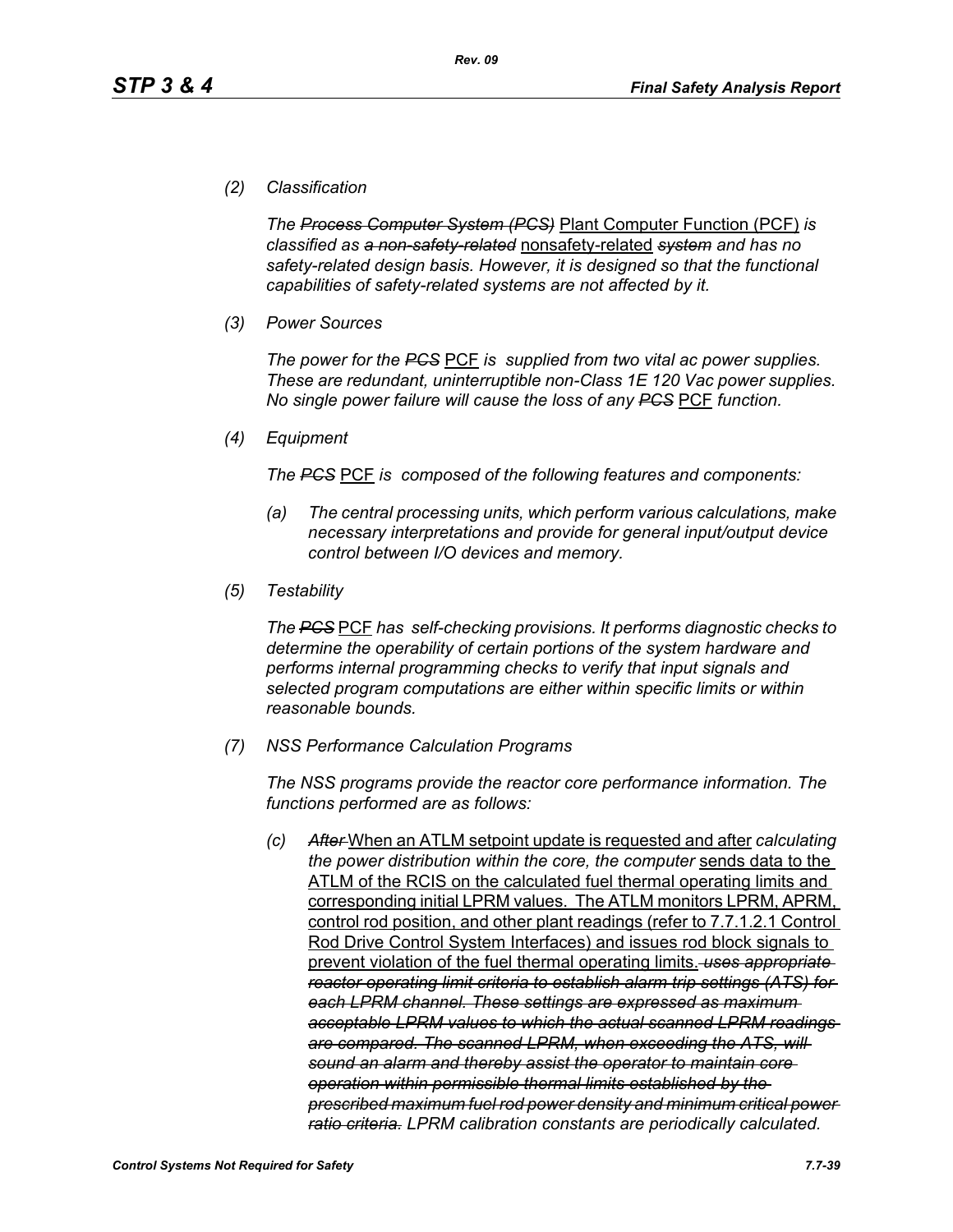*(e) Each LPRM reading is scanned at an appropriate rate and, together with* data from PCF downloaded to the ATLM, *appropriate computational methods, provides nearly* the ATLM provides nearly *continuous reevaluation of core thermal limits with subsequent modification to the LPRM ATS based on the new reactor operating level. The range of surveillance and the rapidity with which the computer responds to the reactor changes permit more rapid power maneuvering with the assurance that thermal operating limits will not be exceeded.*

# **7.7.1.5.1 Performance Monitoring and Control Subsystem**

STD DEP 7.7-22

STD DEP 7.7-23

STD DEP Admin

*NSS Performance Module — The NSS performance module provides the reactor core performance information. The calculations performed are as follows:*

- After-When an Automatic Thermal Limit Monitor (ATLM) setpoint update is requested and after *calculating the power distribution within the core, the computer*  sends data to the ATLM of the RCIS on the calculated fuel thermal operating limits and corresponding initial LPRM values. The ATLM monitors LPRM, APRM, control rod position, and other plant readings (see 7.7.1.2.1 Control Rod Drive Control System Interfaces) and issues rod block signals to prevent violation of the fuel thermal operating limits. *uses appropriate reactor operating limit criteria to establish alarm trip settings for each LPRM channel. These settings are expressed as maximum acceptable LPRM values to which the actual scanned LPRM readings are compared. The scanned LPRM, when exceeding the alarm trip settings, will sound an alarm and thereby assist the operator to maintain core operation within permissible thermal limits established by the prescribed maximum fuel rod power density and minimum critical power ratio criteria. LPRM calibration constants are periodically calculated.*
- **Each LPRM is scanned at an appropriate rate and, together with the ATLM** function, *appropriate computational methods, provides nearly continuous reevaluation of core thermal* operating *limits with subsequent modification to the LPRM alarm trip settings based on the new reactor operating level. The range of surveillance and the rapidity with which the computer responds to the reactor changes permit more rapid power maneuvering with the assurance that thermal operating limits will not be exceeded.*
- *Flux level and position data from the automatic fixed in-core probe (AFIP)* traversing incore probe (ATIP) *equipment are read into the computer. The computer evaluates the data and determines gain adjustment factors by which the LPRM amplifier gains can be altered to compensate for exposure-induced sensitivity loss. The LPRM amplifier gains are not to be physically altered except*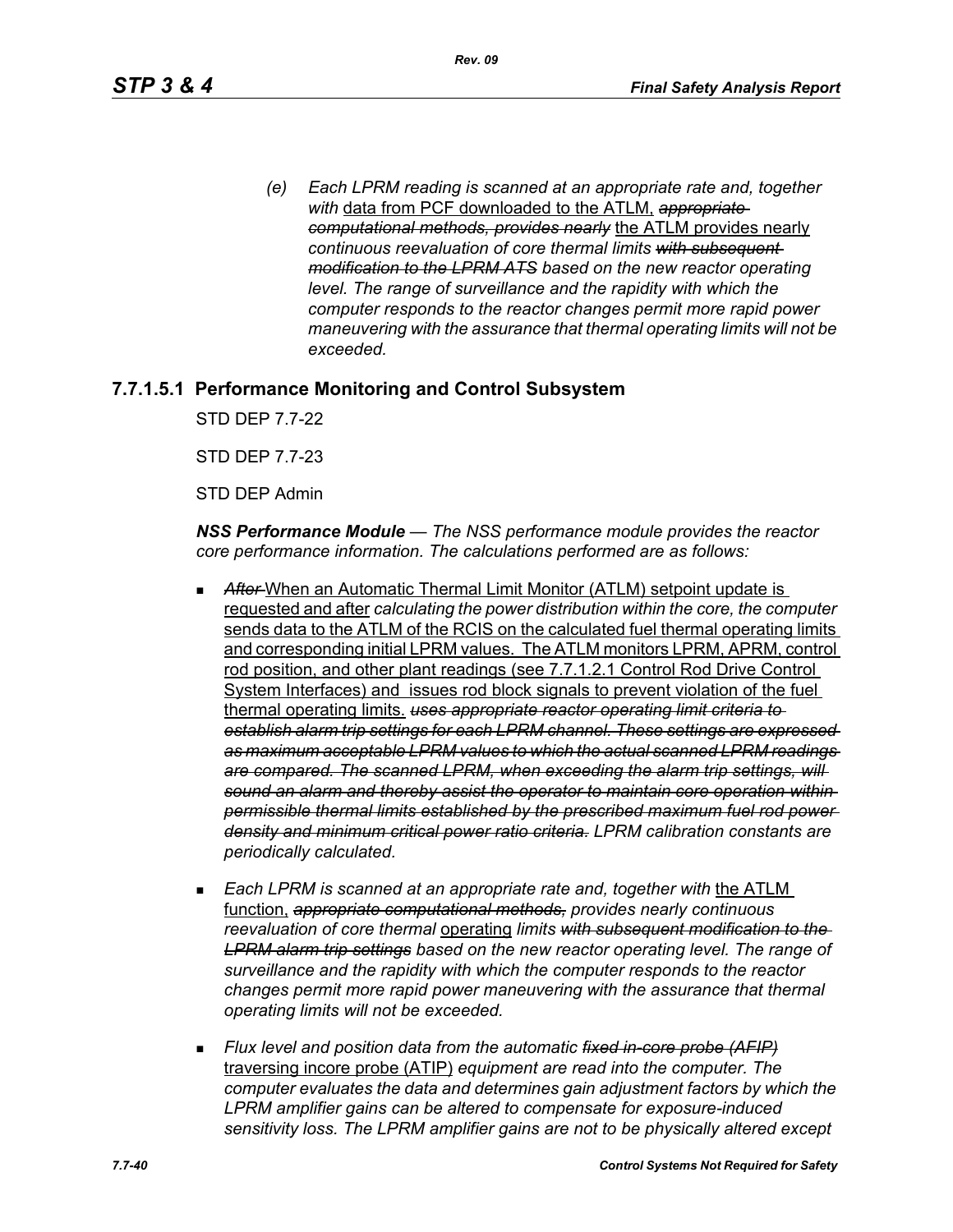*immediately prior to a whole core calibration using the AFIP* ATIP *system. The gain adjustment factor computations help to indicate to the operator when such a calibration procedure is necessary.*

#### *Point Log and Alarm Module*

*Analog Variable Alarms—The processor is capable of checking each analog input variable against two types of limits for alarming purposes:*

*The alarming sequence consists of an audible alarm, a console alarm, and a descriptive message for the variables that exceed process alarm limits. The processor provides the capability to alarm on the main control room annunciator system in the event of abnormal PCS* PCF *operation.*

## **7.7.1.5.2 Power Generation Control Subsystem**

#### STD DEP T1 3.4-1

*The Power Generation Control Subsystem (PGCS) is a top level controller that monitors the overall plant conditions, issues control commands to non-safety related* nonsafety-related *systems, and adjusts setpoints of lower level controllers to support automation of the normal plant startup, shutdown, and power range operations. The PGCS is a separate function of the Process Computer System* Plant Computer Function. *The PGCS contains the algorithms for the automated control sequences associated with plant startup, shutdown and normal power range operation. The PGCS issues reactor command signals to the automatic power regulator (APR). The reactor power change algorithms are implemented in the APR.*

*In the automatic mode, the PGCS issues command signals to the turbine master controller*APR *which contains appropriate algorithms for automated sequences of turbine, feedwater, and related auxiliary systems. Command signals for setpoint adjustment of lower level controllers and for startup/shutdown of other systems required for plant operation are executed by the PGCS. The operator interfaces with the PGCS through a series of breakpoint controls to initiate automated sequences from the operator control console. For selected operations that are not automated, the PGCS prompts the operator to perform such operations. In the semi automatic mode, the PGCS provides guidance messages to the operator to carry out the startup, shutdown, and power range operations.*

*The PGCS interfaces with the operator's console to perform its designated functions. The operator's control console for PGCS consists of a series of breakpoint controls for a prescribed plant operation sequence. When all the prerequisites are satisfied for a prescribed breakpoint in a control sequence, a permissive is given and, upon verification by the operator, the operator initiates the prescribed sequence. The PGCS then initiates demand signals to the various system controllers*APR *to carry out the predefined control functions. (NOTE: For non-automated operations that are required during normal startup or shutdown (e.g., change of reactor mode switch status), automatic prompts are provided to the operator. Automated operations continue after the operator completes the prompted action manually.)*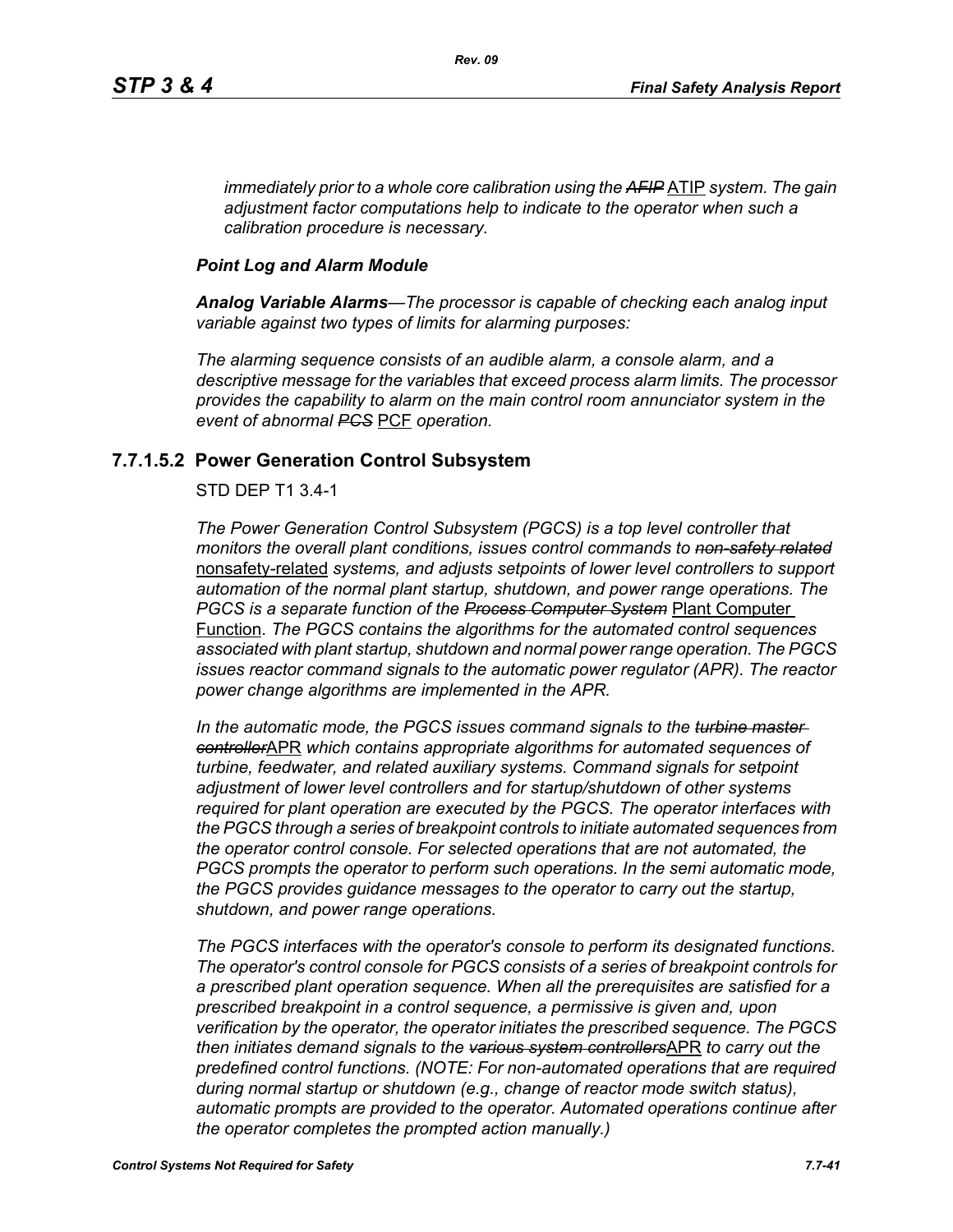# **7.7.1.5.3 Safety Evaluation**

STD DEP T1 3.4-1

*The Process Computer System* Plant Computer Function *is designed to provide the operator with certain categories of information and to supplement procedure requirements for control rod manipulation during reactor startup and shutdown. The system augments existing information from other systems such that the operator can start up, operate at power and shut down in an efficient manner. The PGCS function provides signals to the APR as explained in Subsection 7.7.1.5.2. However, this is a power generation function. Neither the Process Computer System* Plant Computer Function *nor its PGCS function initiate or control any engineered safeguard or safetyrelated system.*

# **7.7.1.5.4 Testing and Inspection Requirements**

STD DEP T1 3.4-1

*The Process Computer System* Plant Computer Function *has self-checking provisions. It performs diagnostic checks to determine the operability of certain portions of the system hardware and performs internal programming checks to verify that input signals and selected program computations are either within specific limits or within reasonable bounds.*

# **7.7.1.5.5 Instrumentation Requirements**

STD DEP T1 3.4-1

*There is no instrumentation in the Process Computer System* Plant Computer Function *other than the video display units (VDUs). Control of the Process Computer System* Plant Computer Function *is accomplished with on- screen methods and a few hard switches. System auxiliaries such as printers* and, *plotters, and tape handlers have their own local controls.*

# **7.7.1.6 Neutron Monitoring System— Nonsafety-Related Subsystems**

#### **7.7.1.6.1 Automatic Traversing Incore Probe (ATIP)**

STD DEP T1 3.4-1

STD DEP 7.7-23

## STD DEP Admin

*(1) Description*

*The ATIP is comprised of three TIP machines, each with a neutron-sensitive sensor attached to the machine's flexible cable. Other than the sensor itself, each machine has a drive mechanism, a 20-position index mechanism, associated guide tube, and other parts. While not in use, the sensor is normally stored and shielded in a storage area inside the TIP room in the*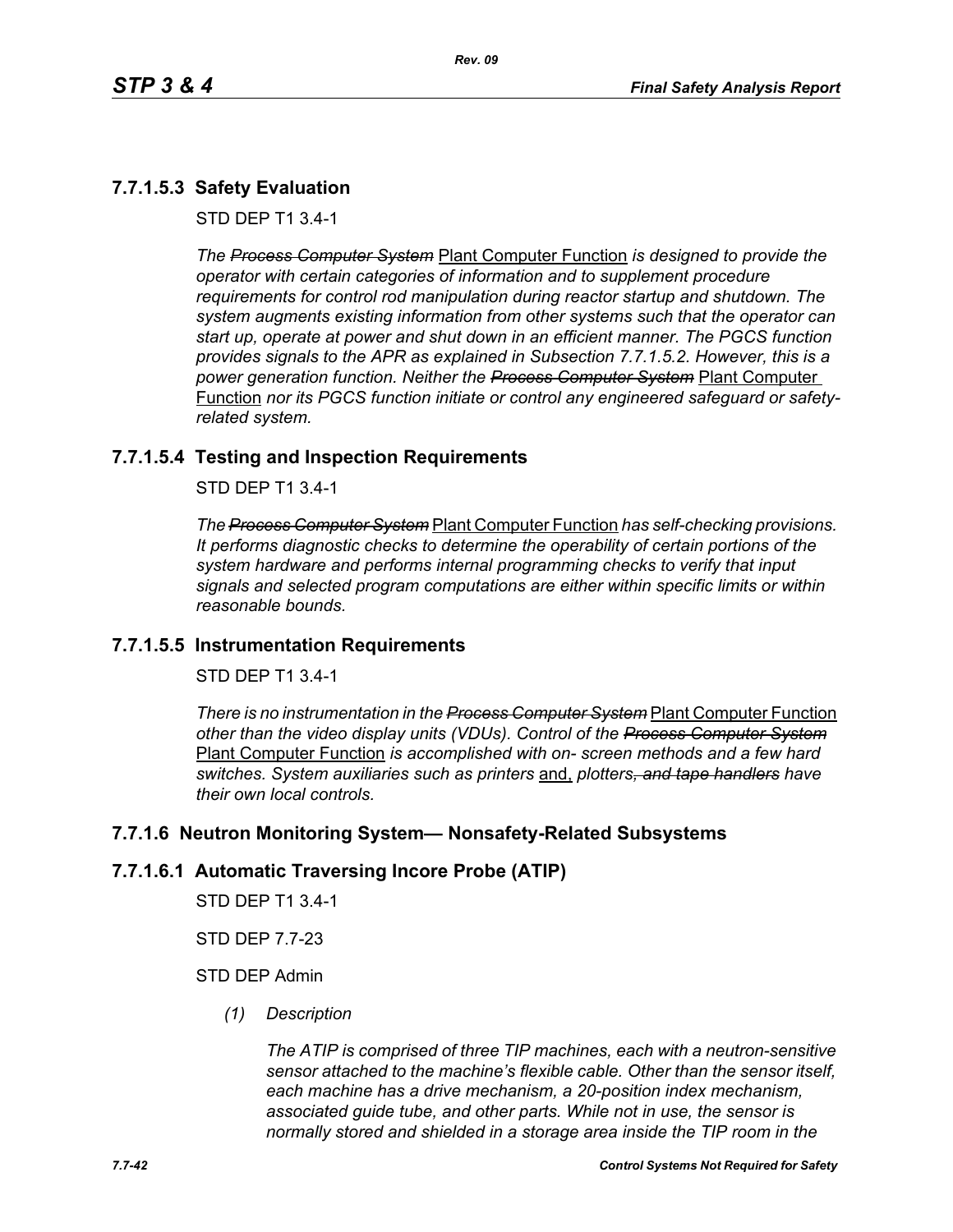*reactor building. During* manual or automatic *operation, the ATIP sensors are inserted, either manually or automatically, via guide tubing and through desired index positions to the designated LPRM assembly calibration tube. Each ATIP machine has designated number and locations of LPRM assemblies to cover, such that the ATIP sensor can travel to all LPRM locations assigned to this machine via the index mechanism of this machine. The LPRM assignments to the three machines are shown in Figure 7.7-10.*

*Flux readings along the axial length of the core are obtained by first inserting the sensor fully to the top of the calibration tube and then taking data as the sensor is withdrawn continuously from the top. Sensor flux reading, sensor axial positions data in the core, and LPRM location data are all sent to an ATIP control unit located in the control room, where the data can be stored. The data are then sent to the process computer*PCF *for calibration and performance calculations. The whole ATIP scanning sequence and instructions are fully automated, with manual control available.*

*The index mechanism allows the use of a single sensor in any one of twenty different LPRM assemblies. There is a common LPRM location that allows all three ATIP scanning. This is for ATIP cross-machine calibration.*One common LPRM location exists that all three ATIP machines can scan for cross-machine calibration.

*(2) Classification*

*The ATIP is non-safety related* nonsafety-related, but contains components that have been designated as safety-related *as shown in Table 3.2-1. The subsystem is an operational system and has no safety function.*

*(4) Testability*

*The ATIP equipment is tested and calibrated using heat balance data and procedures described in the instruction manual.*

#### **7.7.1.6.2 Multi-Channel Rod Block Monitor (MRBM)**

#### STD DEP T1 3.4-1

*(1) System Identification*

*The MRBM microcomputer-based logic receives input signals from the local power range monitors (LPRMs) and the average power range monitors (APRMs) of the NMS. It also receives core flow data from the NMS, and control rod status data from the rod action and position information subsystem of the RCIS to determine when rod withdrawal blocks are required. The MRBM averages the LPRM signals to detect local power change during the rod withdrawal. If the averaged LPRM signal exceeds a preset rod block setpoint, a control rod block demand will be issued. The MRBM monitors many 4-by-4 fuel bundle regions in the core in which control*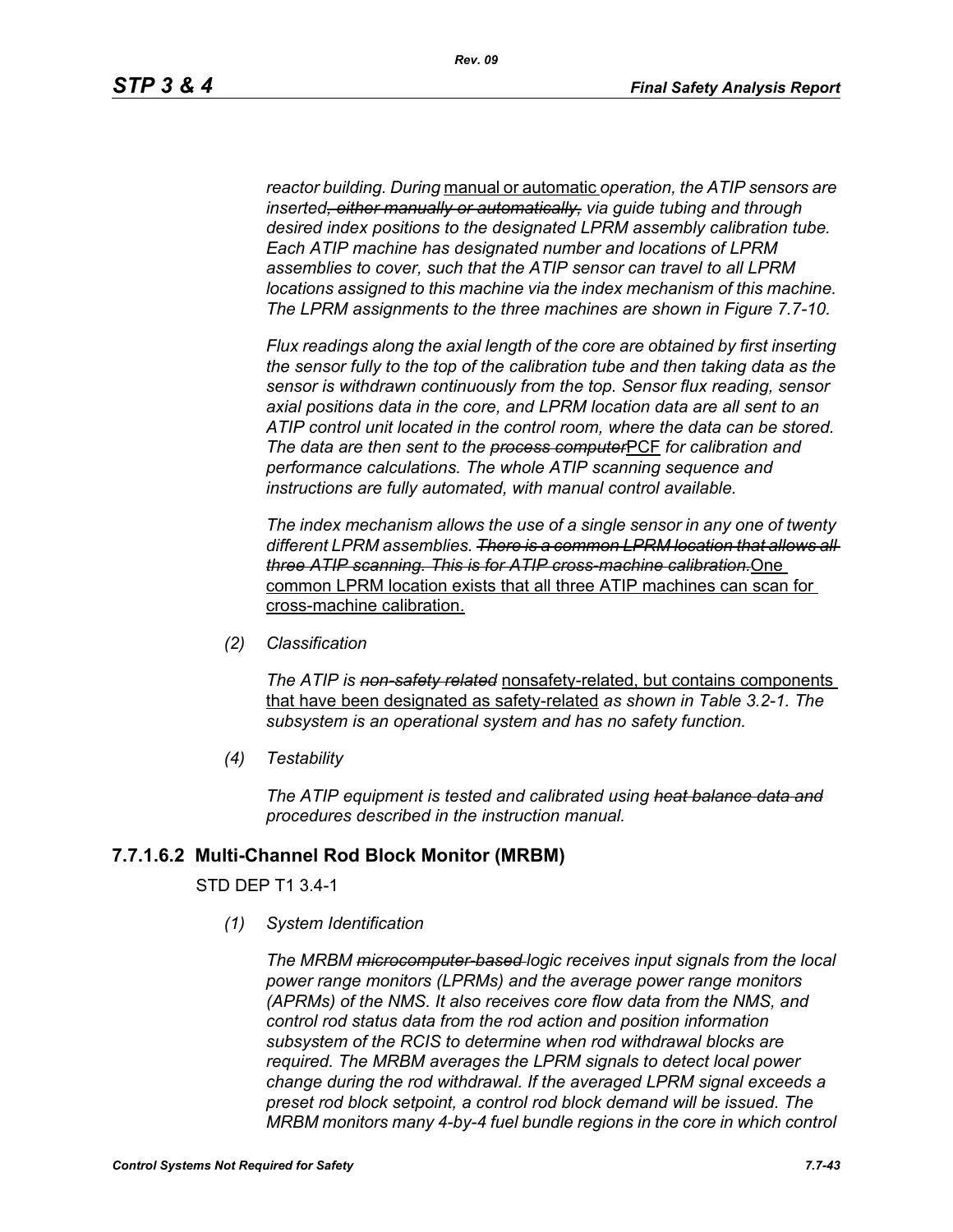*rods are being withdrawn as a gang. Since it monitors more than one region, it is called the multi-channel rod block monitor. The rod block setpoint is a core-flow biased variable setpoint. The MRBM is a dual channel system not classified as a safety system.*

*(4) Testability*

*The MRBM is a dual channel, independent subsystem of the NMS. One of theMRBM channels can be bypassed for testing or maintenance without affectingthe overall MRBM function. Self-test features are employed to monitor failuresin the microprocessor system. Test capabilities allow for calibration and tripoutput testing.*

# **7.7.1.7 Automatic Power Regulator System—Instrumentation and Controls** STD DEP T1 3.4-1

#### STD DEP Admin

*(1) Identification*

*The primary objective of the Automatic Power Regulator (APR) System is to control reactor power during reactor startup, power generation, and reactor shutdown, by appropriate commands to change rod positions, or to change reactor recirculation flow. The secondary objective of the APR System is to control the pressure regulator setpoint (or turbine bypass valve position) during reactor heatup and depressurization (e.g., to control the reactor cooldown rate). The APR System consists of redundant process controllers. Automatic power regulation is achieved by appropriate control algorithms for different phases of the reactor operation which include approach to criticality, heatup, reactor power increase, automatic load following, reactor power decrease, and reactor depressurization and cooldown. The APR System receives input from the plant computer*PCF*, the Power Generation Control System (Subsection 7.7.1.5.1*2*), the Steam Bypass and Pressure Control System (Subsection 7.7.1.8), and the operator's control console. The output demand signals from the APR System are to the RCIS to position the control rods, to the RFC System to change reactor coolant recirculation flow, and to the SB&PC System for automatic load following operations. The PGS*PGCS *performs the overall plant startup, power operation, and shutdown functions. The APR System performs only those functions associated with reactor power changes and with pressure regulator setpoint (or turbine bypass valve position) changes during reactor heatup or depressurization. A simplified functional block diagram of the APR System is provided in Figure 7.7-11.*

*(4) Normal Operation*

*The APR System interfaces with the operator's console to perform its designed functions. The operator's control panel for automatic plant startup, power operation, and shutdown functions is part of the PGCS. This control*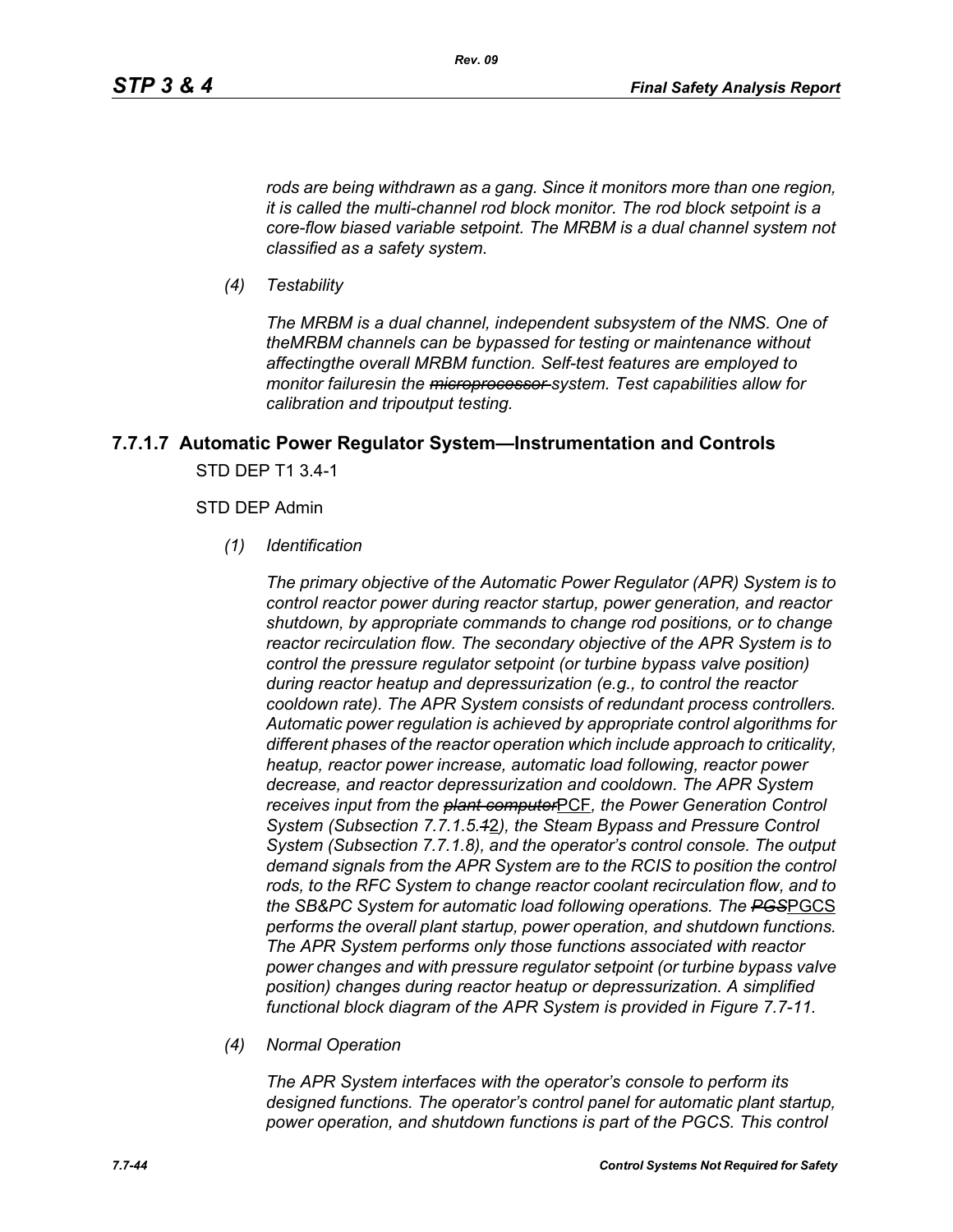*panel consists of a series of breakpoint controls for a prescribed plant operation sequence. When all the prerequisites are satisfied for a prescribed breakpoint in a control sequence, a permissive is given and, upon verification by the operator, the operator initiates the prescribed control sequence. The PGCS*APR *then initiates demand signals to various system controllers to carry out the predefined control functions. [Note: For non-automated operations that are required during normal startup or shutdown (e.g., change of Reactor Mode Switch status), automatic prompts are provided to the operator. Automated operations continue after the operator completes the prompted action manually.] The functions associated with reactor power control are performed by the APR System.*

*For reactor power control, the APR System contains algorithms that can change reactor power by control rod motions, or by reactor coolant recirculation flow changes, but not both at the same time. A prescribed control rod sequence is followed when manipulating control rods for reactor criticality, heatup, power changes, and automatic load following. Each of these functions has its own algorithm to achieve its designed objective. The control rod sequence can be updated from the process computer*PCF *based on inputs from the reactor engineer. A predefined trajectory of power-flow is followed when controlling reactor power. The potentially unstable region of the power- flow map is avoided during plant startup, automatic load following, and shutdown. During automatic load following operation, the APR System interfaces with the SB&PC System to coordinate main turbine and reactor power changes for optimal performance.*

*(6) Equipment*

*The APR System control functional logic is performed by redundant, microprocessor-based fault-tolerant digital controllers (FTDC). The FTDC performs many functions. It reads and validates inputs from the Non-Essential Multiplexing System (NEMS)* Plant Data Network (PDN) *interface once every sampling period. It performs the specific power control calculations and processes the pertinent alarm and interlock functions, then updates all system outputs to the NEMS*PDN*. To prevent computational divergence among the redundant processing channels, each channel performs a comparison check of its calculated results with the other redundant channels. The internal FTDC architecture features redundant multiplexing interfacing units for communications between the NEMS* PDN *and the FTDC processing channels..*

*(9) Operator Information and Operational Considerations*

*During operation of the APR System, the operator observes the performance of the plant via CRTs* VDUs *on the main console or on large screen displays in the main control room. The APR System can be switched into the manual mode by the operator, and a control sequence, which is in progress, can be stopped by the operator at any time. This will stop automatic reactor power*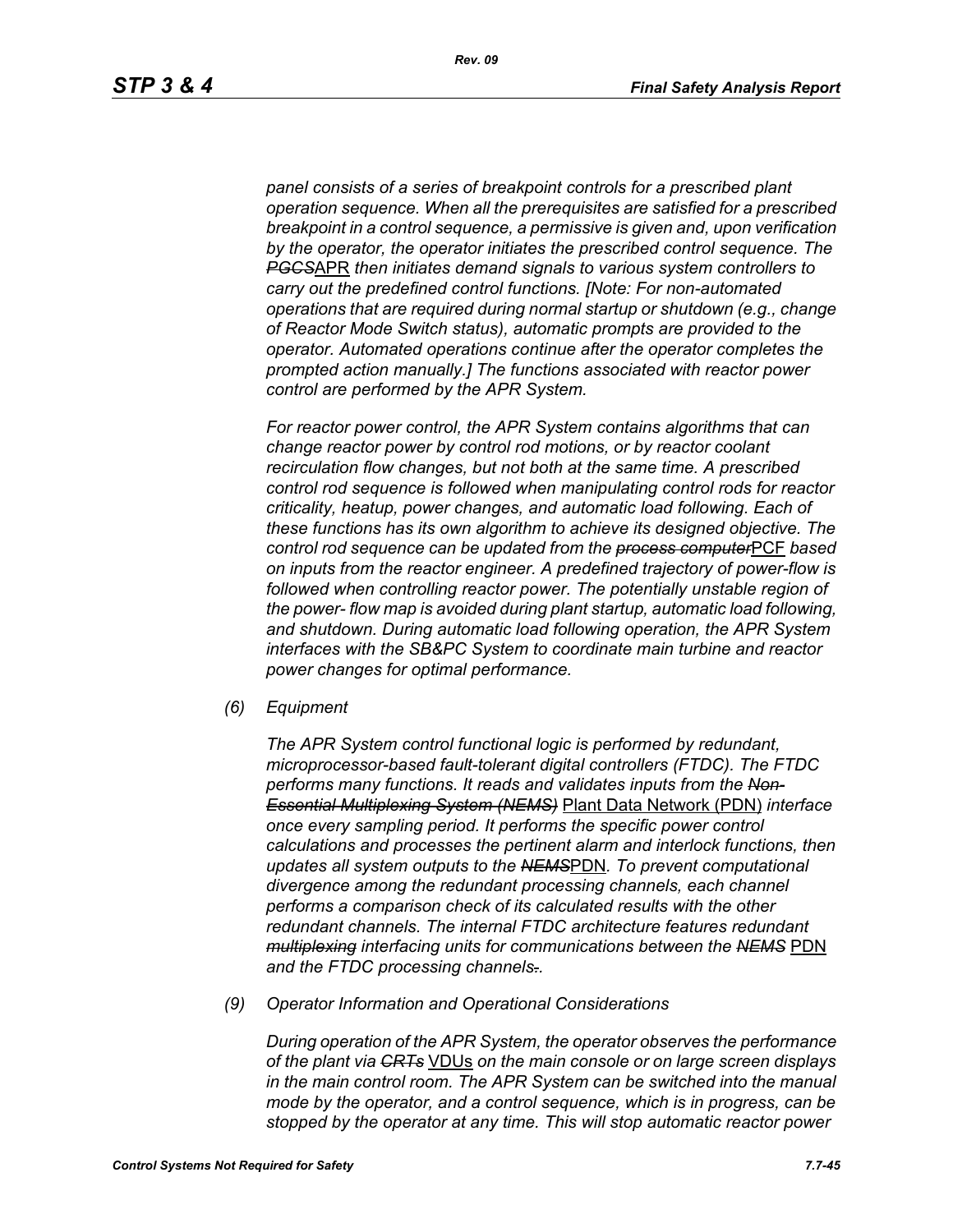*changes. If any system or component conditions are abnormal during execution of the prescribed sequences, continued operation is stopped automatically and alarms will be activated to alert the operator. With the APR System in manual mode, the operator can manipulate control rods and recirculation flow through the normal controls. A failure of the APR System will not prevent manual controls of reactor power, nor will it prevent safe shutdown of the reactor.*

# **7.7.1.8 Steam Bypass & Pressure Control System—Instrumentation and Controls** STD DEP T1 3.4-1

STD DEP 7.7-24

STD DEP Admin

*(5) Abnormal Plant Operation*

*The SB&PC System is also designed for operation with other reactor control systems to avoid reactor trip after significant plant disturbances. Examples of such disturbances are loss of one feedwater pump, loss of three recirculation pumps, inadvertent opening of* one *safety/relief valves* valve *or* two *steam bypass valves, main turbine stop/control valve surveillance testing, and MSIV testing.*

*(7) I&C Interface*

*The external signal interfaces for the SB&PC System are as follows:*

- *(a) Narrow range dome pressure signals* Validated dome pressure signal *from the SB&PC System to the Recirculation Flow Control System.*
- *(e) Output signals from the SB&PC System to the performance monitoring and control function of the process computer*PCF*.*
- *(h) Bypass valve position, servo current, position error and valve open and closed signals from the Turbine Bypass System.*
- *(i) Emergency bypass valve fast opening signals and bypass valve flow demand signals*, servo current, *from the SB&PC System to the Turbine Bypass System.*
- *(l) Governor-free demand signal to the reactor power compensator in the APR system.* Automatic Frequency Control signal sent from the APR system to the SB&PC system.
- *(m) Reactor power compensation signal in accordance with speed error from the SB&PC System to the APR System.* SB&PC system sends limited speed regulator output to the reactor power compensator in the APR system.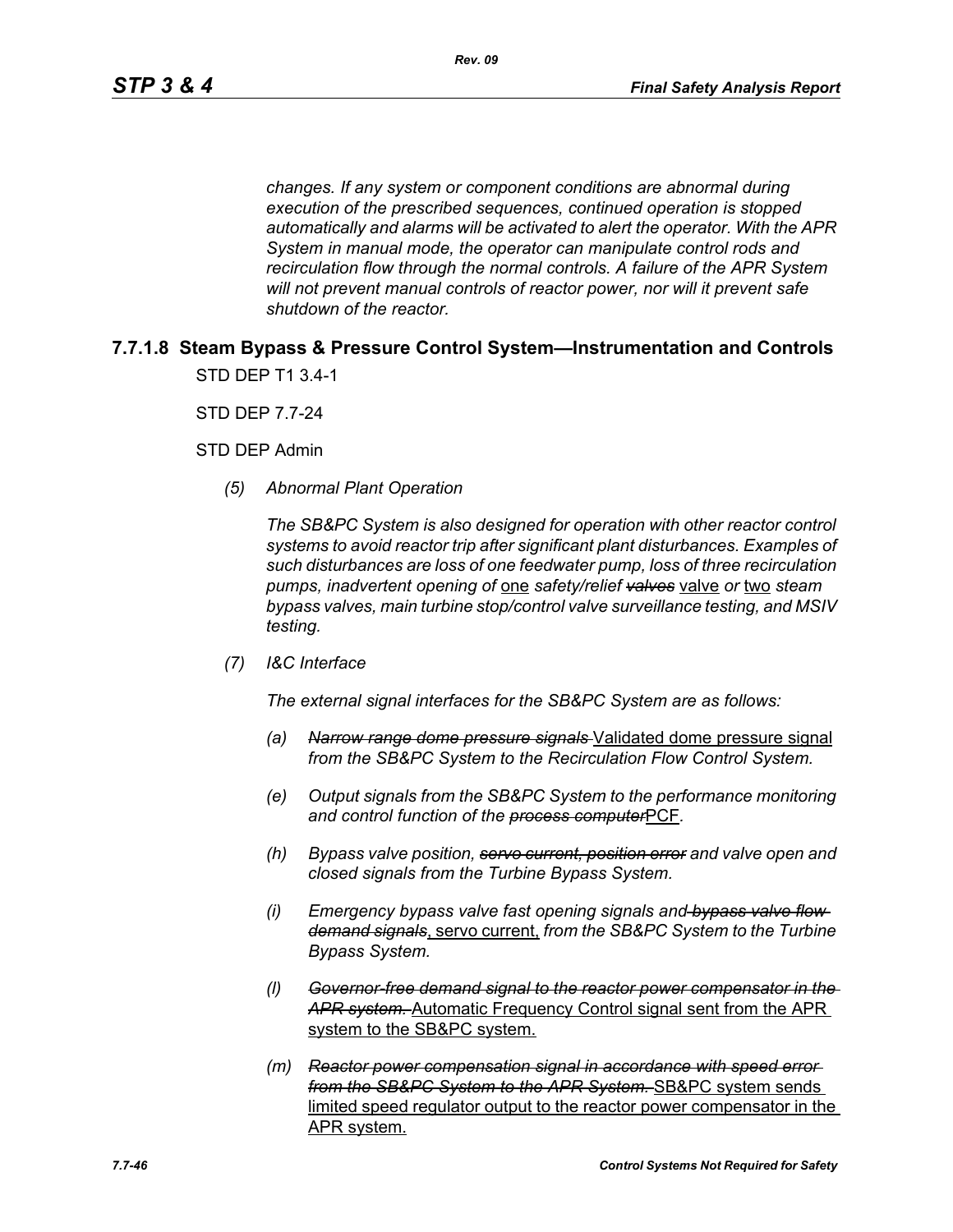#### (o) Pressure regulator output signal is sent in accordance with speed error from the SB&PC system to the APR system.

*(10) Operator Information*

*During operation of the SB&PC System, the operator may observe the performance of the plant via CRTs* VDUs *on the main control console or on large screen displays in the main control room. As described in (8) above, the self-test provision assures that all transducer/controller failures are indicated to the operator and maintenance personnel. The triplicated logic facilitates online repair of the controller circuit boards.*

## **7.7.1.9** *Non-Essential Multiplexing System* **Plant Data Network**

STD DEP Admin

The discussion of the Plant Data Network has been relocated to Subsection 7.9S.

*The Non-Essential Multiplexing System(NEMS) is separate and distinct from the Essential Multiplexing System (EMS), though both are similar in design and architecture. Except for system interfaces and quality assurance requirements unique to Class 1E systems, specific design attributes discussed in Section 7A.2 pertain to the NEMS as well. Both systems are fully described in their subsection design specifications available from the Master Parts List referenced in Subsection 1.1.3. This subsection describes those features which are unique to the NEMS.*

*(1) System Description*

*The NEMS provides distributed control and instrumentation data communication networks to support the monitoring and control of interfacing plant power generation (non-safety-related) systems. [The EMS performs the same function for the protection (safety-related) systems.] The NEMS provides all the electrical devices and circuitry (such as multiplexing units, data transmission line and transmission controllers), between sensors, display devices, controllers and actuators, which are defined by other plant systems. The NEMS also includes the associated data acquisition and communication software required to support its function of transmitting plantwide data for distributed control and monitoring.* 

*The NEMS acquires both analog and digital signals from remote process sensors and discrete monitors located within a plant, and multiplexes the signals to a central control room to drive annunciators, monitors and recorders, and to send signals, and output control signals are multiplexed to actuators, valves, motor drives and other control equipment in the plant associated with non-safety-related systems.* 

*Consistent with fault-tolerant (triplicated) digital control systems utilized in feedwater control, reactor recirculation flow control and steam bypass and*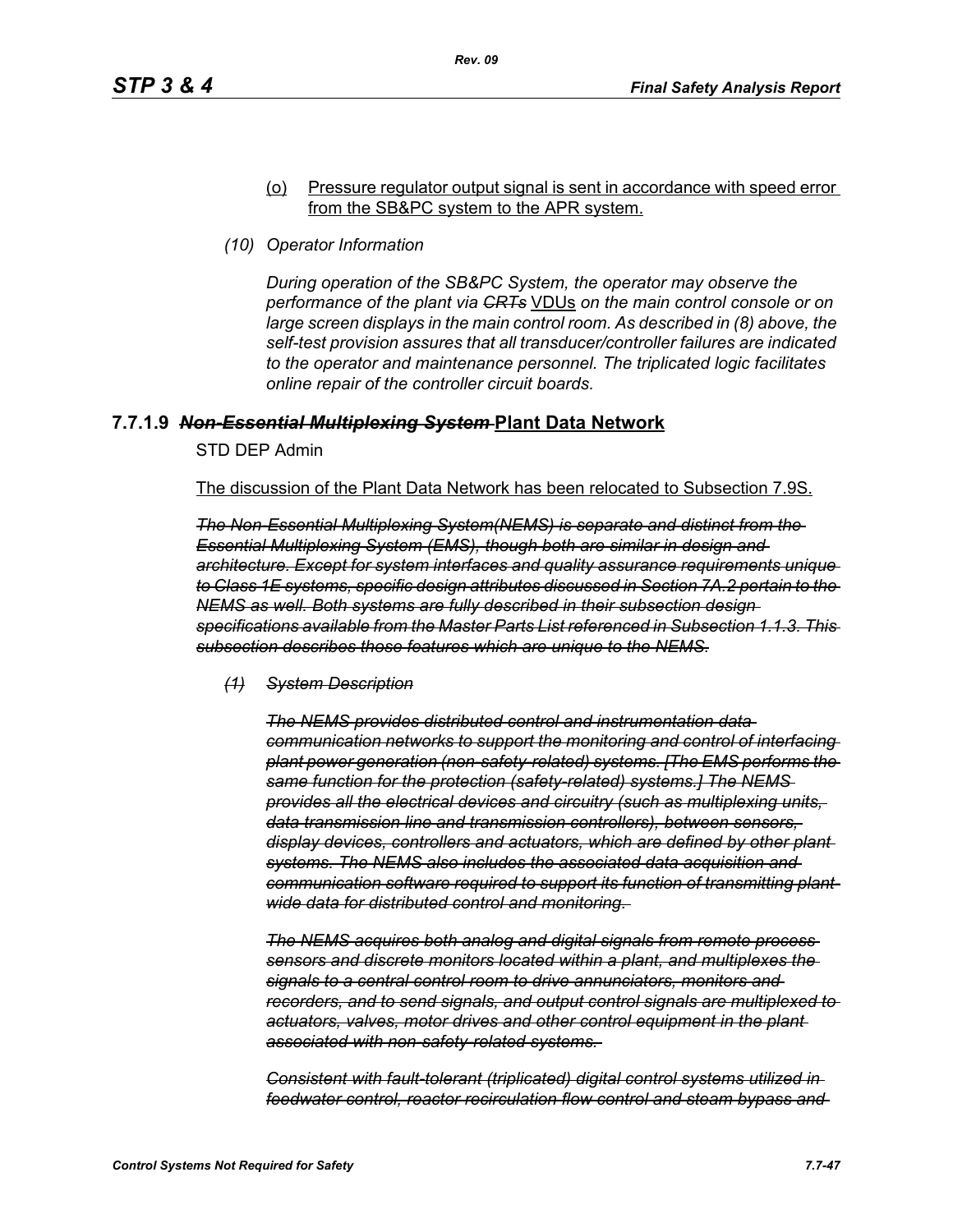*Rev. 09*

*pressure regulation, the NEMS is also triplicated for these systems interfaces, as appropriate, each with its own independent control.* 

*The remaining communication functions of the NEMS provides the following system functions:* 

- *(a) Acquires non-safety-related data (e.g., sensed input and equipment status signals) throughout the plant.*
- *(b) Conditions, formats and transmits signals via fiber optics to displays, controllers, and the PCS.*
- *(c) Receives signals via fiber optics, then multiplexes and prepares them for use in interfacing non-safety-related equipment as required.*
- *(d) Formats and transmits processed control signals via fiber optics to actuator circuits, and then converts the fiber optic control signals to electrical signals for the actuator circuits.*
- *(2) System Interface*

*The NEMS interfaces with the following systems, which are all non-safetyrelated:* 

*–Reactor*

*–Nuclear Boiler (non-safety-related portion)* 

- *–Reactor Recirculation*
- *–Rod Control*
- *–Feedwater Control (including feedwater pump turbine)*
- *–Recirculation Flow Control*
- *–Steam Bypass and Pressure Control*
- *–Process Computer*
- *–Power Generation Control*

*–Process Radiation Monitoring (non-safety-related portion)* 

*–Area Radiation Monitoring*

*–Dust Radiation Monitoring*

- *–Refueling and Reactor Servicing*
- *–Reactor Water Cleanup*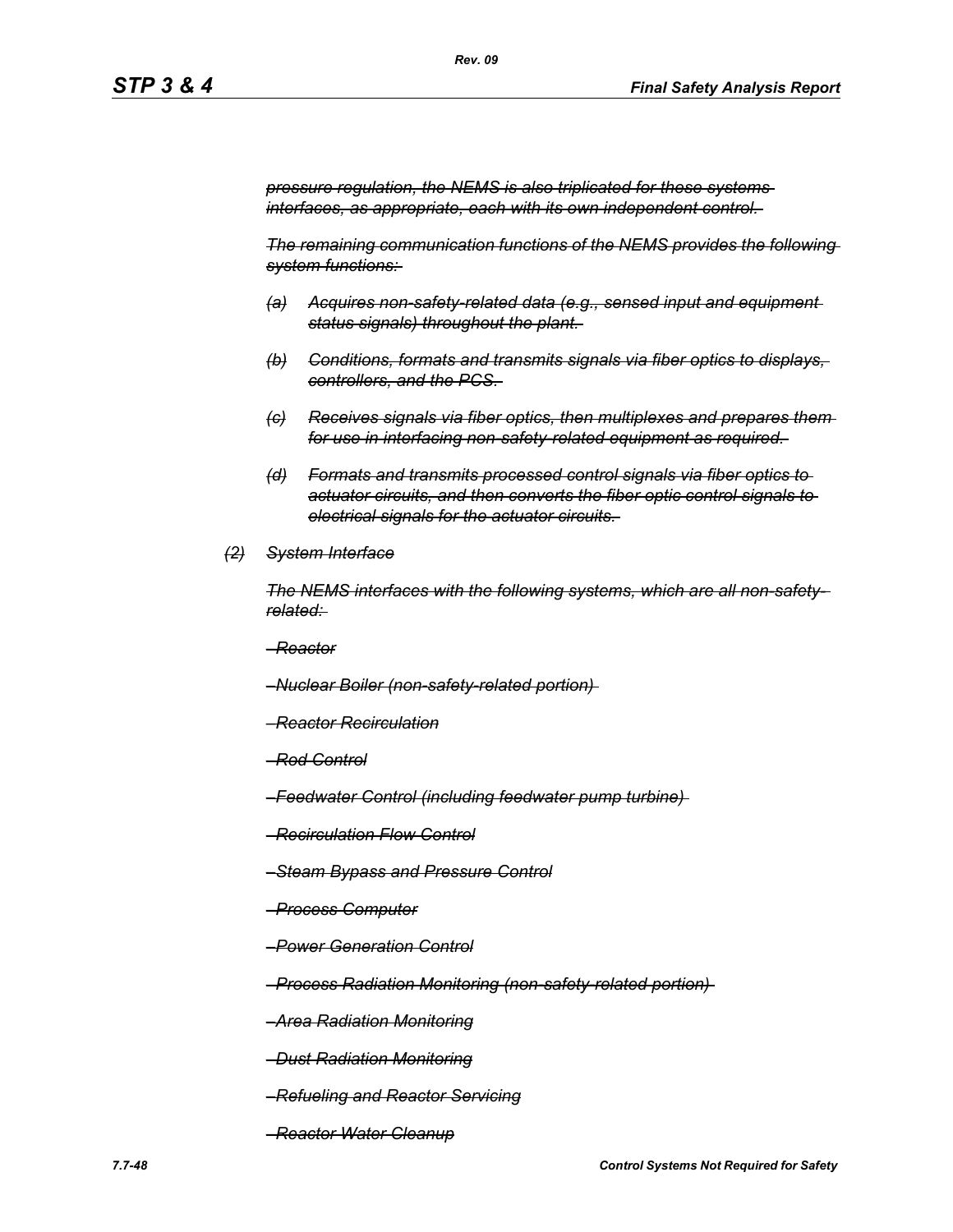- *–Fuel Pool Cooling and Cleanup*
- *–Suppression Pool Cleanup*
- *–Control Complex*
- *–Makeup Water (purified, condensated)*
- *–HVAC Normal Cooling Water*
- *–Ultimate Heat Sink*
- *–Turbine Service Water*
- *–Steam and Heated Water*
- *–Compressed Gas*
- *–Sampling*
- *–Condensate Demineralizer/Filter Facility*
- *–Radwaste (includes Offgas)*
- *–Turbine Bypass*
- *–Turbine Control*
- *–Feedwater Condensate Water*
- *–Heater Drain*
- *–Lubricating Oil*
- *–Turbine Gland Steam*
- *–Extraction*
- *–Main Generator*
- *–HVAC-Reactor Building*
- *–HVAC-Other Buildings*
- *–Electrical Power Distribution (non-safety-related portion)*
- *–Annunciator*
- *(3) Classification*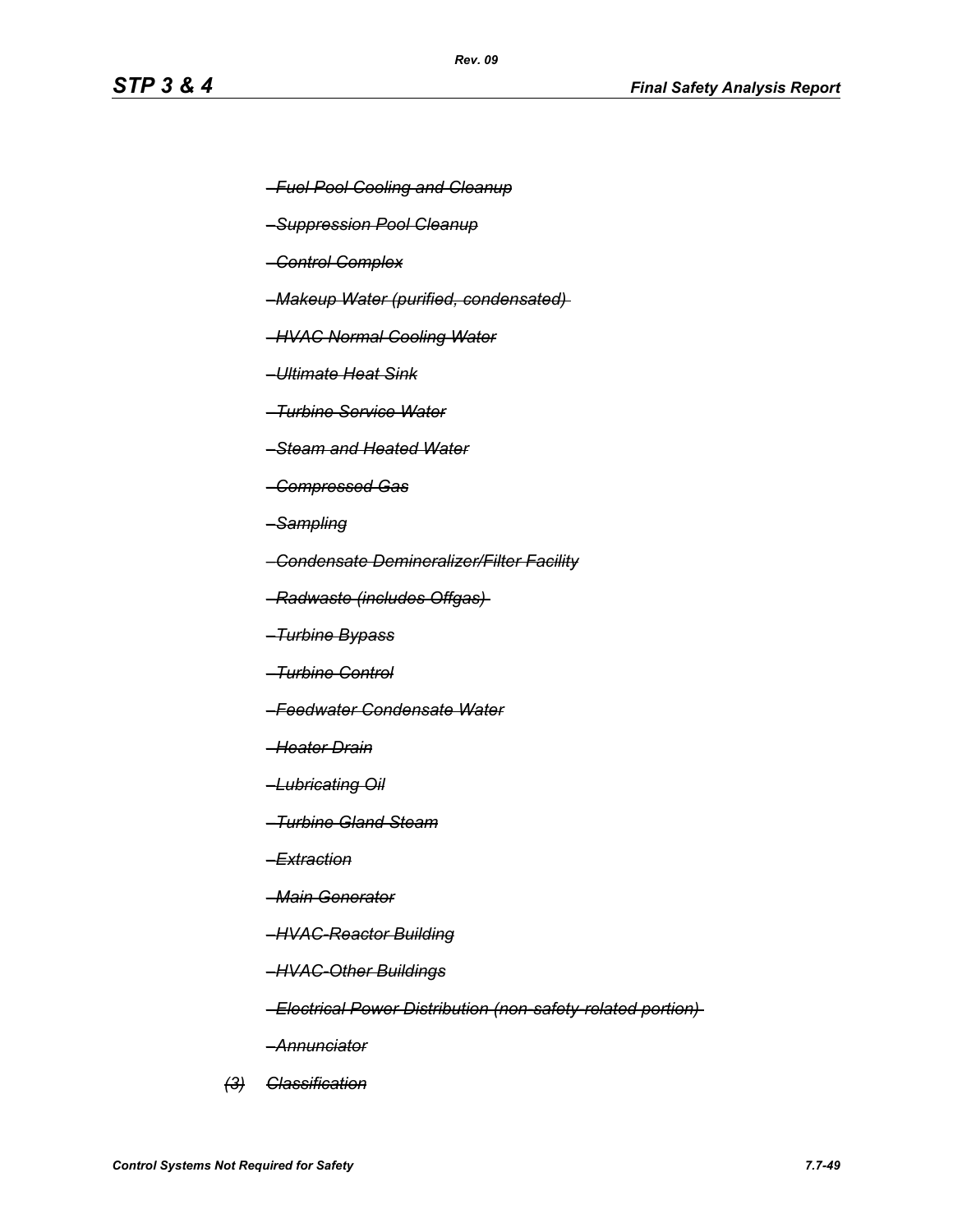*The NEMs, of itself, is neither a power generation system nor a protection system. It is a support system utilized for assimilation, transmission and interpretation of data for power generation (non-safety-related) systems and their associated sensors, actuators and interconnections. It is classified as non-safety-related.* 

#### *(4) Power Sources*

*The NEMS receives its power from three separate non-Class 1E distribution panels from the non-Class 1E 120 VAC UPS. This redundancy allows the NEMS to supply triplicated logic functions such that any single failure in the system power supplies will not cause the loss of the validated outputs to the interfacing actuators and to the monitors and displays.* 

*(5) Equipment*

*The hardware and "firmware" architectures for the NEMS are the same as those of the EMS, which are described in Appendix 7A [see the response to NRC Requests (10) and (11) of Section 7A.2].* 

*(6) Testability*

*The EMS test features described in Appendix 7A, Section 7A.2, Items (3), (4) and (6) are generally equivalent for the NEMS, except that the NEMS does not interface with, nor rely upon, the SSLC [see the response to NRC Request (6) of Section 7A.2]. Also, the NEMS self-test features include the analog fault-tolerant voting system unique to the control systems employing logic.*

#### *(7) Environmental Considerations*

*The NEMS is not required for safety purposes, nor is it required to operate after the design basis accident. Its support function serves power generation purposes only and it is designed to operate in the normal plant environment.* 

#### *(8) Operational Considerations*

*The system automatically initiates for both cold and warm starts. No operator actions are required in that the system is capable of self-starting following power interruptions, or any other single failure, including any single processor failure. After repairs or replacements are performed, the system automatically re-initializes to normal status when power is restored to any unit and automatically resets any alarms.* 

#### *(9) Operator Information*

*The self-test provisions are designed to alert the operator to system anomalies via interfaces with the process computer and the annunciator. Problems significant enough to cause system channel failures are*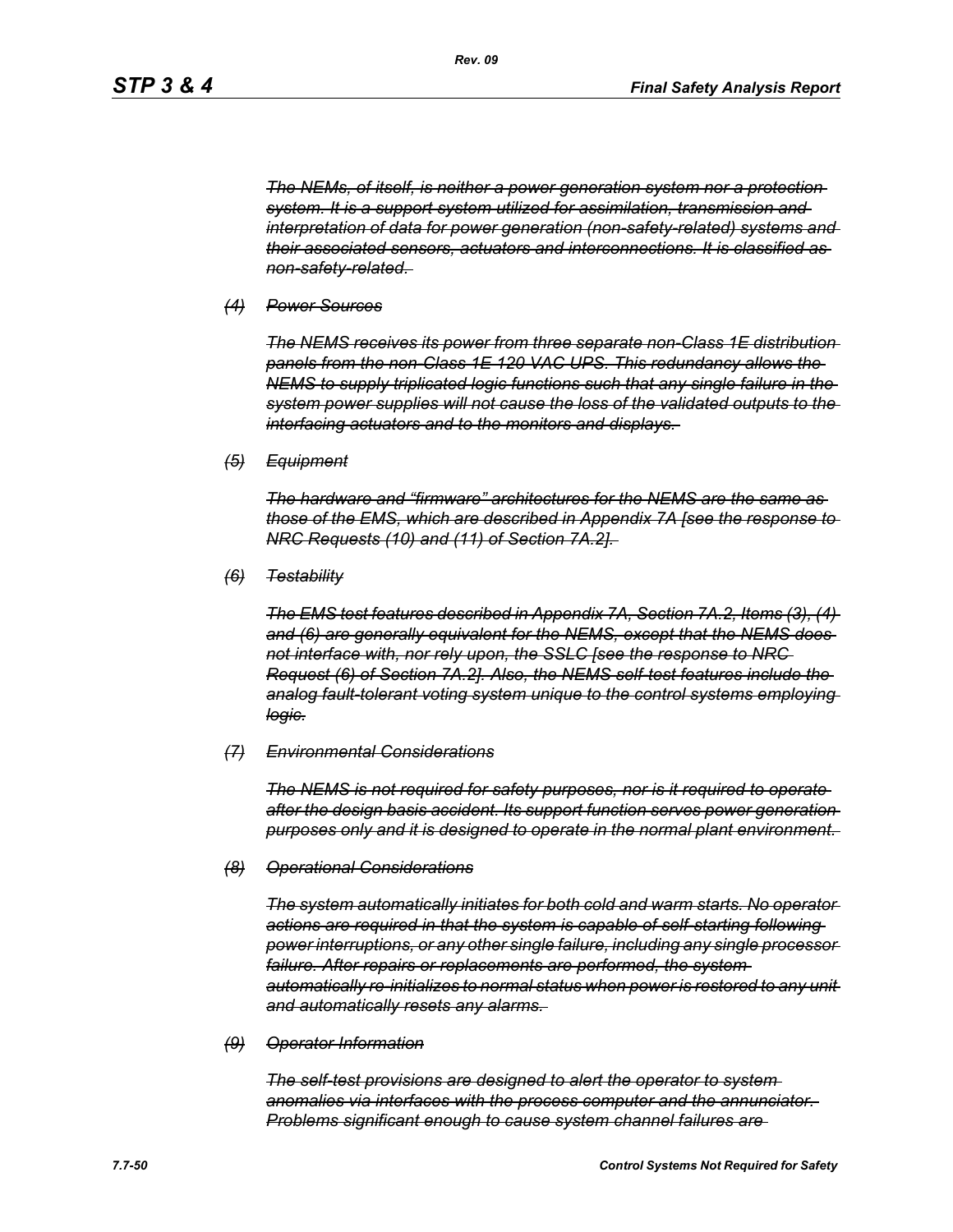*annunciated separately from those which allow continued operation. The circuitry is designed such that no control output or alarm is inadvertently activated during system initialization or shutdown. For such events, control outputs change to predetermined fail-safe outputs.* 

# **7.7.2.1 Nuclear Boiler System—Reactor Vessel Instrumentation**

# **7.7.2.1.2 Specific Regulatory Requirements Conformance**

STD DEP T1 3.4-1

# STD DEP 1.8-1

*(2) Regulatory Guides (RGs)*

*In accordance with the Standard Review Plan for Section 7.7 and with Table 7.1-2, only RG 1.151(Instrument Sensing Lines) need be addressed for the ABWR.*

- *(a) Criteria: RG 1.151— "Instrument Sensing Lines"*
- *(b) Conformance: There are four independent sets of instrument lines which are mechanically separated into each of the four instrument divisions of the NBS (see Figure 5.1-3, NBS P&ID). Each of the four instrument lines interfaces with sensors assigned to each of the four Class 1E electrical divisions for safety-related systems.*

*There are also non-Class 1E instruments that derive their input for the reactor vessel instrumentation portion of the NBS from these lines. There is no safety-related controlling function involved in this instrumentation and it is entirely separate (including its own MUX system* data communication network*) from the safety-related instruments and their associated systems.*

*The safety-related instrumentation provides vessel pressure and water level sensing for all protection systems. These instruments are arranged in two-out-of-four logic combinations and their signals are shared by both safety-related and non-safety-related systems. All of these signals are multiplexed and passed through fiber-optic media before entering the voting logic of the redundant divisions of the safetyrelated systems; or of non-safety-related systems which make up the various networks. Separation and isolation is thus preserved both mechanically and electrically in accordance with IEEE 279* 603 *and Regulatory Guide 1.75.*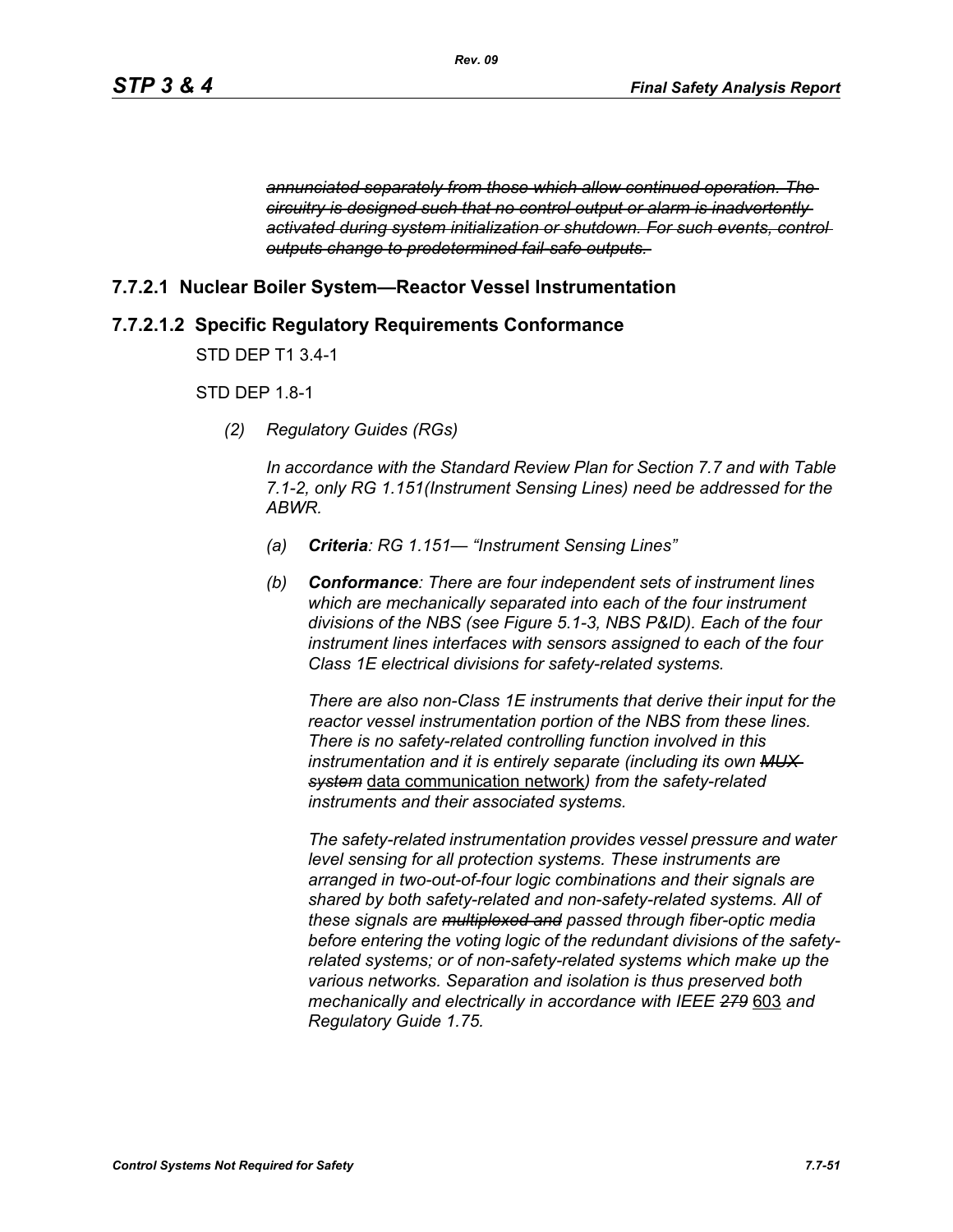# **7.7.2.5** *Process Computer System* **Plant Computer Function—Instrumentation and Controls**

General Functional Requirements Conformance

STD DEP T1 3.4-1

STD DEP Admin

*The Process Computer System (PCS)* Plant Computer Function (PCF) *is designed to provide the operator with certain categories of information and to supplement procedure requirements for control rod manipulation during reactor startup and shutdown. The* PCF *system augments existing information from other systems such that the operator can start up, operate at power, and shut down in an efficient manner. The PGCC* PGCS *function provides signals to the Automated* Automatic *Power Regulator (APR) as explained in Subsection 7.7.1.5.1*2*. However, this is a power generation function. Neither the PCS* PCF *nor its PGCC* PGCS *function initiate or control any engineered safeguard or safety-related system.*

# **7.7.2.5.2 Specific Regulatory Requirements Conformance**

## STD DEP T1 3.4-1

*Table 7.1-2 identifies the non-safety-related control systems and the associated codes and standards applied in accordance with Section 7.7 of the Standard Review Plan for BWRs. However, since the computer has no controlling function, none of the listed criteria is applicable.*

*Input data for the PCS* PCF *are derived from both Class 1E and non-Class 1E sources. All such interfaces are optically isolated, where necessary, to assure the proper separation of redundant signals in accordance with Regulatory Guide 1.75.*

## **7.7.2.6 Neutron Monitoring System—ATIP Subsystem Instrumentation and Controls**

# **7.7.2.6.2 Specific Regulatory Requirements Conformance**

#### STD DEP 7.7-23

*Table 7.1-2 identifies the non-safety-related control systems and the associated codes and standards applied in accordance with Section 7.7 of the Standard Review Plan for BWRs. However, since the ATIP System has no controlling function, and is used only*  for calibration of the LPRMs, none of the listed criteria is applicable. However, the ATIP system does have isolation valves, which are safety-related components that would require the system to perform automatic containment isolation function. The following analysis lists the applicable criteria in order of the listing on the table, and discusses the degree of conformance for each. Any exceptions or clarifications are so noted.

- (1) General Design Criteria (GDC)
	- (a) **Criteria**: GDC 56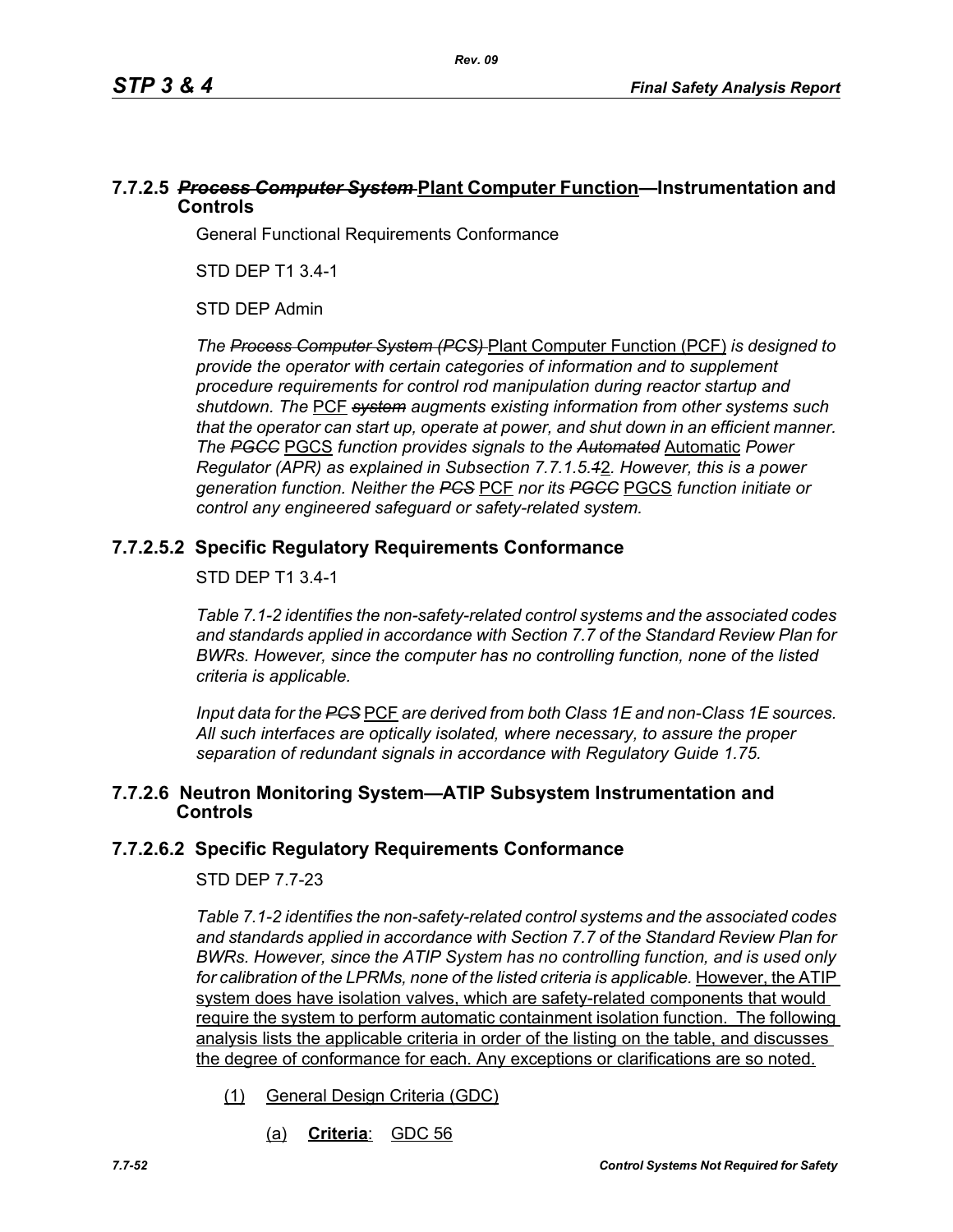- (b) **Conformance**: The ATIP component design is in compliance with this GDC by following the guidance of Reg. Guide 1.11.
- (2) Regulatory Guide (RG)
	- (a) **Criteria**: RG 1.11
	- (b) **Conformance**: The ATIP component design conforms to the abovelisted RG.

## **7.7.2.8 Steam Bypass and Pressure Control System—Instrumentation and Controls**

## **7.7.2.8.1 General Functional Requirements Conformance**

STD DEP 7.7-24

STD DEP Admin

*The Steam Bypass & Pressure Control (SB&PC) System is a power generation system in that it inputs information to the Automatic Power Regulator, which, in turn, controls reactor power by manipulating control rods (via the RCIS) or recirculation flow (via the RFC System). The protective scram function is entirely separate (via the RPS).*

*The SB&PC is classified as non-safety related* nonsafety-related *and does not interface with any engineered safeguard or safety-related system.*; SB&PC system does receive reactor pressure and water level from the NBS system (safety system) but only from nonsafety instrumentation.

# **7.7.2.8.2 Specific Regulatory Requirements Conformance**

STD DEP Admin

*Table 7.1-2 identifies the non-safety related* nonsafety-related *control systems and the associated codes and standards applied in accordance with Section 7.7 of the Standard Review Plan for BWRs.* 

#### **7.7.2.9** *Non-Essential Multiplexing System* **Plant Data Network—Instrumentation and Controls**

#### **7.7.2.9.1 General Requirements Conformance**

STD DEP T1 3.4-1

*The NEMS* PDN*, of itself, is neither a power generation system nor a protection system. It is a support system* data communication network *utilized for assimilation, transmission and interpretation of data for power generation (non-safety-related) systems and their associated sensors, actuators and interconnections. It is classified as non-safety-related and does not interface with any engineered safeguard or safetyrelated system except for isolated alarms for annunciation* and isolated information for operational support functions*.*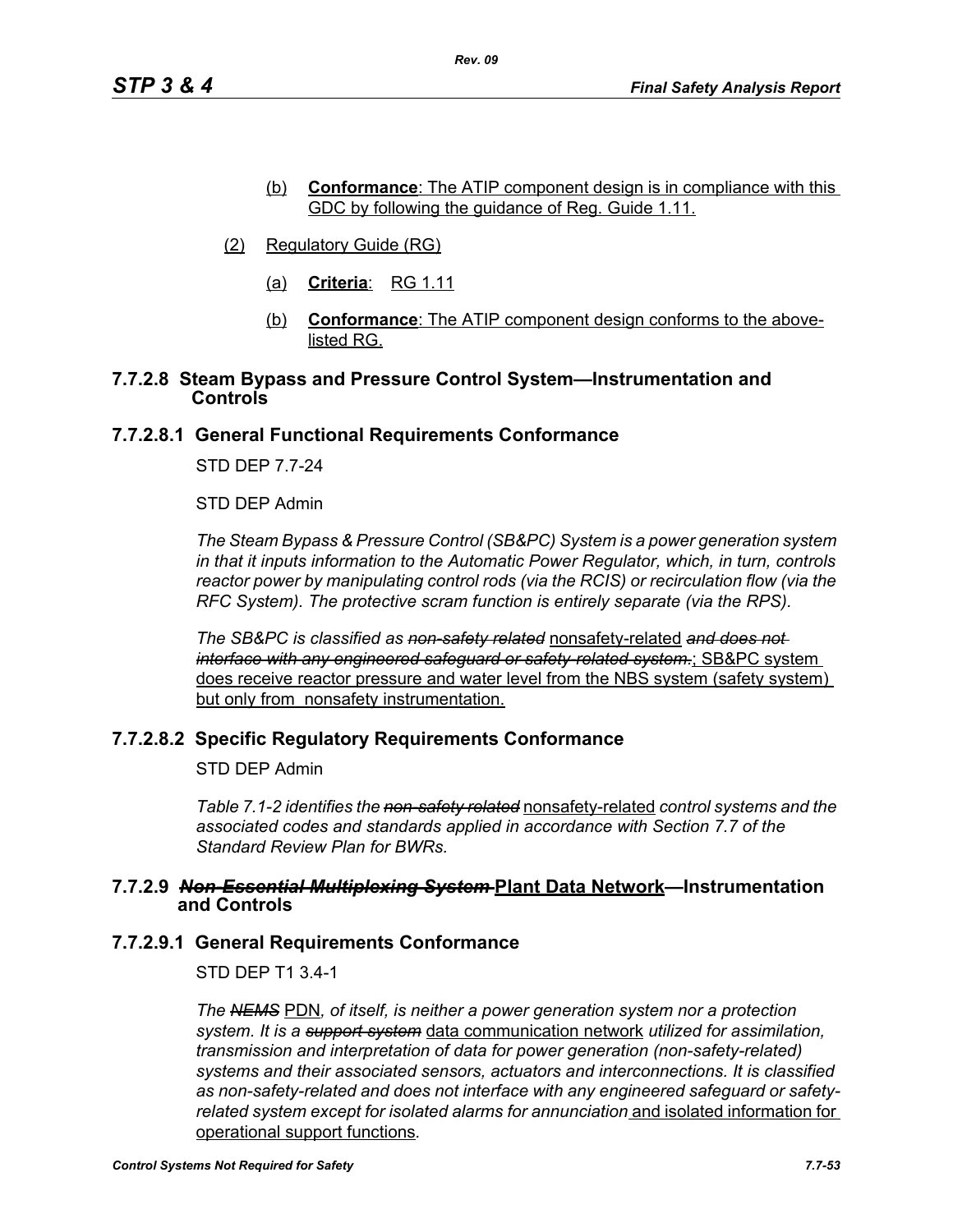*The NEMS PDN is an integral part of the power generation systems which it supports. As such, it meets the same functional requirements imposed on those systems. Although not required to meet the single-failure criterion, the system is redundant and receives its power from redundant, highly reliable power sources such that no single failure will cause its basic function to fail.*

# **7.7.2.9.2 Specific Regulatory Requirements Conformance**

STD DEP T1 3.4-1

STD DEP Admin

*Table 7.1-2 identifies the non-safety related* nonsafety-related *control systems and the associated codes and standards applied in accordance with Section 7.7 of the Standard Review Plan. However, as mentioned above, the NEMS* PDN *is not a separate control system subject to separate review, but is the data communication vehicle for virtually all of the non-safety- related systems. It provides specific enhancement for all control systems in their conformance with GDCs 13 and 19.*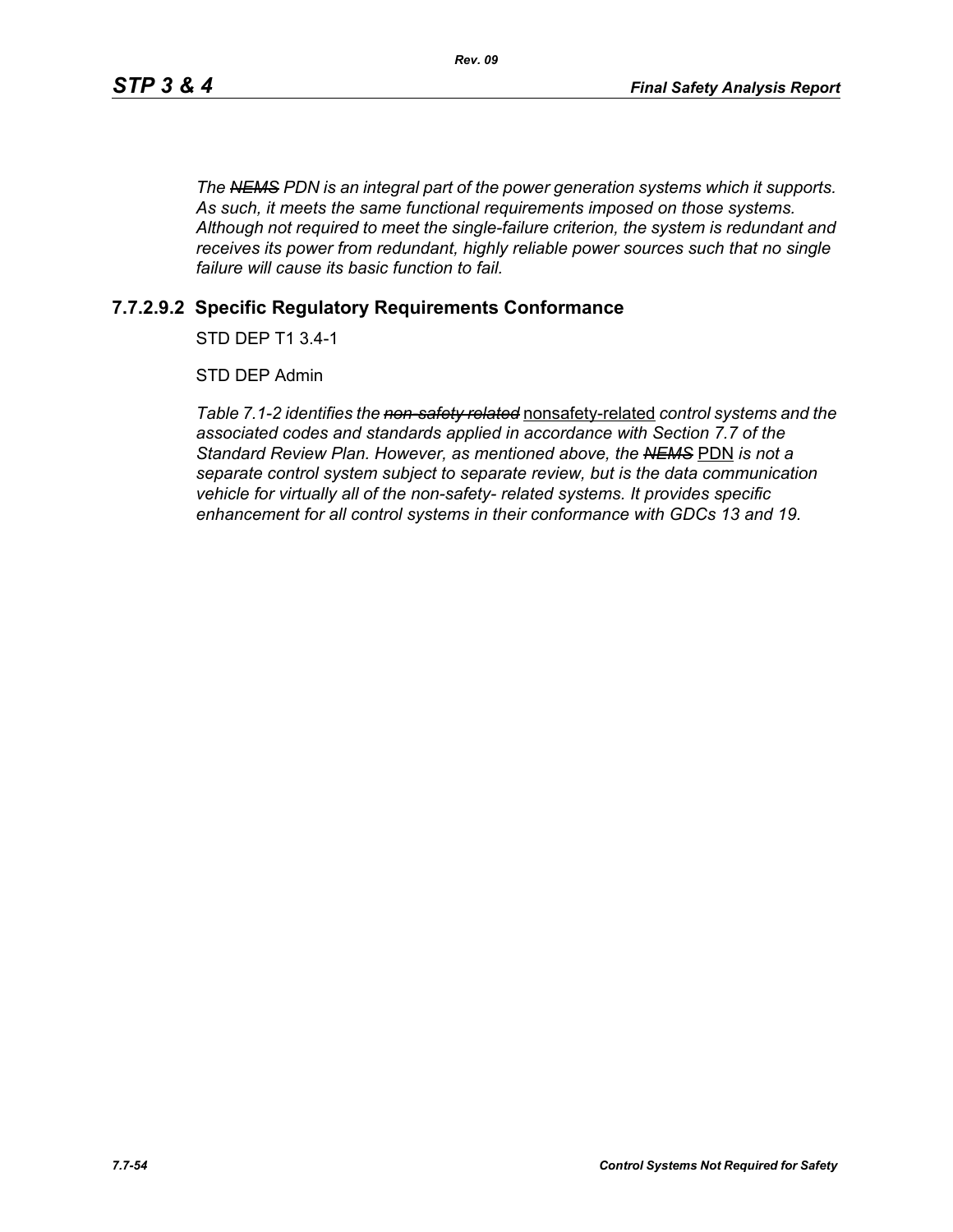|                                            | <del>Minimum</del>                                                                                                                                                                                                                                                                                                                                                      | <b>Design Genter</b> | <del>Maximum</del> | <del>(Units)</del> |
|--------------------------------------------|-------------------------------------------------------------------------------------------------------------------------------------------------------------------------------------------------------------------------------------------------------------------------------------------------------------------------------------------------------------------------|----------------------|--------------------|--------------------|
| <del>(1)Temperature</del>                  |                                                                                                                                                                                                                                                                                                                                                                         |                      |                    |                    |
| (a) Operating                              | -10                                                                                                                                                                                                                                                                                                                                                                     | 20                   | 50                 | ீ                  |
| (b) Non-operating                          | -20                                                                                                                                                                                                                                                                                                                                                                     |                      | 60                 | ீ                  |
| (2) Relative Humidity (Non-<br>condensing) |                                                                                                                                                                                                                                                                                                                                                                         |                      |                    |                    |
| (a) Operating                              | 40                                                                                                                                                                                                                                                                                                                                                                      | 50                   | 90                 | %RH                |
| (b) Non-operating                          | 5                                                                                                                                                                                                                                                                                                                                                                       |                      | 95                 | %RH                |
| (3) Atmospheric Pressure                   |                                                                                                                                                                                                                                                                                                                                                                         |                      |                    |                    |
| <del>(a) Static</del>                      | 0.09                                                                                                                                                                                                                                                                                                                                                                    | 0.1                  | 0.11               | MPa                |
| (4)Radiation:                              | Operating gamma dose rate [0.036 mGy (carbon)/h] integrated dose-<br>over qualified life [100 Gy (carbon)]                                                                                                                                                                                                                                                              |                      |                    |                    |
| <del>(5)Seismic:</del>                     | All RCIS modules and cabinets are designed to operate correctly during<br>accelerations of 2 g's in any plane for one minute over the frequency-<br>range of 0.1 to 30 Hz. All RCIS cabinets are designed to be capable of<br>withstanding an acceleration of 5 g's in any plane for one minute over-<br>the frequency range of 0.1 to 30 Hz without sustaining damage. |                      |                    |                    |

# **Table 7.7-1** *RCIS Module Operation Environment* **Not Used**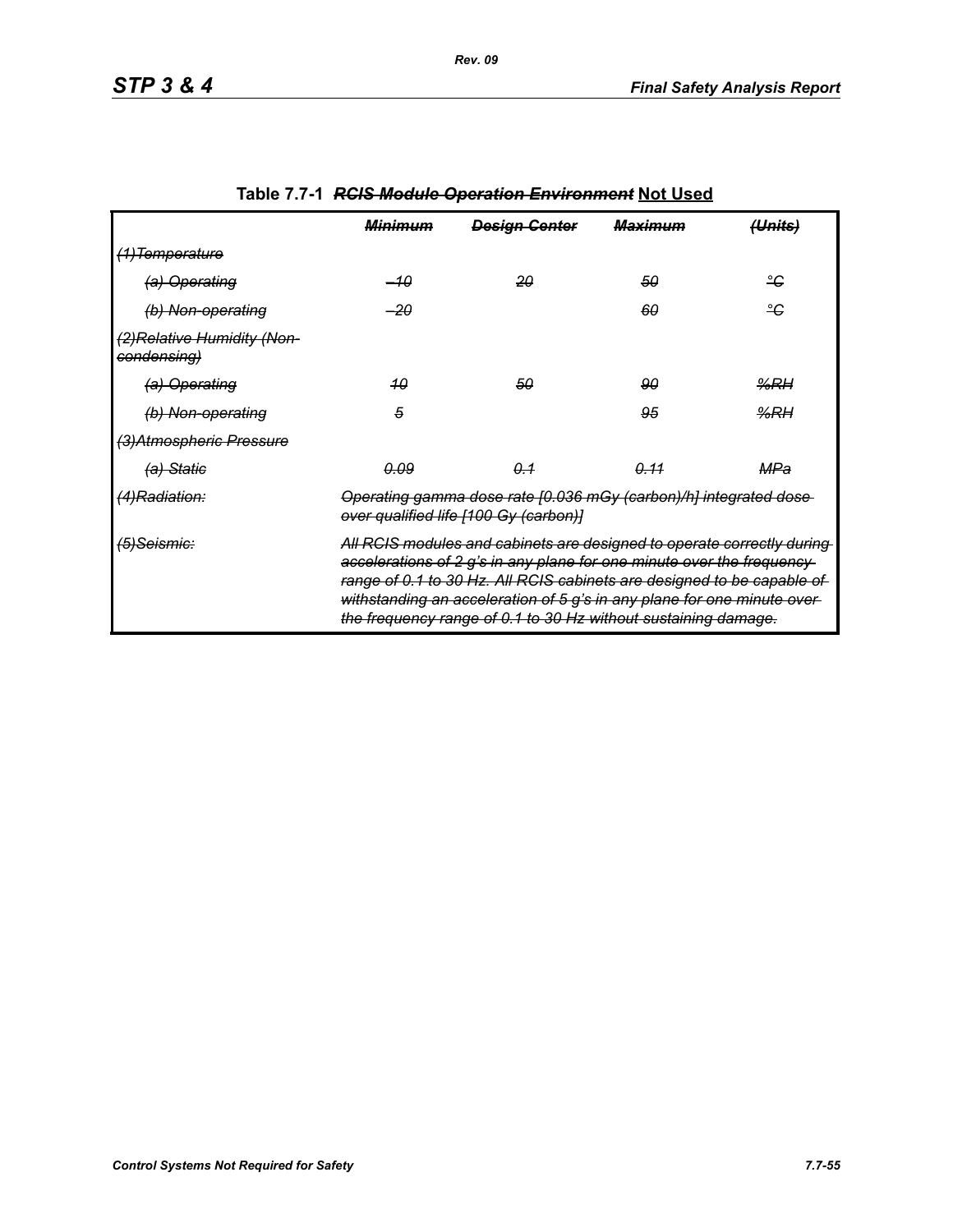The following figures are located in Chapter 21:

- **Figure 7.7-2 Rod Control and Information System IED (Sheets 1-5)**
- **Figure 7.7-3 Rod Control and Information System IBD (Sheets 1-15, 18-37, 42, 40)** 44, 48, 50, 52-55, 57 including 33 A and 37A)
- Figure 7.7-4 Control Rod Drive System IBD (Sheet 1)
- **Figure 7.7-5 Recirculation Flow Control System IED (Sheets 1-2)**
- Figure 7.7-7 Recirculation Flow Control System IBD (Sheets 1 3, 5 8)
- Figure 7.7-8 Feedwater Control System IED (Sheets 1-3)
- Figure 7.7- 9 Feedwater Control System IBD (Sheets 1 14 including 6a and 9a)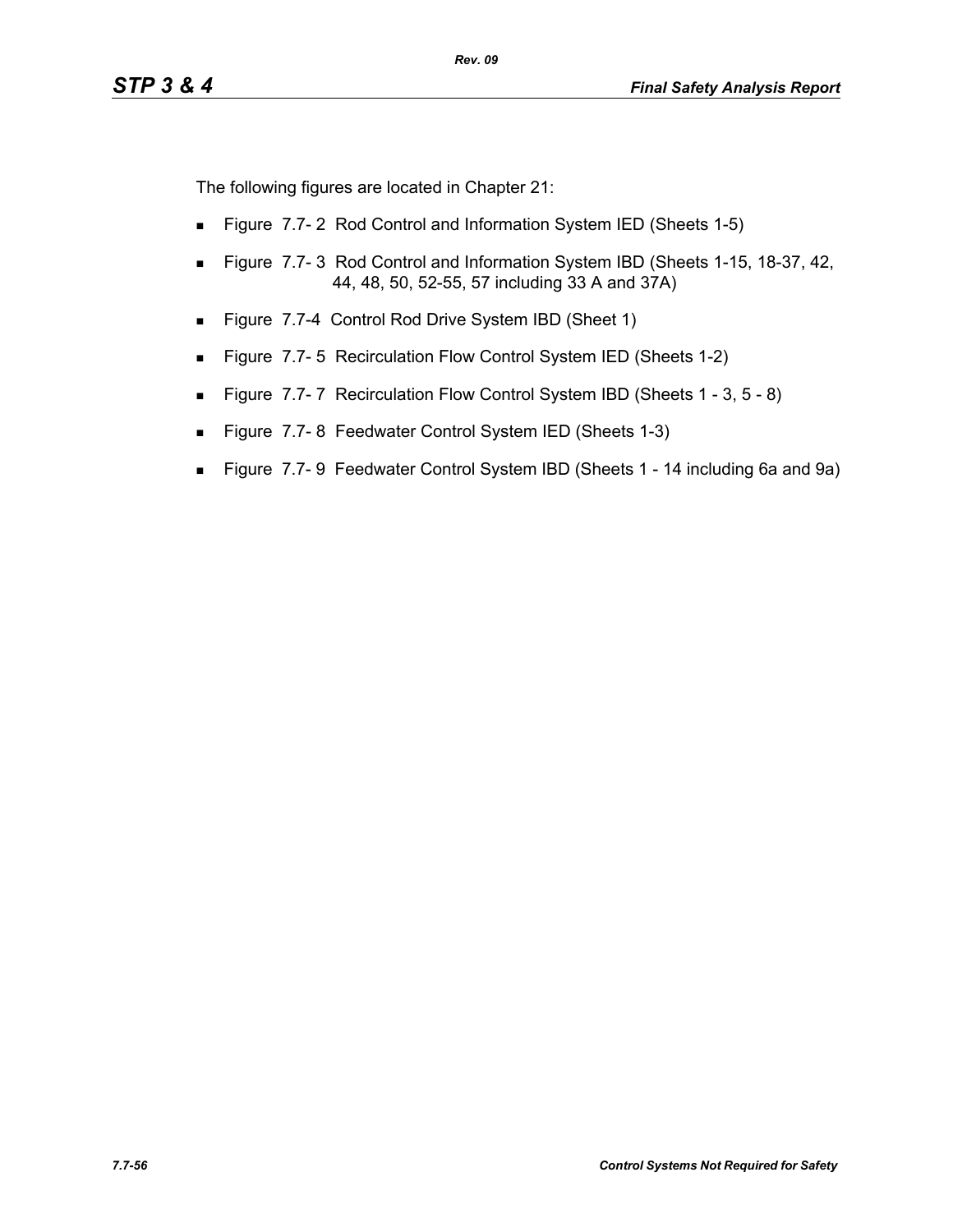

7.7-57

*Rev. 09*

*STP 3 & 4*